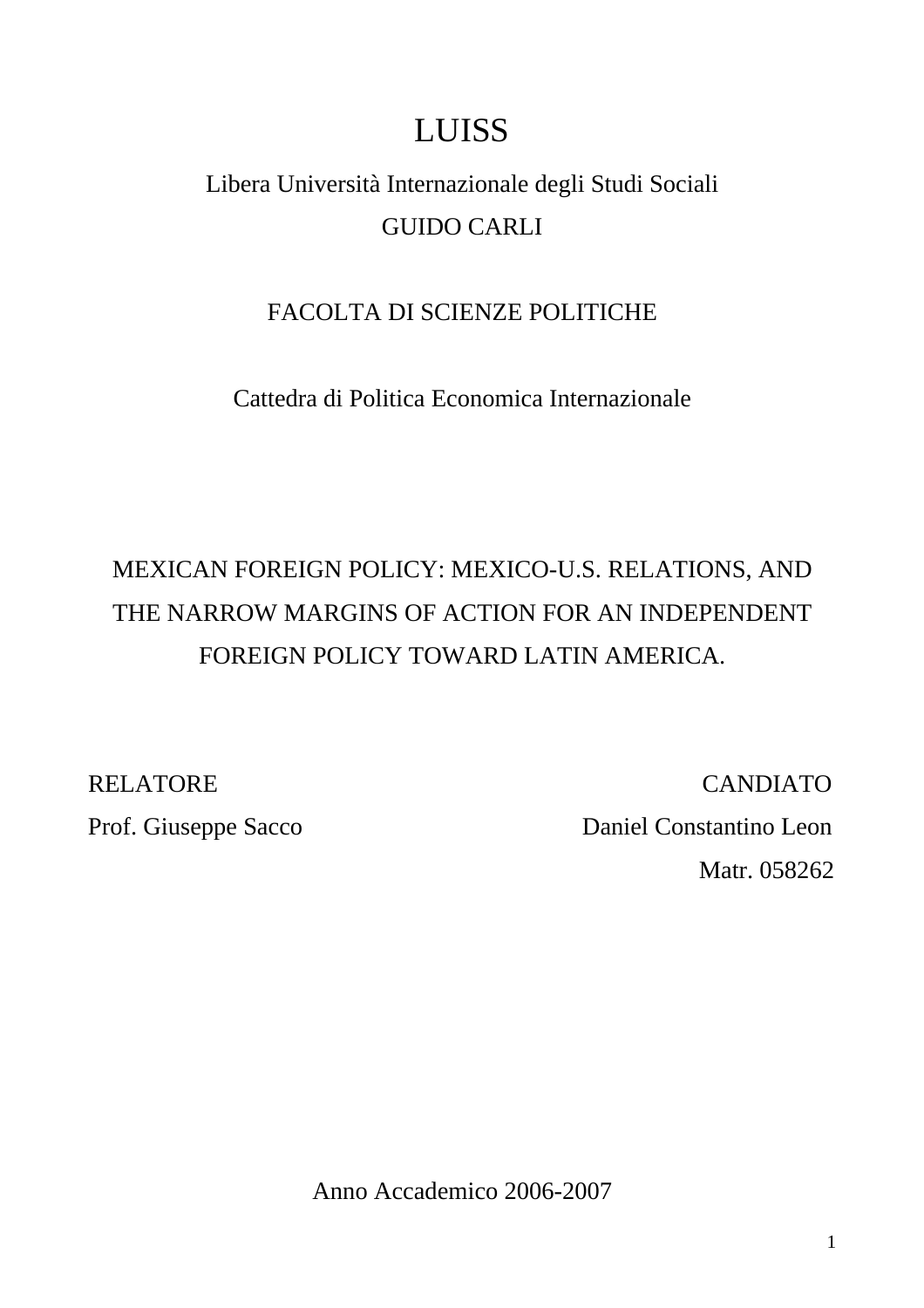# MEXICAN FOREIGN POLICY: MEXICO-U.S. RELATIONS, AND THE NARROW MARGINS OF ACTION FOR AN INDEPENDENT FOREIGN POLICY TOWARD LATIN AMERICA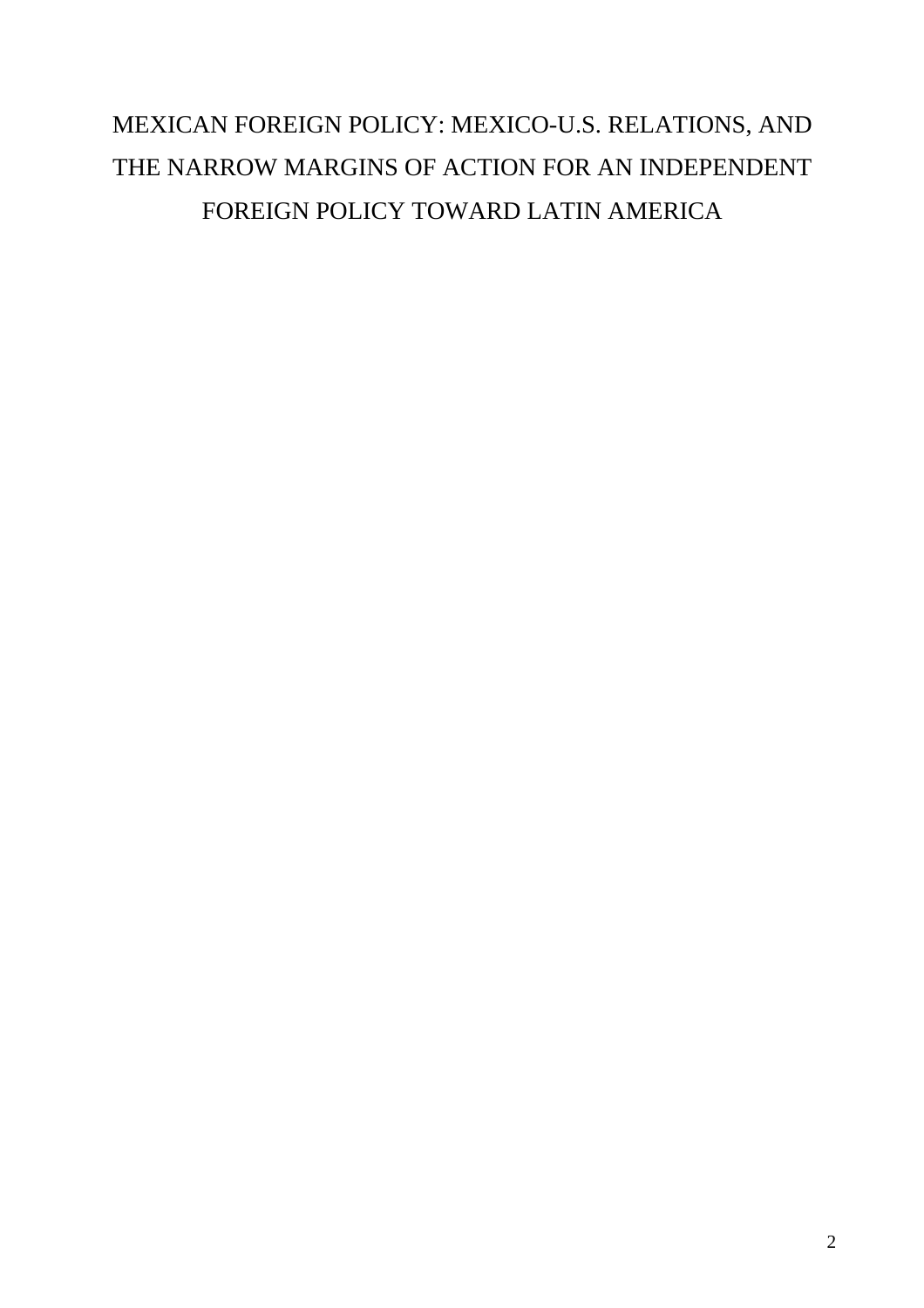## INDEX.

| <b>CHAPTER 1.</b>                                                          |
|----------------------------------------------------------------------------|
|                                                                            |
|                                                                            |
|                                                                            |
|                                                                            |
| 1.4. CONSEQUENCES OF THE U.S. INTERFERENCE IN THE MEXICAN SOCIETY AND IN   |
|                                                                            |
|                                                                            |
| <b>CHAPTER 2.</b>                                                          |
| U.S.-MEXICO RELATION FROM THE 30's TO THE END OF THE 60's: A PASSIVE       |
|                                                                            |
| 2.1. THE OIL EXPROPRIATION AND THE DETERIORATION OF THE RELATIONPage 28.   |
| 2.2. MEXICO-U.S. RELATIONS DURING AND AFTER THE SECOND WORLD               |
|                                                                            |
| 2.3. THE 50's AND THE 60's: A SWITCH ON THE MEXICAN FOREIGN POLICYPage 33. |
|                                                                            |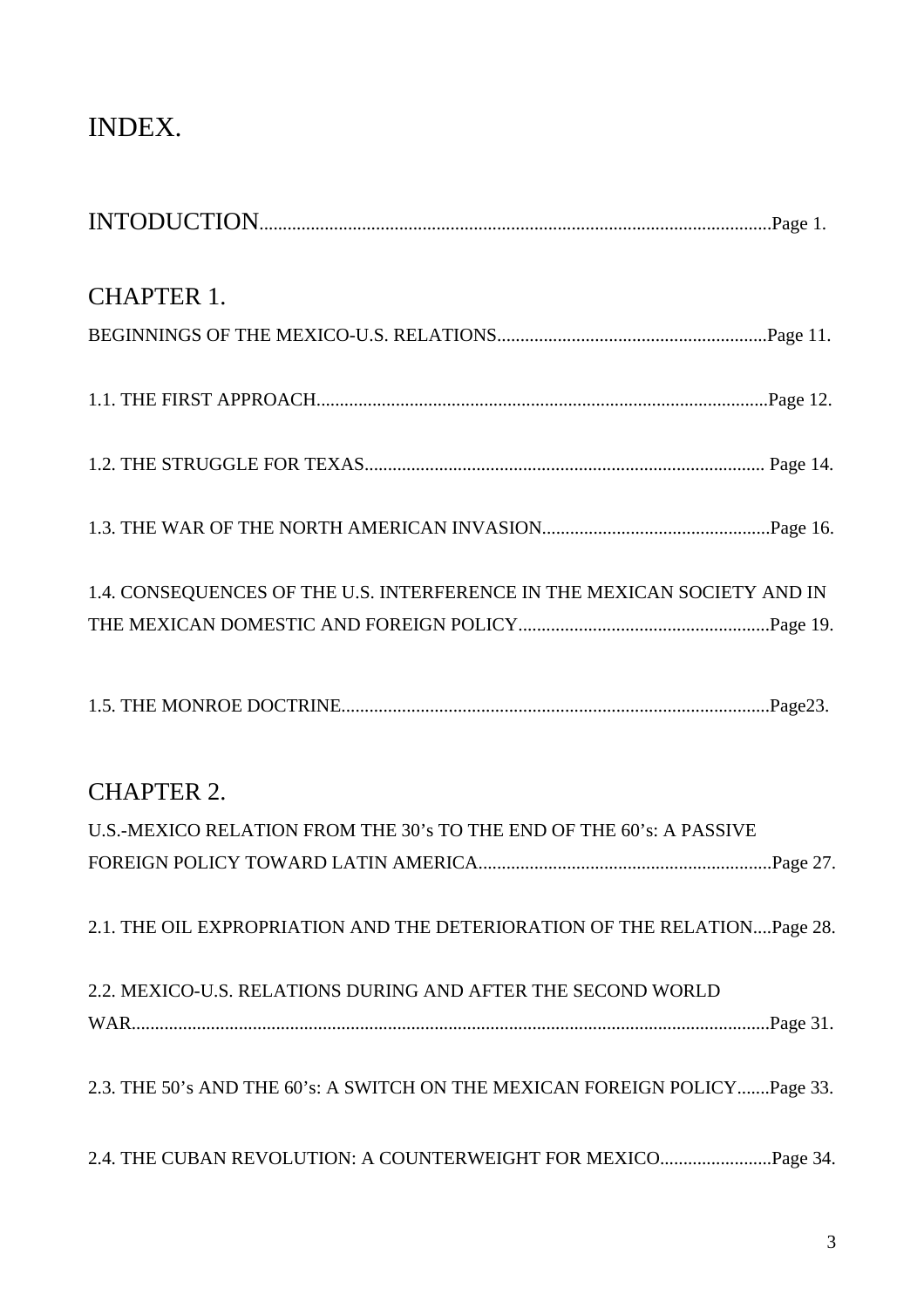### CHAPTER 3.

| THE 70's AND THE 80's: AN INDEPENDET FOREIGN POLICY TOWARD LATIN        |  |
|-------------------------------------------------------------------------|--|
|                                                                         |  |
|                                                                         |  |
|                                                                         |  |
| <b>CHAPTER 4.</b>                                                       |  |
| MEXICO-U.S RELATIONS FROM MIGUEL DE LA MADRID TO ERNESTO                |  |
|                                                                         |  |
| 4.1. 1982: THE APPEARANCE OF THE NEW POLITICAL CLASS AND THE INCREASING |  |
|                                                                         |  |
|                                                                         |  |
|                                                                         |  |
|                                                                         |  |
|                                                                         |  |
|                                                                         |  |
|                                                                         |  |
|                                                                         |  |
|                                                                         |  |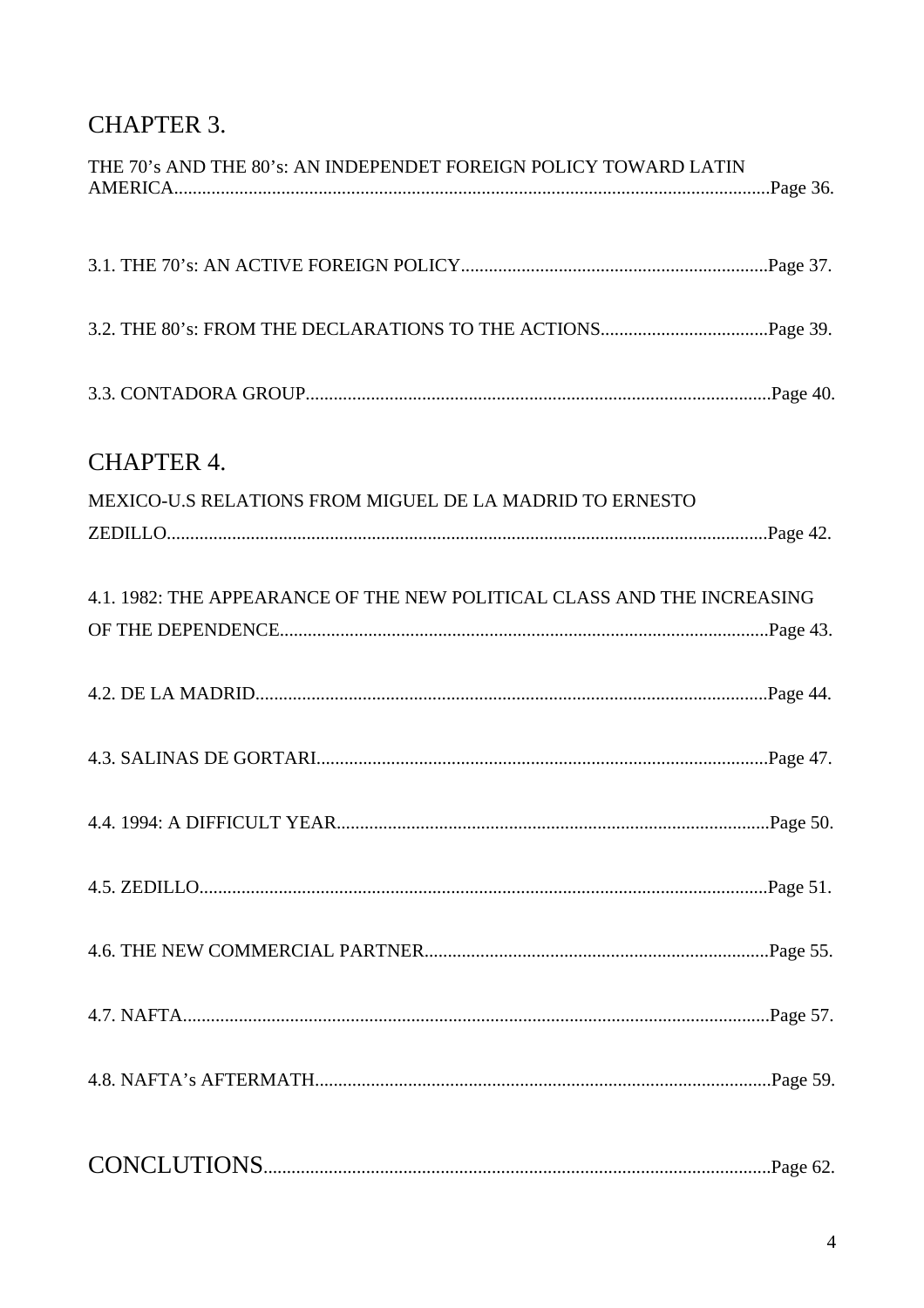### INTRODUCTION.

 $\overline{a}$ 

When I first had to decide the topic for my thesis, I immediately thought about doing something related to my country, so as I am very interested in foreign affairs in general, I decided to write about the Mexican foreign policy inside the American continent. But considering the wideness of the topic, I had to focus on a more specific theme, so I first thought about writing something regard to the relations that Mexico has with the most important nations of the continent, at least for Mexico, on the basis of the commercial exchange, political strategy, economic interest, history, etc… and the position that Mexico occupies inside the continent, the good and the bad decisions that in some way affect on the relations with those nations.

But the scope of my work was still very general, so I though on doing a review of the Mexican foreign policy, because I am very concerned about the actual situation of the Mexican foreign policy, because Mexico is just pointing to the north, especially since some years ago, and nowadays Mexico has an enormous deficit of credibility accumulated with Latin America and some other regions in the world, hardly covered by some good decisions like the "opposition" to the invasion of Iraq<sup>[1](#page-4-0)</sup> and by some good diplomatic bilateral relations.

The role of Mexico in Latin America has became less and less significant and the government hasn't taken advantage of its geographical, and subsequently strategic position, because Mexico is situated between perhaps the most powerful nation of the world, the U.S. which whom the Mexican government has to keep excellent diplomatic relations and has constantly to cooperate, and the rest of the countries of Latin America, which whom, as we know, Mexico shares the same or similar culture and roots because of its colonial past, same language (with the exception of Brazil and some other little states), affective bonds, etc. what gives Mexico the privilege to serve as a bridge

<span id="page-4-0"></span><sup>&</sup>lt;sup>1</sup> From 2002 to 2004 Mexico was one of the non-permanent members of the U.N. Security Council. During that period, as one of the 10 non-permanent members, it had the right to vote on favour or against the war on Iraq. Inside the country, this right created a big debate within the society, the public opinion and the politics and a huge problem for the Government, because the whole society and public opinion was against the war, and we can say that also the government. The problem was originated due to the position that Mexico has always tried to keep with our neighbours from the north of support and accordance, especially in matter of foreign affairs. To increase this, was the fact that during that period a migratory reform that was going to favour the Mexican immigrants in the US was on the US Congress, so the vote of Mexico was conditioned to this, among many other things, because of the importance of this reform.

What the Mexican government did, was not to adopt a position at the beginning, but to wait until the last minute to get a decision (never really adopted it because the US went to war before the vote on the Security Council to get a resolution), with the excuse that they had to wait until all the inspections in Iraq to determine if there were or not WMD ended. "This indecision caused a lot of critics by the public opinion and by the opposition inside the country, and a high cost on the relations with the U.S. government because they were expecting us to vote on favour". HERRERA-LASSO, LUIS. "Mexico ante el mundo: tiempo de definiciones". Fondo de Cultura Economica, 2006. Pp 31.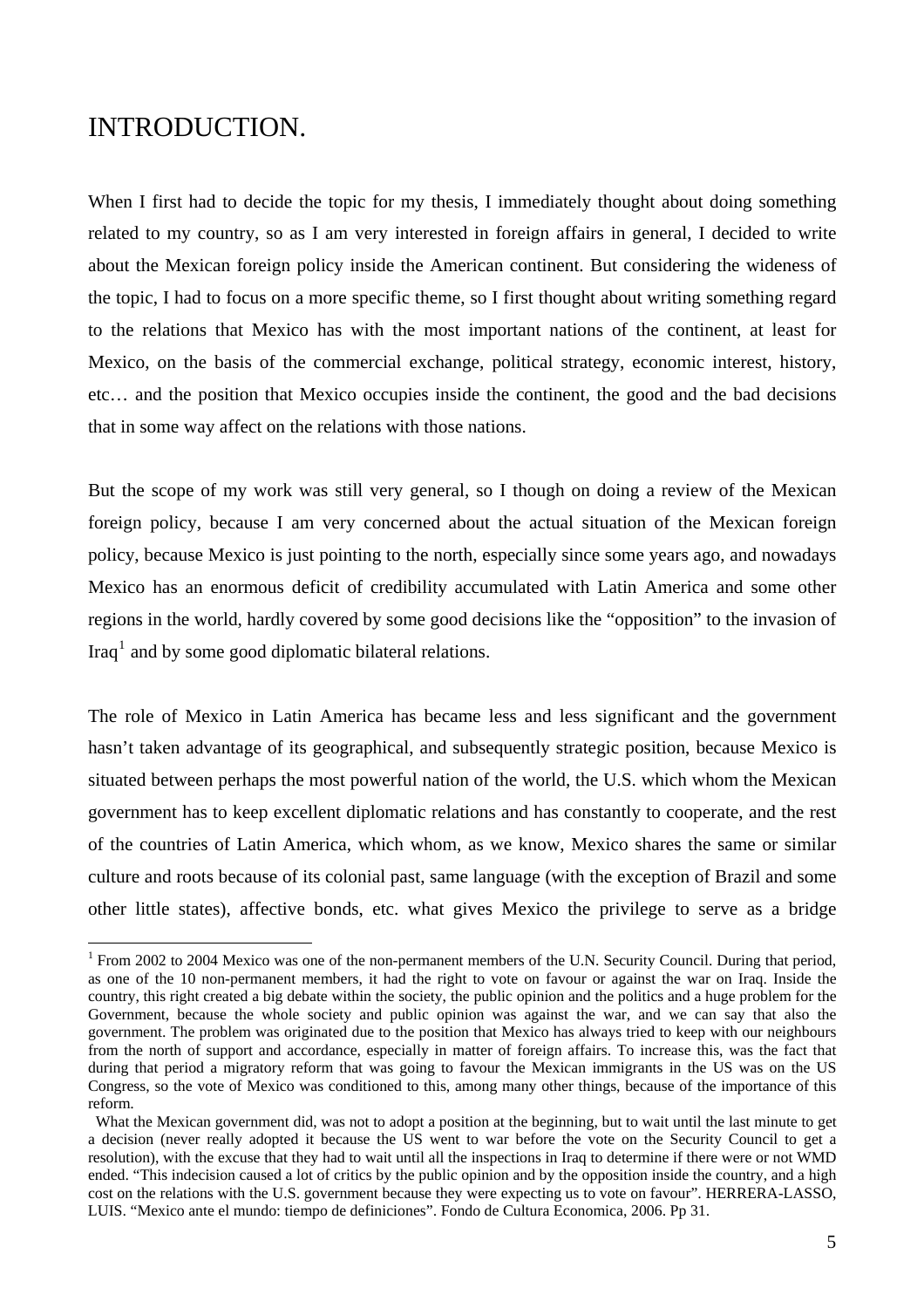between North America, the Caribbean region, Central and South America. This privileged position also represents a big responsibility for the government, because through this "bridge" can pass not just legal stuff like raw materials, technology, etc. but also illegal, like drugs and weapons, and not only these, but also most of the illegal immigrants from Central and South America, whom final destination are the U.S. or Canada. Some of them stay illegally in Mexico.

The arrival of Vicente Fox's administration to the power in 2000 opened an interesting space for Mexico in the international field, particularly in front of those who considered the alternance of power as the best way for Mexico toward the democracy.<sup>[2](#page-5-0)</sup> However, the new government didn't have the fortune that the experts predicted and immediately lost its credibility whether inside or outside the country due to some internal factors, especially the absence of consensus in the Congress of the Union -which represents the Chamber of deputies and the Chamber of the senate gather together to approve important laws or reforms-, due to the lack of majority of the new elected president's party in the Congress and of course due to some external factors, like the 9-11 terrorist attack that changed the U.S. agenda and modified the policy toward Mexico<sup>[3](#page-5-1)</sup>, and the bad decisions taken by the government in matter of foreign policy toward Latin America that in some cases provoked diplomatic crisis with historical partners and friends.<sup>[4](#page-5-2)</sup>

During his administration (2000-2006), Vicente Fox and his Secretary of Foreign Relations (Secretario de Relaciones Exteriores) committed many diplomatic mistakes with some of the most important Latin American nations especially for Mexico, like Cuba, Venezuela and Brazil, because of the strategic relations and interests we have with those countries.

<span id="page-5-0"></span><sup>&</sup>lt;sup>2</sup> Vicente Fox was the first candidate of a different party (PAN) in winning officially the presidential elections, after more than 70 years of what some people call a party dictatorship, in allusion to the fact that one only party was on power from the 30's until 2000.

It is very premature every conjecture that talks about the alternance of power in Mexico; however, we can consider that the last two governments come from democratic elections after all these years, from an only political party as a unique regent of the national policy (PRI).

It is clear than the ex president of the Mexican Republic, Vicente Fox, that was the leader of the former administration comes from a democratic transition and this was established obviously by the vote of the majority of Mexicans on July 2000 and it represents one of the biggest desires of the Mexican society since its independence. A desire frustrated for many times, because of the educative emptiness and the interference of the socio-political Mexican society, constitute by castes (castas), derived from the three centuries of Spanish domination.

<span id="page-5-1"></span> $3$  Before the 9.11 attack the relations between both the U.S. and the Mexican government seemed to be full of good intentions and prosperity. The negotiation for a migratory reform in the U.S. Congress that would allow the continuous entrance and exit of Mexican workers to the neighbor country was at a very good point. After the attacks the migratory reform became unthinkable because of security reasons. Some months later, the relation between Mexico and the U.S. was about to get into its worst moment since many years, due to the "opposition" of the Mexican government to the invasion of Iraq.

<span id="page-5-2"></span><sup>&</sup>lt;sup>4</sup> HERRERA-LASSO, LUIS. "Mexico ante el mundo: tiempo de definiciones". Fondo de Cultura Economica, 2006. pp 26.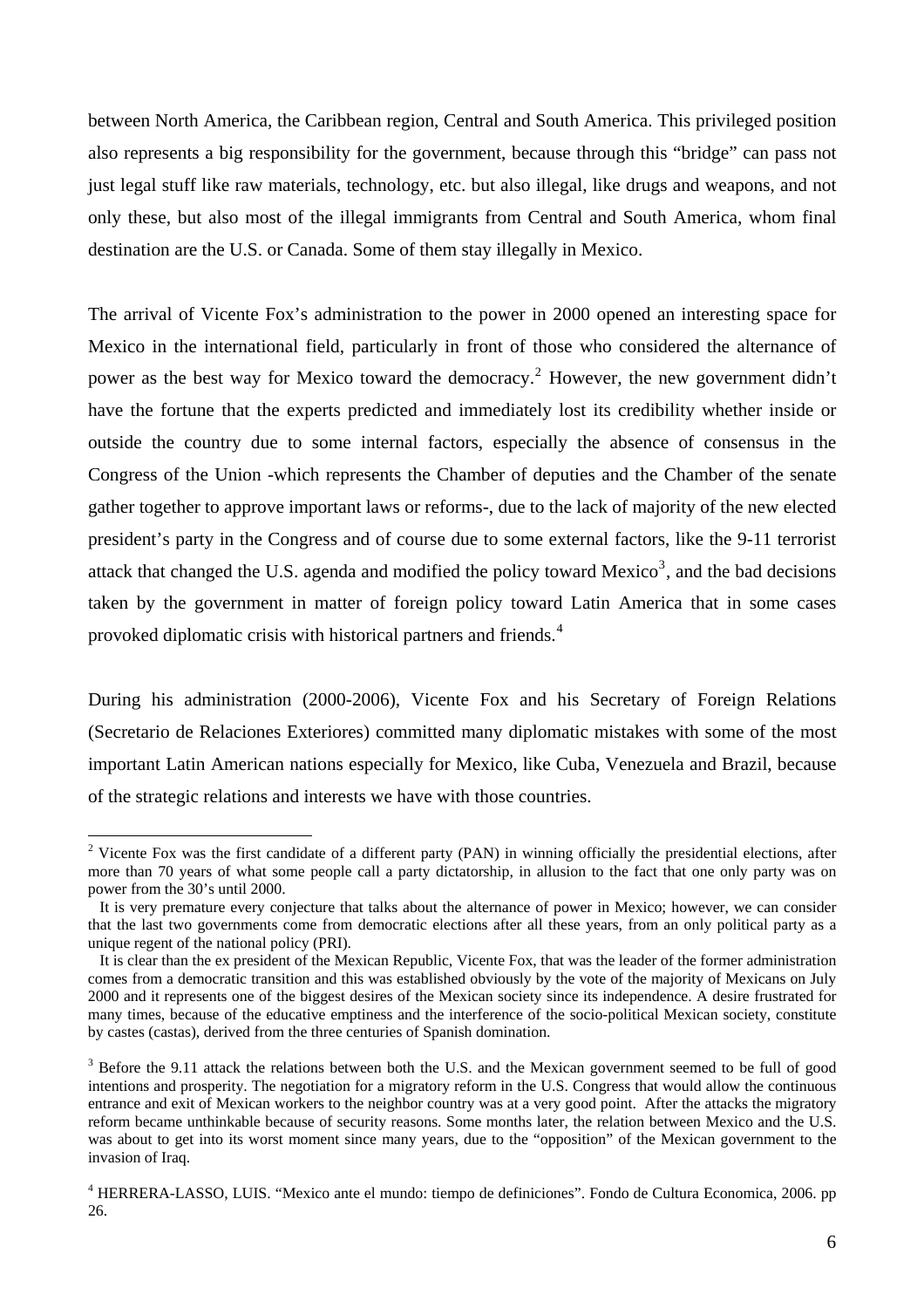With Cuba Mexico used to have symmetry of interests with the U.S. in considering the island a territorial frontier between the two, because Cuba is the same distance from Florida and from Yucatan. This argument operated very well for many years, and the only reason of the change of attitude toward Cuba on behalf of Mexico was the U.S. pressure.

Just a few years ago, the Mexican foreign policy lived its most embarrassing moment in history when former president Fox asked Cuban president Fidel Castro not to stay more than one day at the Summit of the UN on Financing for Development that took place in Monterrey, Mexico<sup>[5](#page-6-0)</sup>. This unfortunate scene represented a big offence by one head of State to another (President Fox to President Castro) and the submission to another head of State (President Fox to President Bush).

With Venezuela, Mexico has also adopted a wrong relationship in getting distance from that country, because with that nation Mexico has a very important strategic interest that has to do with oil and the Caribbean Basin.[6](#page-6-1)

With Brazil, even though it is less evident, Mexico also committed some diplomatic mistakes when the Brazilian government expressed its aspiration to become a permanent member of the U.N. Security Council. In that moment, Mexico entered into rivalry with Brazil. There are some reasons to understand the concern of the Mexican government in the face of an eventual, even though improbable entrance of Brazil into the U.N. Security Council as a permanent member, but falling into a diplomatic rivalry doesn't make sense.

These big mistakes, and the pro-north American foreign policy, have created a distance between Mexico and the rest of Latin America, which has been evident in the last 10 years when Latin America stopped summoning Mexico to the meetings, and the strategy of the U.S. of the two American continents<sup>[7](#page-6-2)</sup> was successful.

<span id="page-6-0"></span><sup>&</sup>lt;sup>5</sup> In 2002, the Mexican president at the time, Vicente Fox, called the Cuban president Fidel Castro two days before the summit to ask him not to stay longer than one day, (the day in which Cuba had its right to speak in front of the audience), because his presence caused him (Fox) many problems of security and attention. But the real reason was that president Fox wanted to prevent president Bush and president Castro from meeting during the lunch offered by president Fox to the leaders of the different countries. Some days after the Cuban Government published the conversation and there was a rupture of the diplomatic relations.

<span id="page-6-2"></span><span id="page-6-1"></span><sup>&</sup>lt;sup>6</sup> In 1980 Mexico and Venezuela signed the Treaty of San Jose, through which both countries provide oil together every day to the Central American and Caribbean regions. Every year both countries renew the Treaty but in the last years there have been some difficulties because of the not very good relations between these two nations.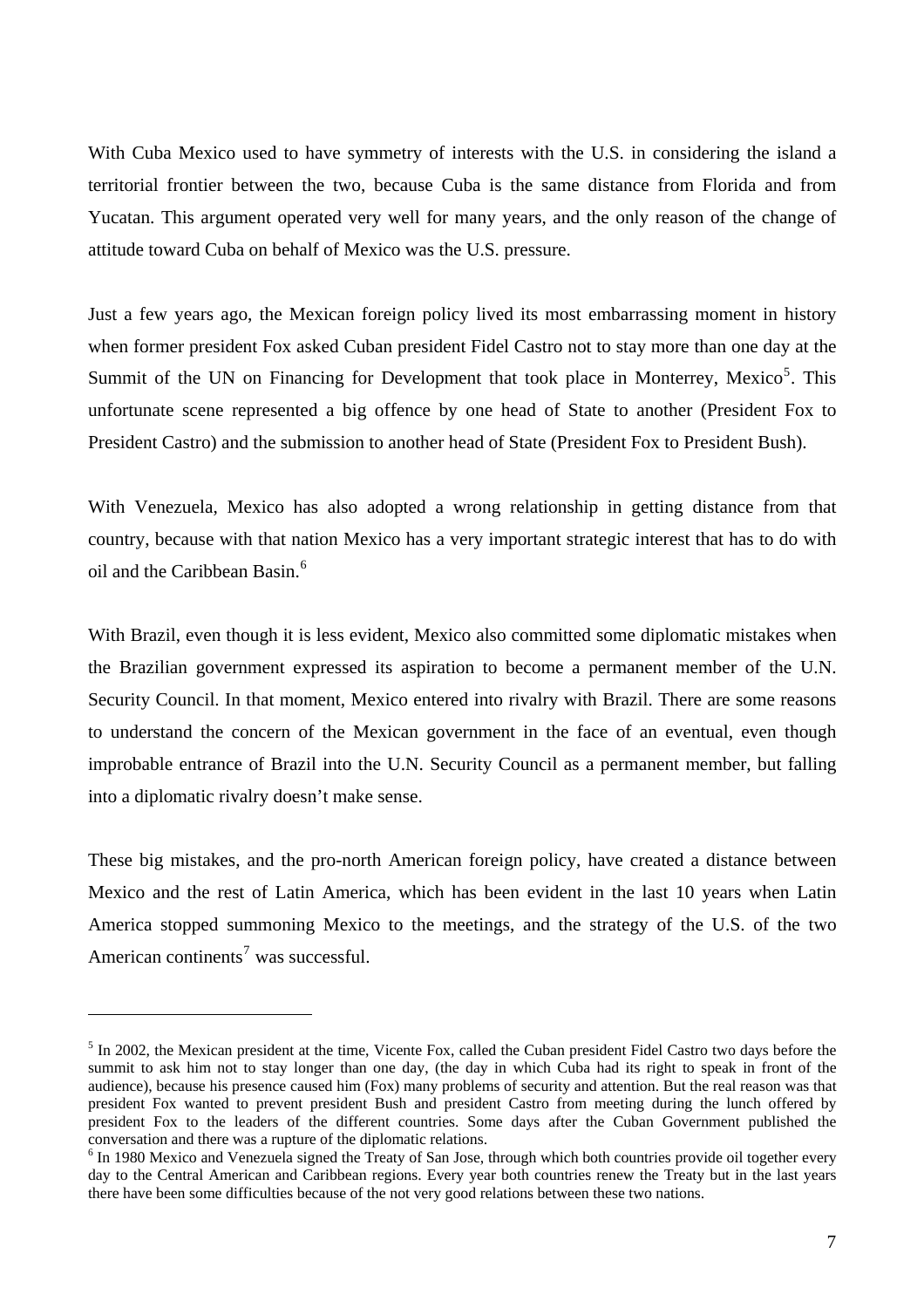The objective of the Mexican foreign minister during Fox's administration was the idea to continue with the foreign policy used by the lasts administrations of having better relations with the developed countries and to forget those nations that Mexico didn't have any interest in. But especially the main idea was to strengthen, improve and cooperate closer in international diplomatic relations with the United States where more than 12 million Mexicans live and send more than \$23 billion in remittances to our country<sup>[8](#page-7-0)</sup>, without taking care of the Latin American issue. This kind of foreign policy increased the already evident distance with Latin America, especially with those countries that we used to have very good relations and trade with.

However, the current Mexican President Felipe Calderon seems to be aware of the mistakes made by the former administration and seems to be interested in fixing this situation. During his campaign he promised that he was going to change the foreign policy, and especially that he was going to fix the spoiled relations with our Latin American friends and partners created by the inefficient foreign policy from last administrations. He also said that he was going to point less to the north and look more to the south, because he considered the Latin American nations as important as the U.S. and he wanted Mexico to begin taking more seriously its role of protagonist in the regional scene.

After he won the elections, his first official trip was not to the U.S. but to Europe where he talked about his desire to reintegrate with Latin America, while the prior Presidents used to make their first official visit to the U.S. almost as an obligatory tradition. This was a message to the nation and to the Latin American nations to make them see his wish to reposition Mexico on Latin America.

With Venezuela he started to rectify the diplomatic relations by sending a new ambassador to Venezuela and allowing Venezuela to send one to Mexico as well. With Cuba he expressed his intention of improving the relations between both countries, and finally he showed he was in favour of the idea of Brazil and Argentina to invite Mexico to become part of the MERCOSUR as a special

<sup>-&</sup>lt;br>7 <sup>7</sup> What the US calls the "domestic security zone" that ends in Panama and the "periphery autonomous zone", that goes through South America.

<span id="page-7-0"></span><sup>&</sup>lt;sup>8</sup> Both, the US and the Mexican government, estimate that nowadays there are more than 12 million Mexicans living in the US, weather legally or illegally, and the remittances they send every year to Mexico (\$23 billion), represent the second biggest income for the country.

Source: Official website of the Secretariat of Government (Secretaria de Gobernacion). www.gobernacion.gob.mx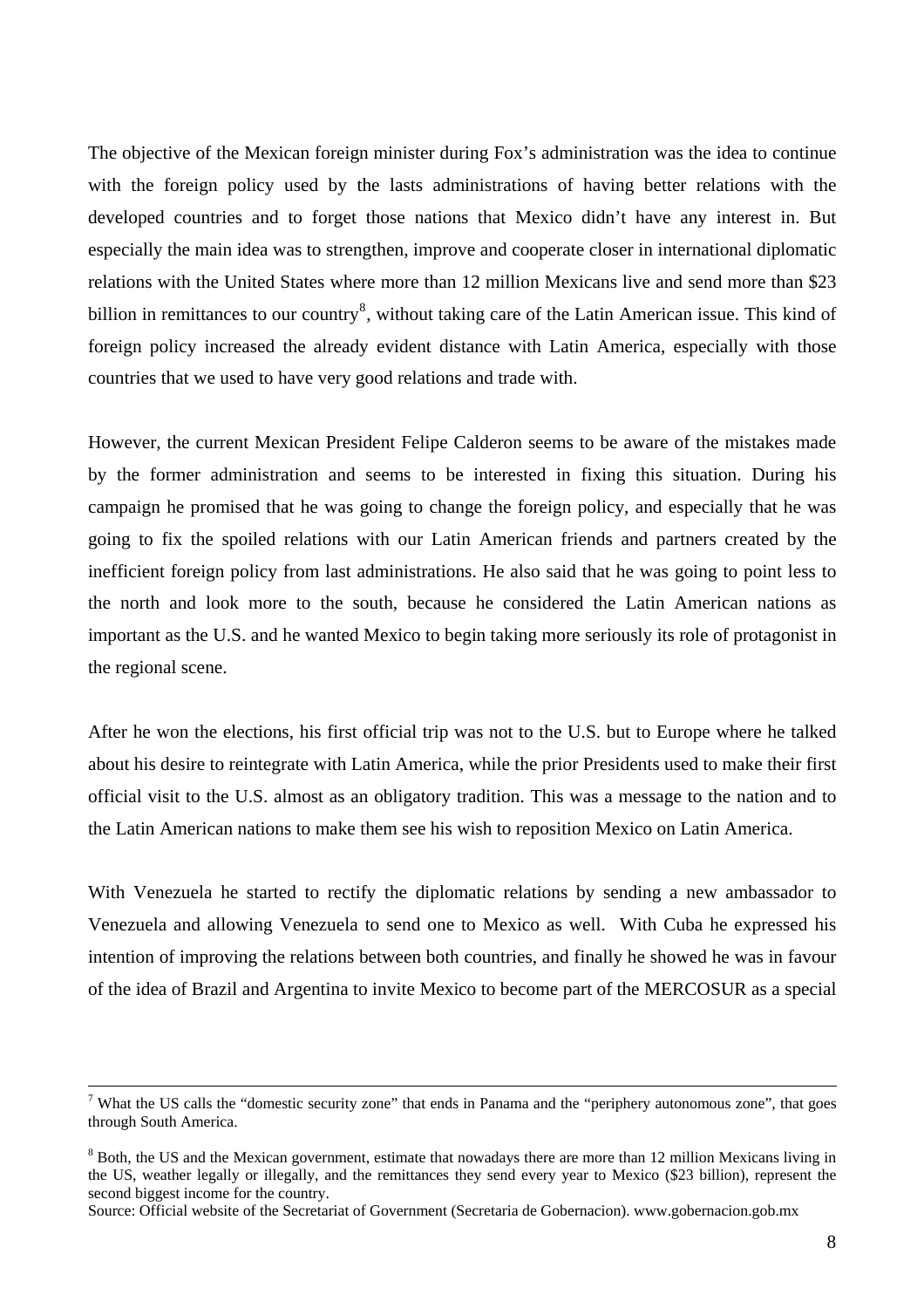member<sup>[9](#page-8-0)</sup>, because in theory Mexico cannot be part of that treaty because of its geographical position.

This "change" of direction in the foreign policy made by Felipe Calderon has been very hard to believe because he belongs to the most conservative group in the right wing party, which has always been more in favour of having a pro-U.S. foreign policy, and in fact this also has created a big disappointment within his own group. But in my opinion this behaviour is easy to comprehend because he came out from a very controversial election that divided the nation at the half (from the left and from the right wing), and he was, and is still trying to get the support of the people that didn't voted him, through a certain leftist foreign policy (or at least not that pro-U.S.), without mention the domestic policies that many times seem to come from a leftist government.<sup>[10](#page-8-1)</sup> Obviously without spoiling the relations with our northern neighbour, because in real terms this is just a political tactic, to win popularity among the different social classes (within the majority of the Mexican society, any policy that increase the approach with Latin America and detach from the U.S. enjoys from a tremendous popularity).

To understand the traditional Mexican foreign policy of supporting, and many times submission to the U.S., that subsequently has created a detach with Latin America, I wanted to analyze first the main aspects of the history of the relations between both countries, (Mexico and the U.S.): wars, interference of the U.S. in the Mexican affairs and the eternal confrontation between both societies; the foreign policy in accordance to some interests: security, migration, drug trafficking and oil; and the domestic policy: economy and the legislation. But I also thought necessary to make a review of the relations with each single Latin American country that I was focus on: first with Cuba, because it represents a counterweight for Mexico on the relation with the U.S. and it is a historical friend; then with Venezuela, specially for the relations that both countries have in matter of oil, but also because of the popularity of that nation inside the continent, and what it represents; finally with Brazil, because Brazil is nowadays perhaps the leader of Latin America, (position that Mexico had

<span id="page-8-0"></span><sup>&</sup>lt;sup>9</sup> Nowadays Mexico only has an Agreement of Economic Complementation, signed with the MERCOSUR members in 2002.

Brazil and Argentina expressed their will of inviting Mexico to sign an agreement that would allow Mexico to become formally a member from the treaty, but as long as Mexico doesn't belong geographically to South America, Mexico would enter as an special member.

Source: Official website of the Secretariat of Foreign Relations (Secretaria de Relaciones Exteriores). HAKIM, MIGUEL. Mexico's Association with Mercosur: A Needed Step Towards Unity in the Americas. http://www.sre.gob.mx/imred/publicac/rempe72/Miguelword.htm

<span id="page-8-1"></span> $10$  He actually once declared while playing a joke, that he was overpassing the Mexican leftist wing (his oposition) to the left (refering to his leftist policies).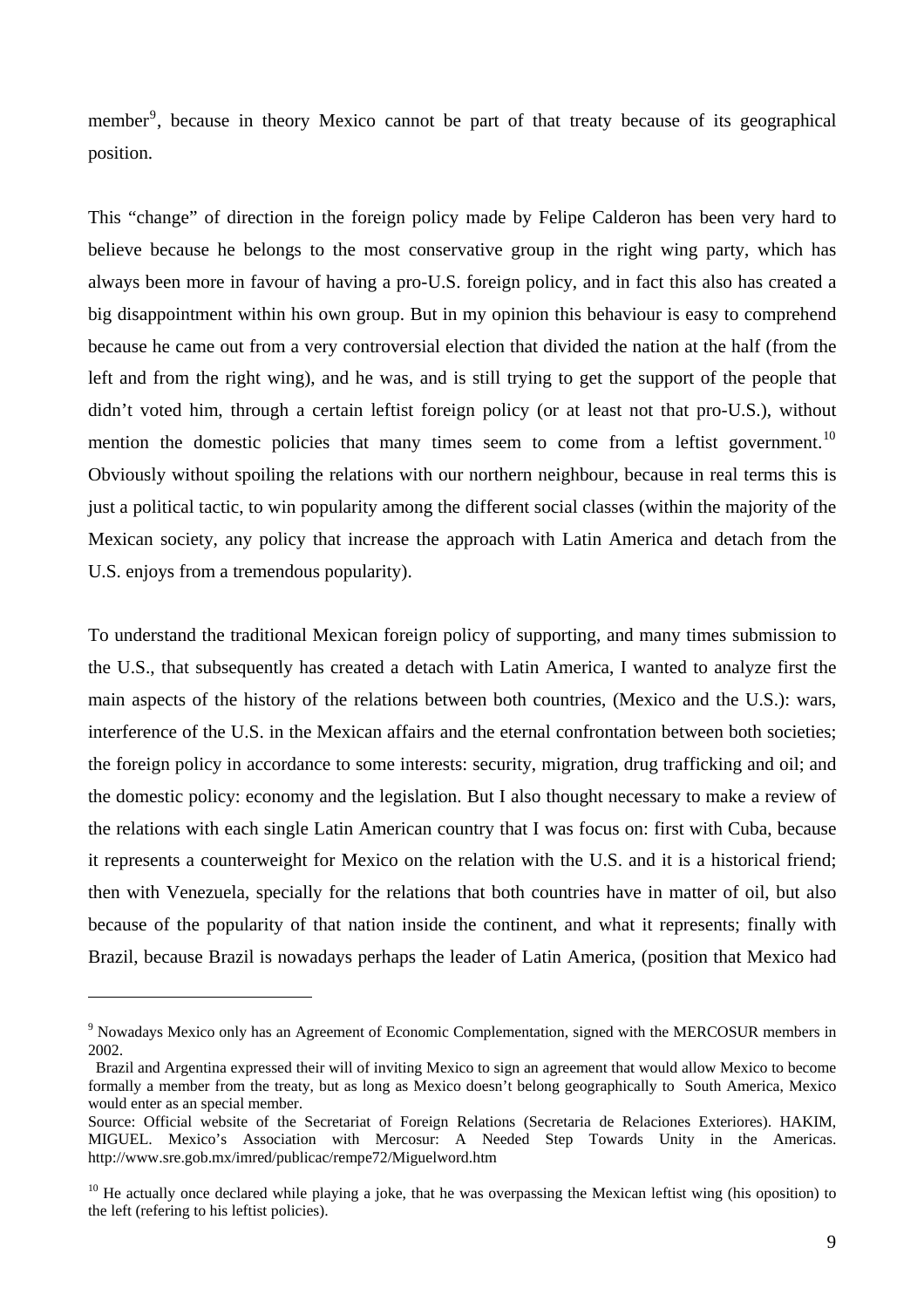until some years ago), and because it has also, together with Venezuela and Mexico, the biggest quantity of oil in the continent. Once I had analyzed nation by nation: the kind of policy that Mexico has had and has toward them, and especially the importance that these nations have for Mexico, I wanted to make the review to the Mexican foreign policy, on the basis that Mexico had to decrease its relation with the U.S. and increase the relations with Latin America, or at least with these countries through which Mexico could diversify its foreign affairs into the continent; the mistakes that the Mexican government has made, their consequences; and the results of the policy of indifference toward Latin America, to understand the separation between Mexico and Latin America, to get finally to the conclusions that Mexico could really improve and diversify its foreign policy toward the rest of the Latin American nations, by giving the same importance to the relations with Latin America and the U.S. and being more independent from the U.S.

When I started to get some info related to the topic, to begin writing my thesis, I started having a lot of problems in getting the info about the diplomatic relations and the foreign policy toward the Latin American countries I wanted to focus on, but specially when I analysed deeply the relations between Mexico and these Latin American nations and the bonds that Mexico could really create with these and some other nations of the region and their utility, I realized that it was not because my research was inefficient, but because in the last years the books, articles, etc. related to Mexico and the Latin American issue, are very few, because the relations are almost symbolic<sup>[11](#page-9-0)</sup>, and the info I found was the typical idealistic stuff written by subjects that yearn for an integration and a leadership into the Latin American bloc, but without taking into account the fact that Mexico doesn't depend totally from itself (especially in the continental scene), but many of the decisions taken are carefully decided, always thinking in the northern neighbour. In a sum up, all was about how it should be, but not about how things really are, in a more realistic way. The call for the Latin American fraternity and the alliance with the southern nations, in order to thwart the U.S. weight, have been a constant in the Mexican political speech. However, in the real facts the relations with Latin America are weak and erratic in political and economic terms, and even in the cooperation programs. This weakness have been stressed during the last years.

<span id="page-9-0"></span> $11$  The trade with Latin America is few significant from the total of the Mexican foreign trade. Since the negotiation of the NAFTA Latin America started to watch Mexico as part of North America and not of Latin America anymore. Among other things, this created difficulties, seen until nowadays, for reaching regional economic agreements with the MERCOSUR member States.

In comparison with the exports of last decade (4.7% from the total Mexican exports), the current exports to Latin America, are just 2.2% from the total.

Source: Official website of the Secretariat of Economy (Secretaria de Economia) with info from the Bank of Mexico www.economia-snci.gob.mx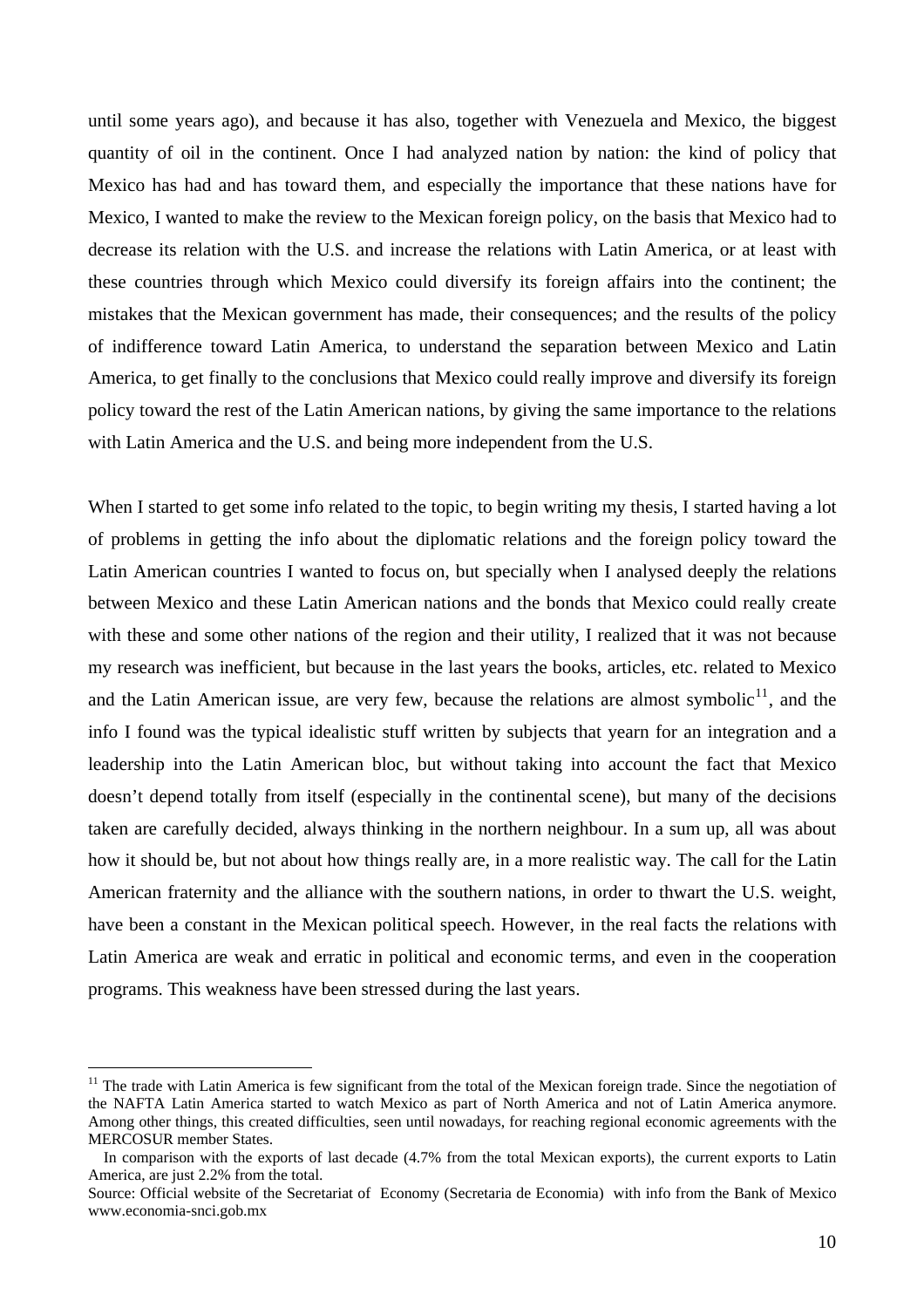The reasons that make difficult a closer relation are different:

a) the relation with the region have been directed preferentialy through multilateral channels, without paying attention to the bilateral allinaces.

b) the economic relation have lost importance as a consequence of the always bigger integration with the U.S.

c) the programs of cooperation are inefficient due to the weakness of Latin American political and administrative institutions.

d) Latin America is going through a process of fragmentation and differentiation from the economical and social development models.<sup>[12](#page-10-0)</sup>

On the contrary, the info I was getting about the U.S.-Mexico relations was more actualized and wide, and the sad reality was becoming more and more evident: I arrived to the conclusion at last that Mexico is, (unfortunately for most of the Mexican people's wishes) obliged to increase always more and more, and give more and more priority to the relation with the U.S., and that the possibilities of having a more independent policy toward Latin America are always more reduced, no matter what or how our neighbours, partners and friends from Latin America (and also the people inside the country), think and like this, because that means that the margins of action for making a foreign policy more coordinated and closer to them will be always more, and more narrow.

The problem is not just what Mexico should do outside its border and how Mexican government should behave toward its Latin American counterparts, because even though the Mexican government would love to be more independent from the U.S. and would love to diversify more its relation among the continent; improve the relation with Latin America, and especially, play a role of leader inside the region, Mexico will be obligated, at least for the near future, to follow a U.S. policy or at least not to go against it (we saw the consequences from the weak posture of the Mexican government toward the U.S. invasion on Iraq), because Mexico's dependence from the U.S. is bigger from what everybody could think. Just before I started doing my thesis I was totally

<span id="page-10-0"></span><sup>&</sup>lt;sup>12</sup> HERRERA-LASSO, LUIS. "Mexico ante el mundo: tiempo de definiciones". Fondo de Cultura Economica, 2006. Pp 61.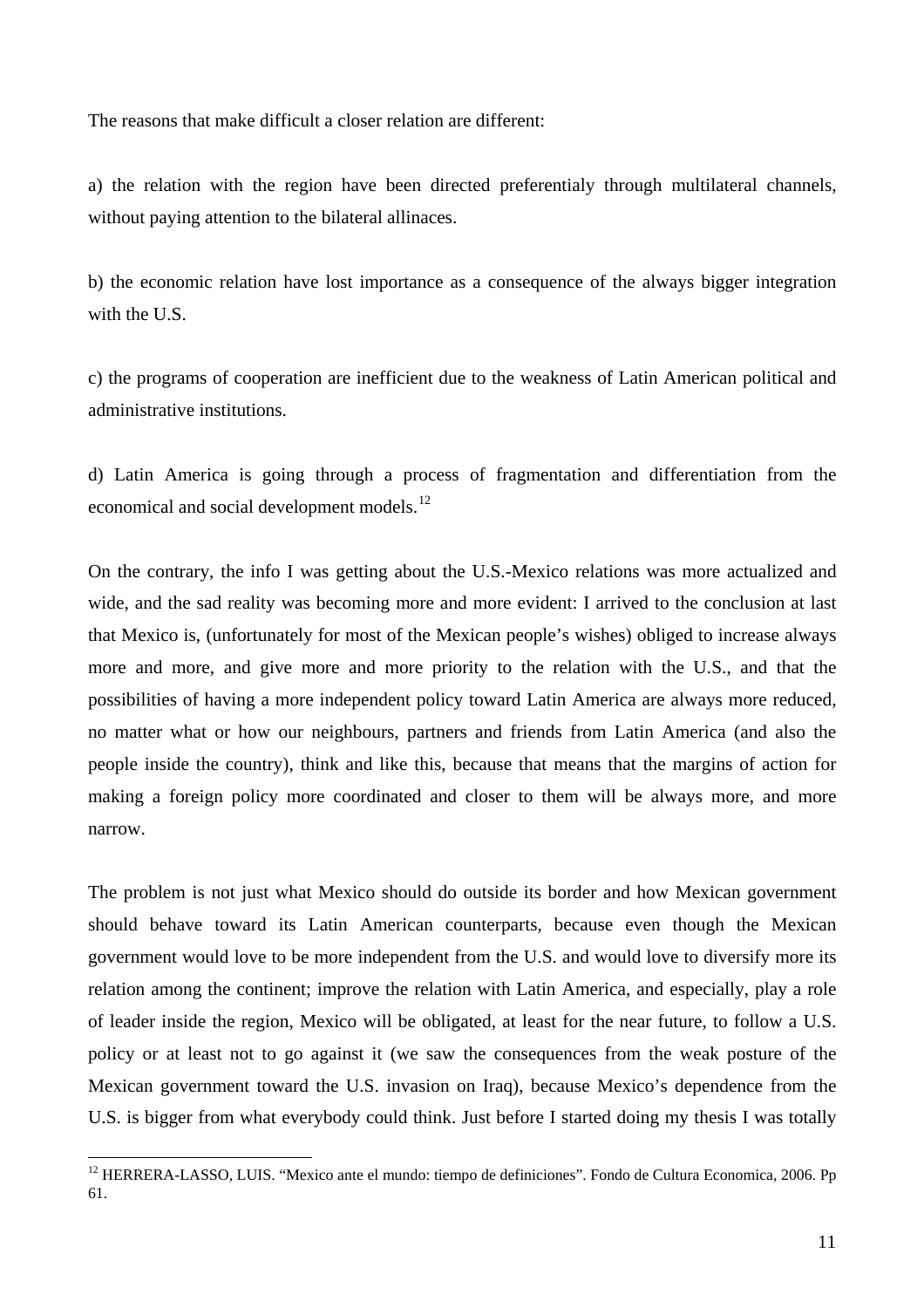conscious about the fact that Mexico depends in a great measure from the U.S. (we just have to think about the remittances that represent the second source of income for the country, just after the oil). But I had not realized or I didn't want to, that this dependence is much bigger than what I thought, and is not only from the Mexican side, but also from the U.S. side, because for example, most of their labour, which is the engine of the country, comes from Mexico, or right now that the U.S. presidential elections are taking place, we can see the candidates proselytising in the Mexican-American communities like never before, since they represent a significant percentage of the electorate in some States as California. So we can talk about a big interdependence.

The U.S. is for Mexico the biggest commercial partner, and Mexico is for the U.S. the biggest commercial partner together with Canada inside the continent, and the commercial exchange, exceed the 80% of the Mexican commercial relations. Then if we talk about security, the issue of the Mexican border is for the U.S. (in matter of foreign affairs), the biggest preoccupation inside the continent, because as I said, Mexico is the bridge and the passage of illegal stuff, immigrants, and even terrorists from around the world, plus the main issue, which is the Mexican illegal people that cross the border every day in huge quantities. The U.S-Mexico border is the most transited in the world.<sup>[13](#page-11-0)</sup>

This doesn't mean that Mexico is obligated to follow a foreign policy, focus on the U.S. for the rest of its history. I actually believe that Mexico can still, and must diversify its relations into the American continent. But pretending to talk about an independent foreign policy toward Latin America, not just in a symbolic sense but also in a real way, is senseless if we first don't think about solving the domestic issues that subsequently limit the Mexican decisions in matter of foreign policy.

In the contemporary history, the opportunities for doing an independent foreign policy inside the continent have existed, though they have been just a few. For Example, during the cold war, Mexico's foreign policy appeared to take an independent track, particularly in Latin America. Despite official Mexico's evident distaste for communism and low tolerance for dissent at home, Mexican governments refused to toe the U.S. ideological line in the hemisphere. Not only did Mexico preserve diplomatic relations with Castro's Cuba, but it offered safe heaven for political exiles from throughout the region, and led the Contadora group of nations attempting to curtail U.S. intervention in Central America in the 1980s, in the face of overwhelming and public U.S.

<span id="page-11-0"></span><sup>&</sup>lt;sup>13</sup> Source: Yearbook of Immigration Statistics, Enforcement.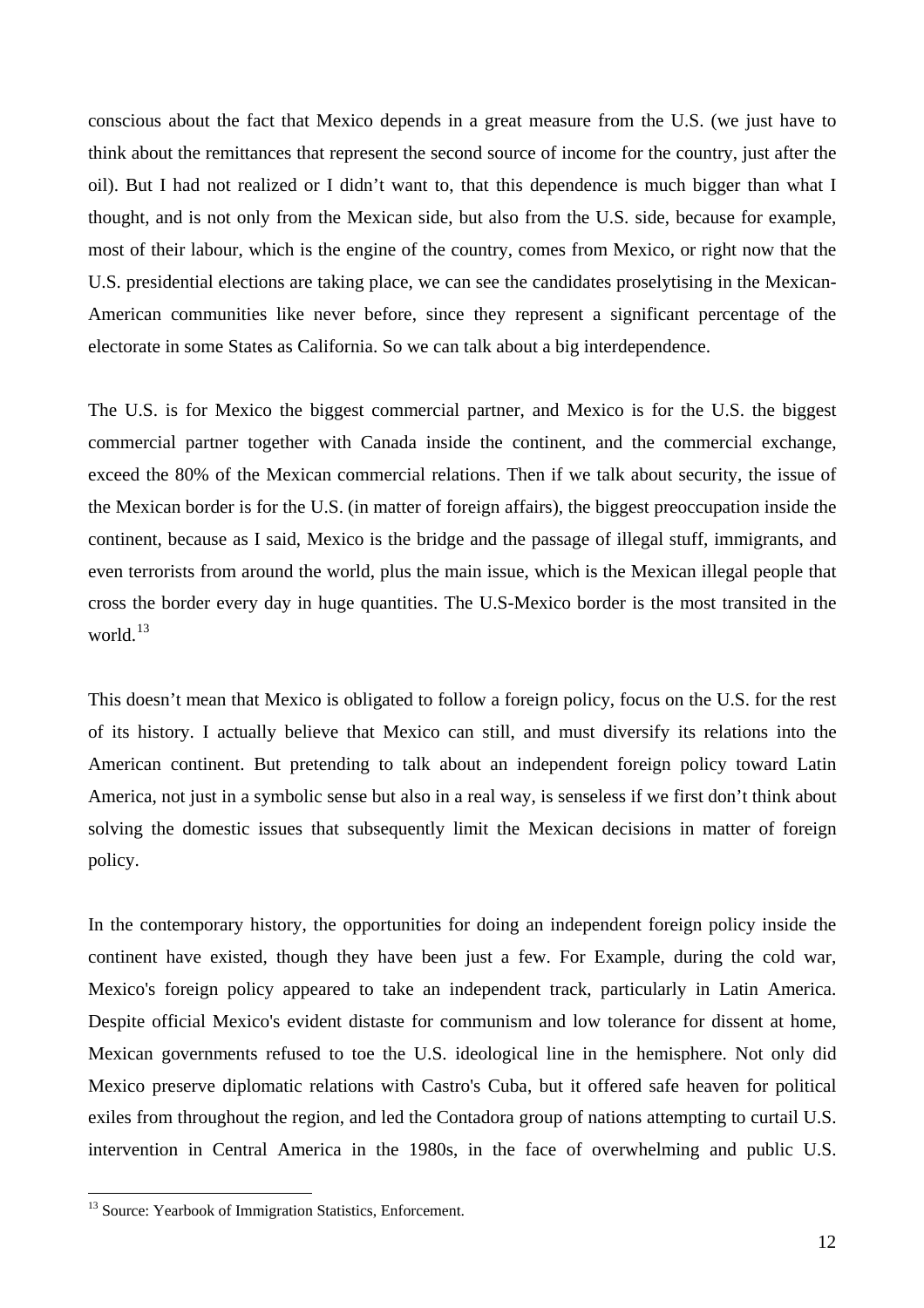disapproval.<sup>[14](#page-12-0)</sup> In fact, this is what this work is about. I will analyse the U.S.-Mexico relation (the main aspects), to emphasize the importance and co-dependence of this, and then we will see the period in which we can say that Mexico really had the opportunity for making an independent foreign policy toward Latin America, that lasted about two and a half decades, in which Mexico started to worry about the U.S. interferences in Latin America, specifically Central America, and tried to decrease the U.S. influence and tried to serve as a counterweight on the negotiation table, in order to prevent a new U.S. border in the south of Mexico.

Unfortunately the period in which Mexico was able to make a real independent foreign policy inside the continent didn't last too much, because as we will see, the increasing of the trade with the U.S. and subsequently the signing of the NAFTA ended with any dream of a political and economic integration with the Latin American bloc, and increased the co-dependence between Mexico and the U.S.

The fact of having as a neighbour one of the greatest markets in the world, and experienced a crescent integration to the North American market, awoke a certain distrust within the majority of the Latin American ministries of foreign affairs and a serious and complex debate about the future of the Mexican foreign policy, because the fact that one of the biggest countries from the Latin American region had redefined its relations with the northern neighbour in order to insure a market and major direct investment fluxes, led up the rest of the Latin American countries to think that the region was divided in two sub-regions, clearly identified: one that tries to have major links with the North, and the other that wants to experience its own integration process in the southern cone, from which Mexico is not part.

Is important to say that our foreign policy doesn't have to run out in the relation with the U.S. and take always in consideration that we are a country of multiple dimensions; from which three are the Latin American dimension, the pluriracial and the hispanic-speaker.

What happened is that Mexico has reconsidered the terms of its relations, but the basis of these, or better said, the reunion with a common identity, is a permanent characteristic that will never change. Latin America was waiting leadership from Mexico, but Mexico preferred to identify its interests in the continent and made them worth, having to sacrifice its position within Latin

<span id="page-12-0"></span><sup>&</sup>lt;sup>14</sup> Source: Official website of the Lyndon Baines Johnson Foundation. DOYLE, KATE. Double dealing: Foreign Policy Toward Cuba. http://www.lbjfoundation.org/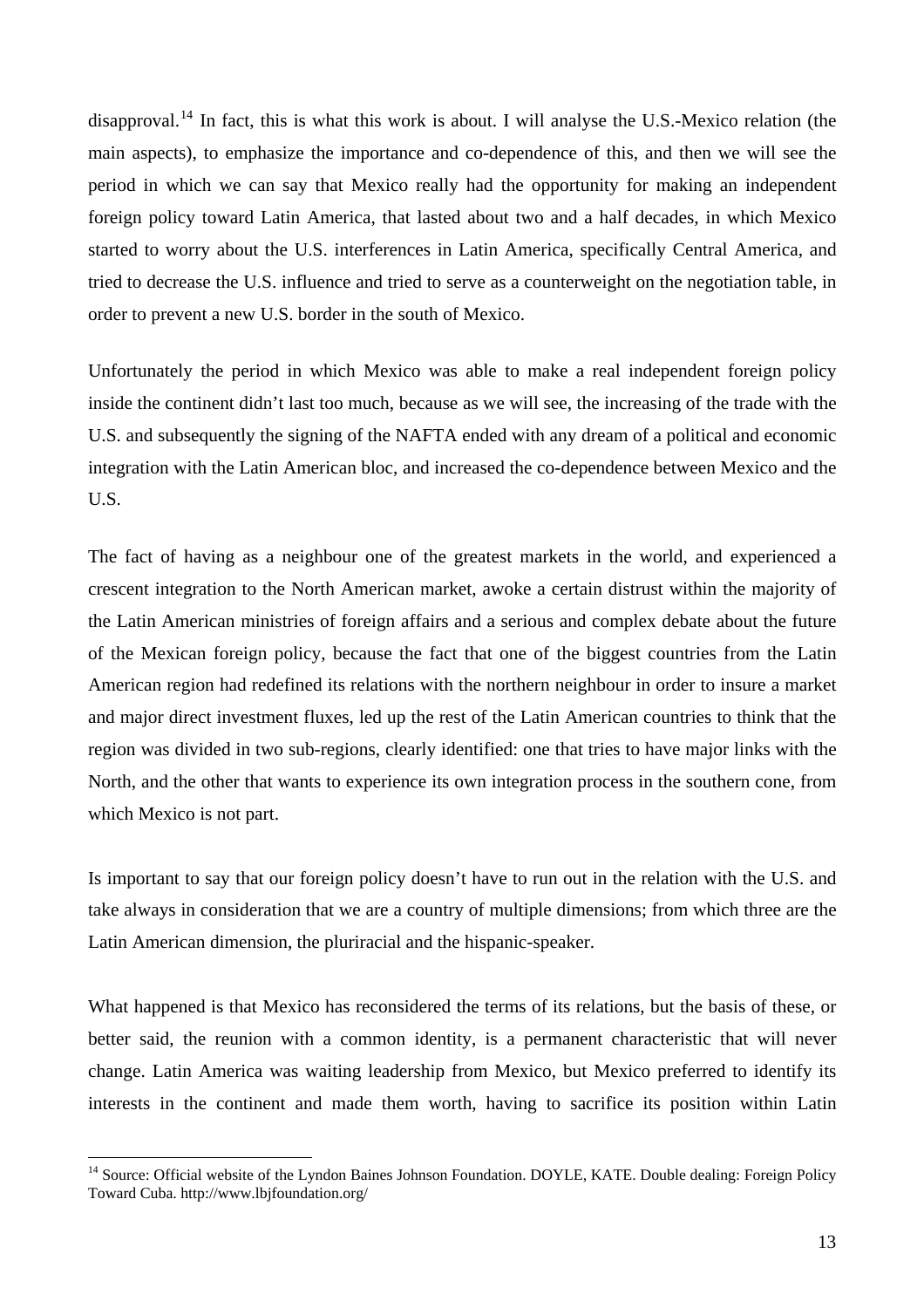America. At the end, I think that having one of the most powerful nations from the planet as a neighbour, and not focusing most of our interests there, would be completely absurd.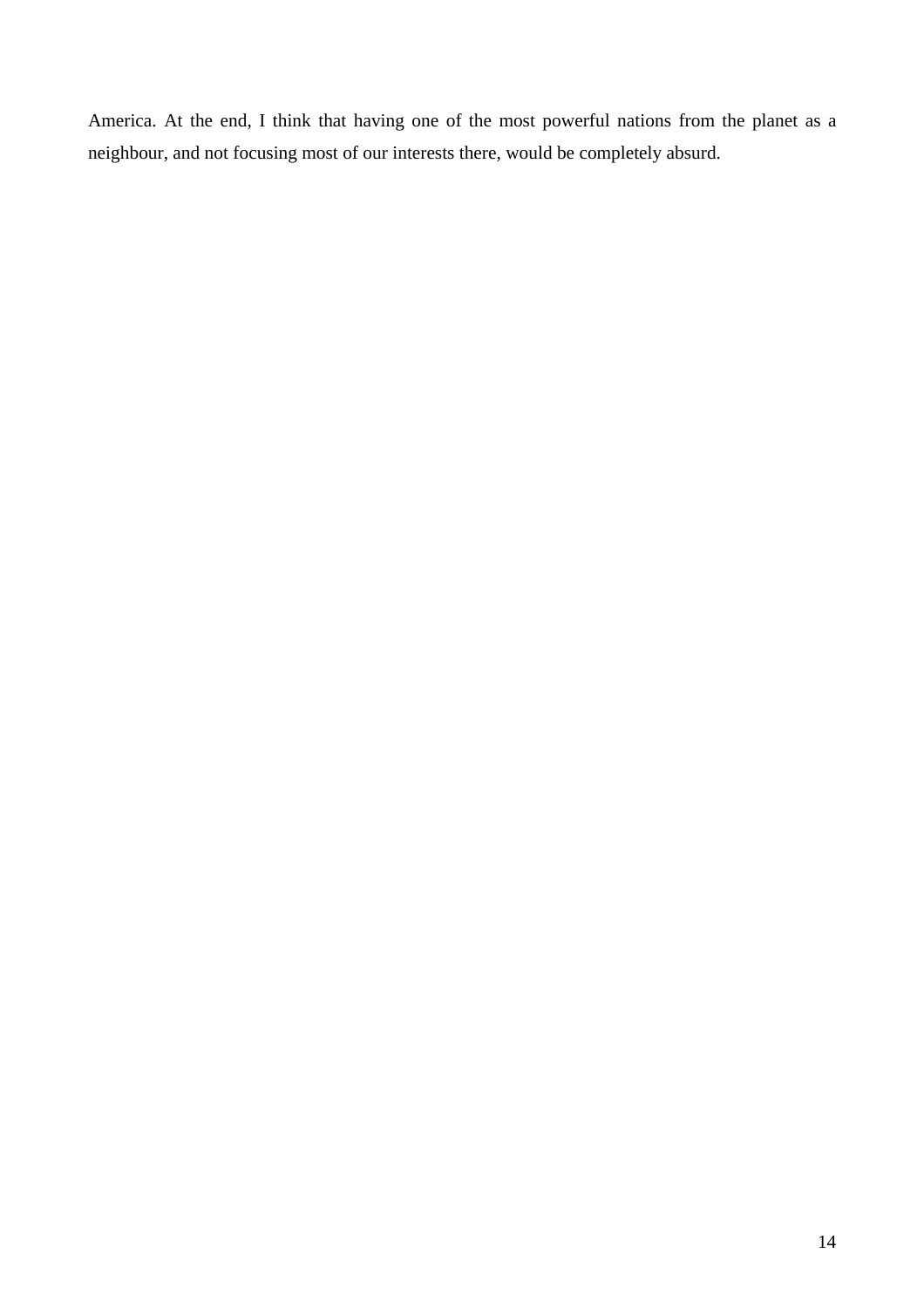## CHAPTER 1.

## BEGINNINGS OF THE MEXICO-U.S. RELATIONS.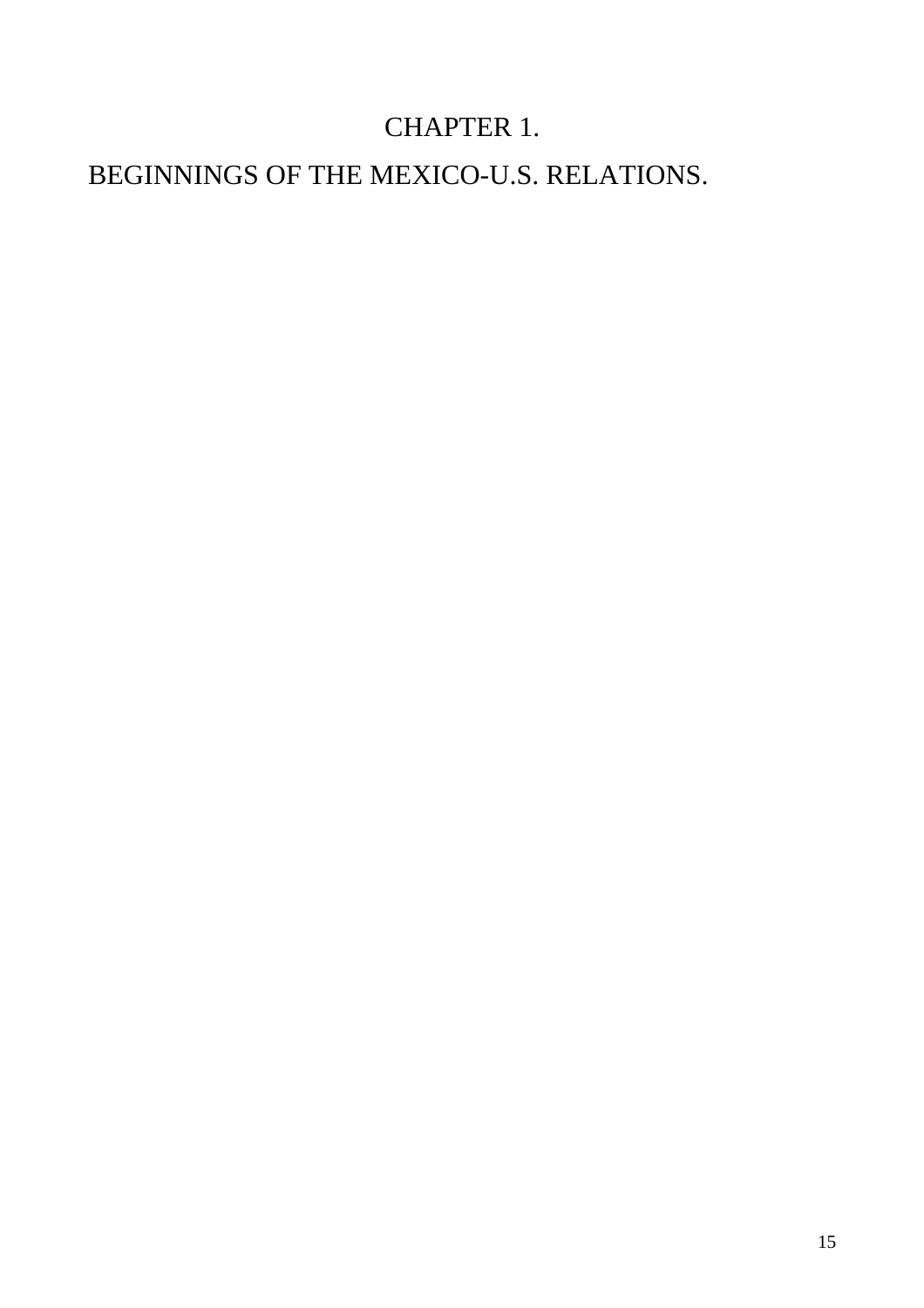#### 1.1. THE FIRST APPROACH.

 $\overline{a}$ 

After 11 years of struggle, on September 1821, the independentist army entered to Mexico City and took possession of the quarters that had been vacated only four days earlier by the royalist troops. Some days after the Provisional Junta was formally installed and the cabinet of four ministers was formed.<sup>[15](#page-15-0)</sup> Weeks later, a citizen of the U.S. by the name of Wilcocks wrote to John Quincy Adams, the secretary of state at Washington, concerning the friendly attitude of the new government toward the U.S. He said that he had had various conferences with the leading members of the administration, whose sentiments were to be fully explained to him (Adams) by Don Juan Manuel de Elizalda, the minister plenipotentiary that was already named and preparing to go to Washington.<sup>[16](#page-15-1)</sup>

The portfolio of foreign affairs in the first Mexican ministry was held by José Manuel de Herrera, who despatched the first diplomatic communication in Mexican history, which passed from the new government to that of the United States, announcing the triumph of the revolution and the establishment of the independent government. He wrote that the Governing Regency immediately had thought it a primary obligation upon them to communicate with all despatch to the nations the events, which had gloriously terminated the war of liberty; that the people of Mexico were desirous of being united to all governments by means of friendly alliances and connections; that the United States of North America had a preferable right to demand of the Mexican Empire those considerations, the more just and reasonable because they were supported by the well-known maxims of policy. Even nature herself have separated both nations from Europe by immense seas and placed them upon the same continent and they might make common cause in reciprocally supplying their necessities and cooperating for their mutual felicity, he said. In closing he finally announced that the legally authorized envoy would soon go to Washington to act as the medium of communication "between two nations destined to be united in the bonds of the most intimate and cordial fraternity".<sup>[17](#page-15-2)</sup>

<span id="page-15-0"></span><sup>&</sup>lt;sup>15</sup> KIRKWOOD, BURTON. "The History of Mexico". Greenwood Press. Westport, CT. 2000. Pp. 86.

<span id="page-15-1"></span><sup>&</sup>lt;sup>16</sup> Source: Official website Library of the Congress, American State paper: Foreign Relations, letter from Wilcocks to Adams, Mexico, October 25, 1821. http://memory.loc.gov/ammem/amlaw/lwsp.html

<span id="page-15-2"></span><sup>&</sup>lt;sup>17</sup> Source: Official website Library of the Congress, American State paper: Foreign Relations, letter from Herrera to Adams, Mexico, October 25, 1821. http://memory.loc.gov/ammem/amlaw/lwsp.html.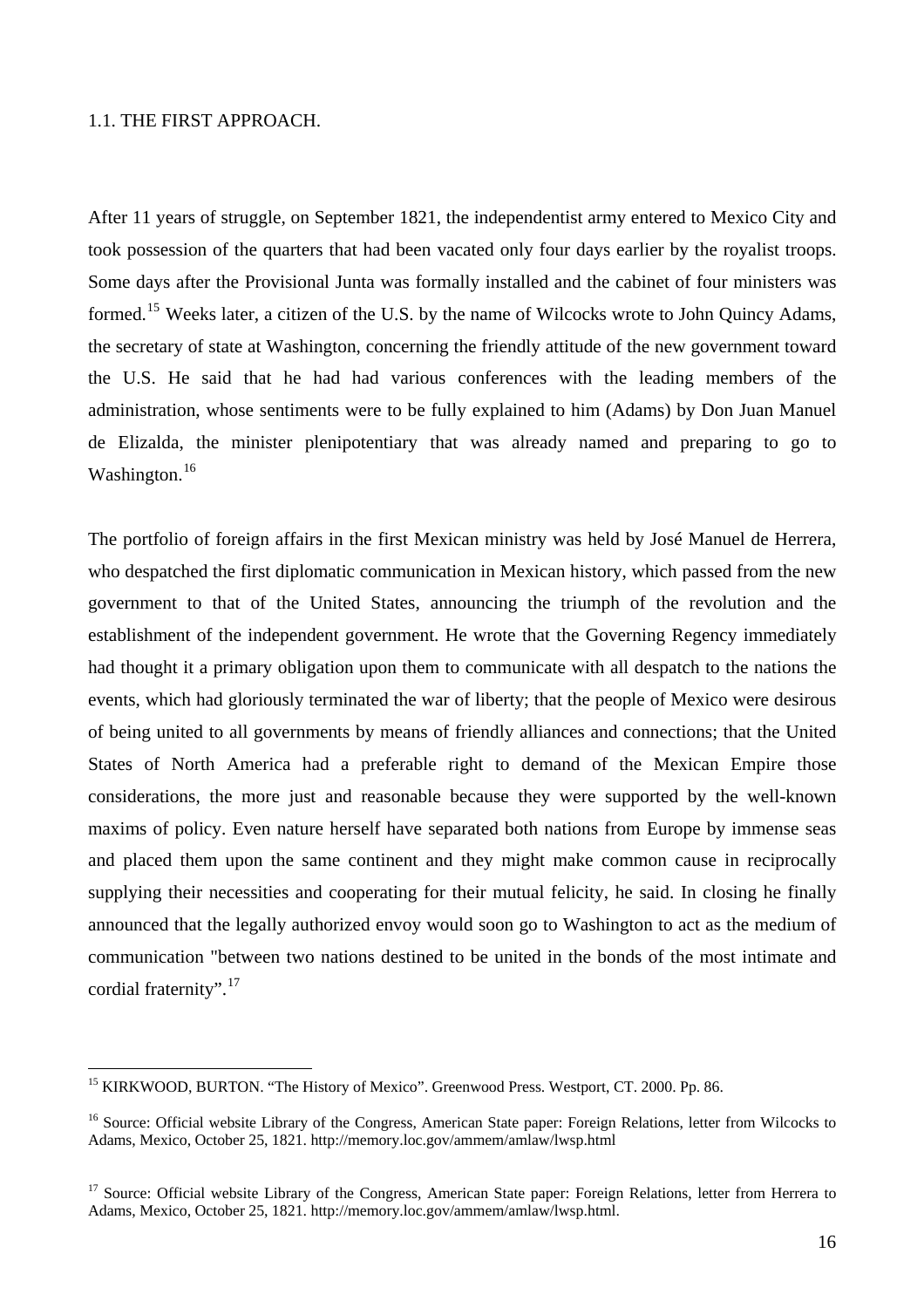Due to the pressure of the Spanish crown, it was until one-year later, that the U.S. government finished to recognize the Mexican independence.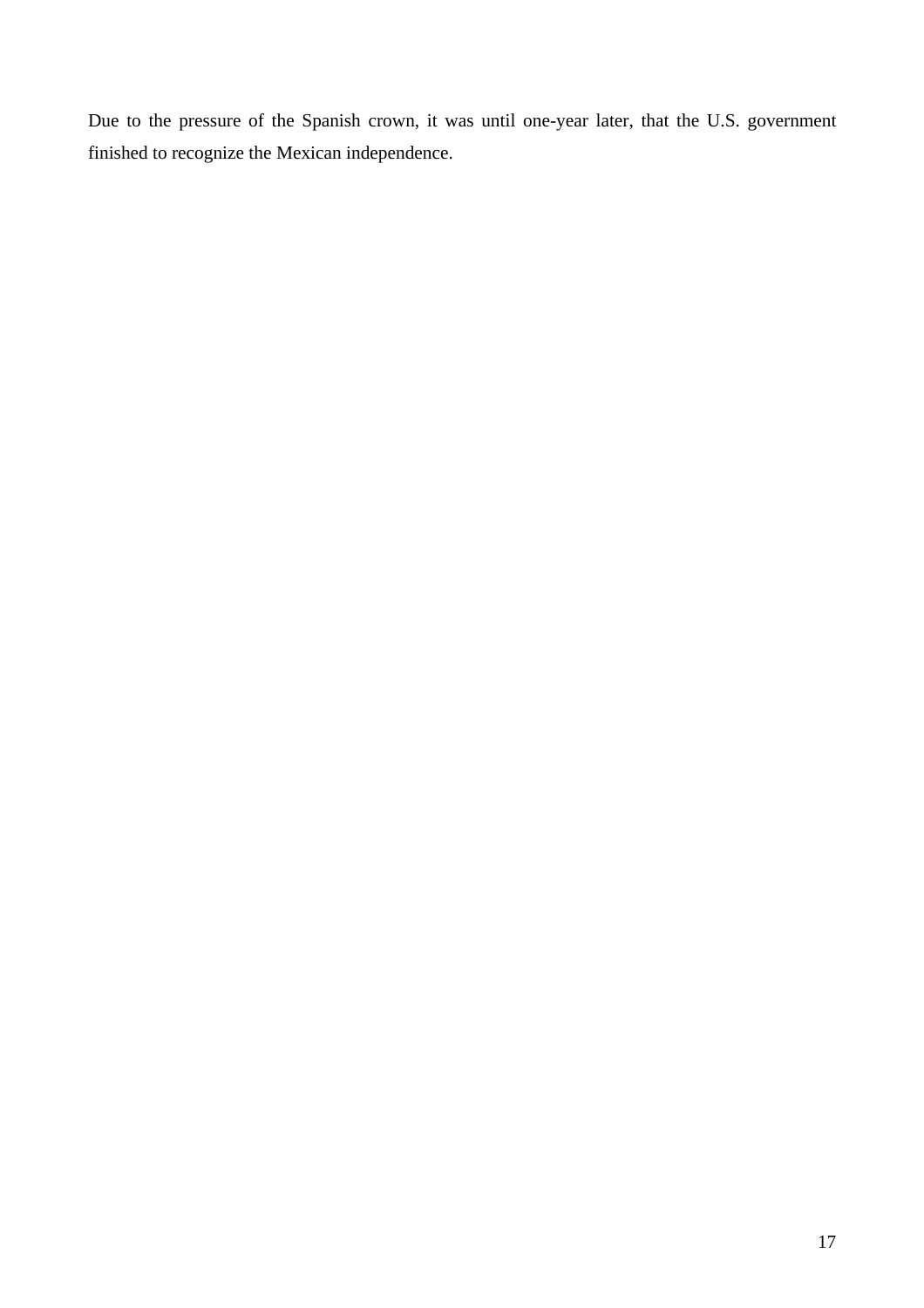#### 1.2. THE STRUGGLE FOR TEXAS.

Since the beginning of the relations, both countries started having difficulties and problems because of the interest of the U.S. government for expanding its territory beyond the initial border. The U.S. government early attempted to pressure Mexico to change the border to its advantage by moving the border from the West Coast, to include in U.S. territory the port city of San Francisco. In exchange, Mexico was to receive a sum of money to be negotiated.

From 1825 until 1830 the situation in the Mexican State of Tejas-Coahuila, now part of Texas, had became very volatile. The great inflow of American colonists overwhelmed the Mexican settlers and the feeble Mexican military garrisons spread thinly throughout the immense and almost totally undeveloped area. All this was exacerbated by the slavery issue, one that a generation later was to play an important role in the American Civil War.[18](#page-17-0)

In 1831 a settler of Texas by the name of Stephen Austin, (later known as the "father of Texas"), organized a series of regional political conventions that culminated in a decision to send Austin to Mexico City to petition for the establishment of Texas as a separate State within the Republic of Mexico. The new Mexican government didn't welcome Austin's idea and imprisoned him. Months later he was released from prison and began the discreet purchase of arms in preparation for the next step: a fight for independence. While it is not surprising that the Anglo settlers in Texas proved eager to join his enterprise.

A few years later the battles for Texas independence started and in 1836, after the seizing of Anahuac's area (now Galveston), and after the surrender of San Antonio Bejar (now San Antonio), a formal declaration of independence was signed. There were setbacks, such as Mexican general Antonio Lopez de Santa Anna's capture of San Antonio's.<sup>[19](#page-17-1)</sup>

Under the duress of the moment, Santa Anna signed two agreements pledging him to withdraw his troops and to accept Texan independence and its boundary at the Rio Grande (to Mexicans, el Río Bravo y Grande del Norte), and, even more controversially, to attempt to persuade his government

<span id="page-17-1"></span><span id="page-17-0"></span><sup>19</sup> Santa Anna, was a Mexican political leader who greatly influenced early Mexican and Spanish politics and government, first fighting against independence from Spain, and then becoming its general and president at various times.

 $\overline{a}$ 18 CLINT E. SMITH. "Inevitable Partnership: Understanding U.S.-Mexico Relations", Lynne Rienner, 2000. Pp. 17.

Source: Official website of the Santa Ana Historical Preservation Society. http://www.santaanahistory.com/articles/bibiography.html.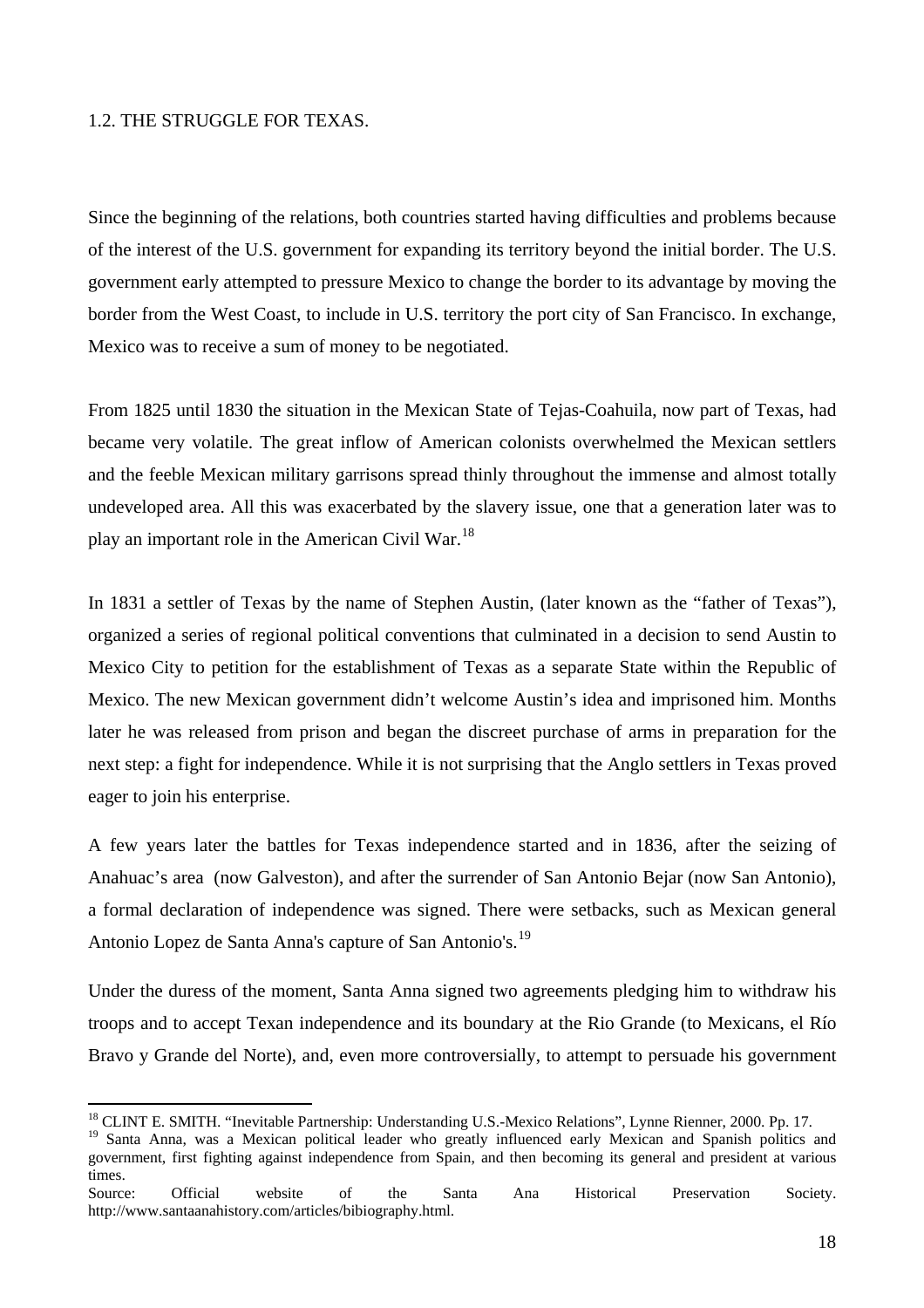to abide by these accords. His government repudiated the treaty, and Santa Anna's capitulation brought him into temporary disrepute in Mexico, but he was later to rise again and again as a war hero and several time president. Although Mexican government officials talked of re-conquering Texas, internal weakness and lack of federal funds precluded any major military action.

Mexicans were highly resentful of the loss of Texas and blamed the United States for the disaster, claiming that without the arms and other supplies pouring in from the United States, the Texans could not have prosecuted the war for independence so successfully. Furthermore, in December 1845 the U.S. Congress formally annexed Texas, making it the twenty-eighth state in the Union. The actions leading to annexation prompted Mexico to sever diplomatic relations with the United States for a period.<sup>[20](#page-18-0)</sup>

<span id="page-18-0"></span><sup>&</sup>lt;sup>20</sup> CLINT E. SMITH. "Inevitable Partnership: Understanding U.S.-Mexico Relations", Lynne Rienner, 2000. Pp. 18-20.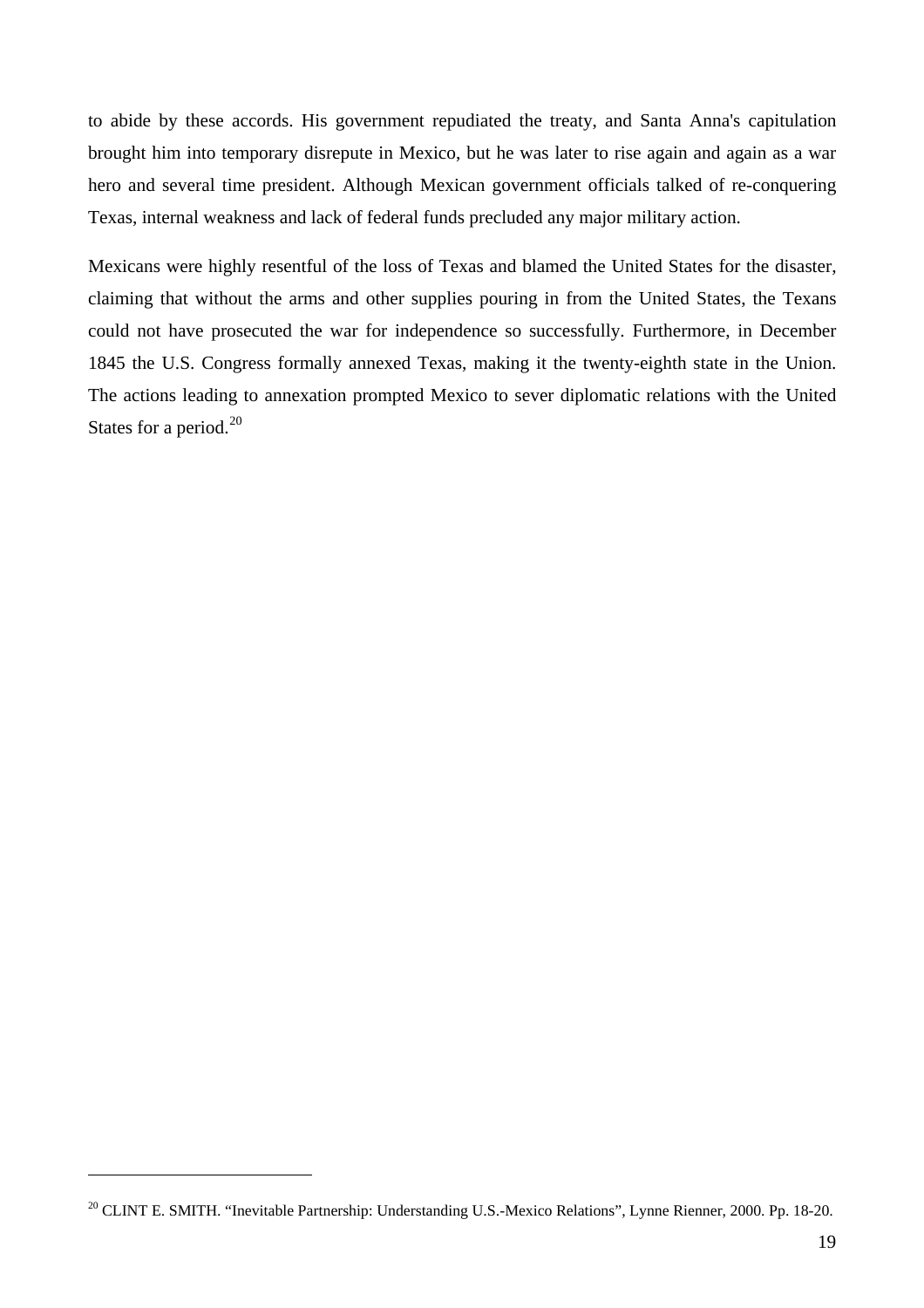#### 1.3. THE WAR OF THE NORTH AMERICAN INVASION.

The secession of Texas from Mexico and its subsequent annexation by the United States represented the first of a series of calculated steps by the U.S. government that led in 1846 to what Mexicans call the "War of the North American Invasion" and Americans call the "Mexican War", because Mexico did not recognize completely the secession of Texas in 1836 and considered Texas a rebel province, until 1848 when the Treaty of Guadalupe Hidalgo was signed between both the U.S. and the Mexican governments, and which confirmed the loss of Texas.<sup>[21](#page-19-0)</sup>

It is very clear that in 1845, when the U.S. government sent a special envoy, to Mexico, the U.S. president was already prepared to initiate hostilities. U.S. government must have anticipated that the envoy's offer to purchase what is now western Texas, New Mexico, Arizona, and California for \$30 million would be seen as totally absurd to the Mexicans. In fact, the Mexicans had rejected many times in the past the sale of Mexican territory at any price.

In 1846, when the new and inexperienced Mexican government refused to meet with the special envoy and claimed that Mexican territory included all of Texas ("the U.S. Government maintained that that territory was part of the Texas Republic annexed in 1845, while historically it did not<sup> $22$ </sup>), the U.S. President ordered to establish a military presence along the Rio Grande and the construction of a fort, across the river from the Mexican city of Matamoros.

The "War of the North American Invasion" began on April 1846, when a Mexican cavalry unit crossed the river and fired on a patrol of U.S. soldiers on the banks of the Rio Bravo. So the hostilities between these tow young States began first, with a U.S. cavalry force soon augmented by several regiments of Texan and Louisianan volunteers that moved slowly and deliberately south to capture Monterrey, the regional capital of the state of Nuevo Leon.

Meanwhile, another battle plan was under way on several fronts: U.S. forces marched on Santa Fe, captured it, proceeded through Arizona, and engaged Mexican forces defending California. The U.S. Pacific fleet was ordered to seize San Francisco and Monterey. These operations were successfully completed and California was secured in January 1847. In the Gulf of Mexico, U.S. Navy units successfully blockaded Mexican ports.

<span id="page-19-0"></span><sup>&</sup>lt;sup>21</sup> HAMNETT, BRIAN. "A Concise History of Mexico". Cambridge University Press. Cambridge, England. 1999. Pp. 151.

<span id="page-19-1"></span> $22$  IBIDEM. Pp. 153.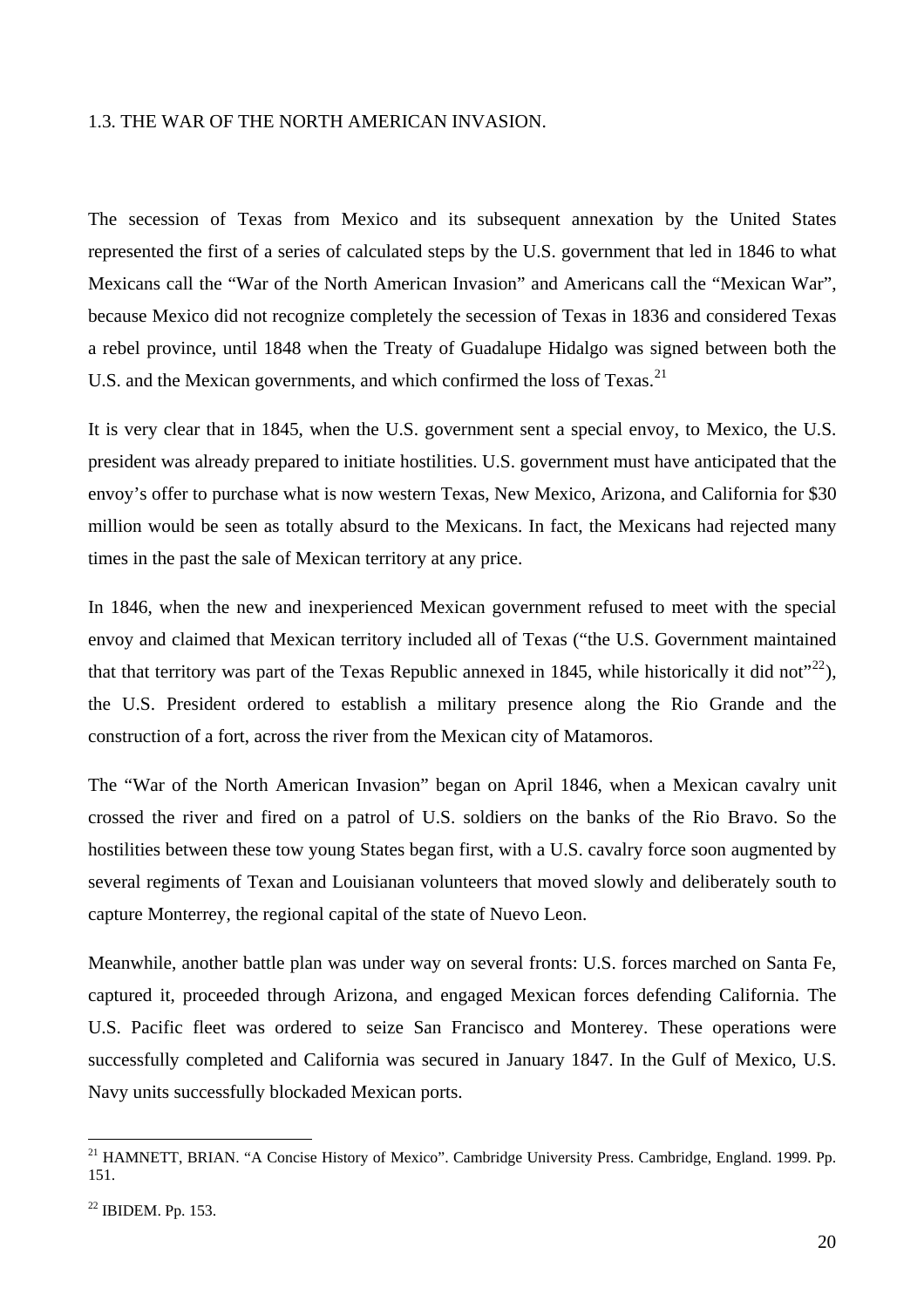Not surprisingly, the multi-front attack by well-equipped and trained U.S. forces caused great dismay and political unrest in the Mexican capital. General Santa Anna, once again called to serve as president and commander in chief, found himself faced with substantial American armies in the north and south, his ports blockaded, and a much-divided Mexican body politic. An ill-advised effort by Santa Anna's predecessors to finance the war by seizing Church property and possessions caused a massive reaction on the part of many conservative, influential Mexicans, to say nothing of the powerful clergy. Even though the government soon gave up this tactic, much resentment remained, and the longstanding division between the clergy and landowners on the one hand and reformist liberals on the other was exacerbated.

As the war progressed with a series of U.S. victories, Santa Anna was wise enough to realize that further resistance to the American forces would only cause greater suffering for his people. Thus, his government leaders entered into negotiations with the U.S. president. These negotiations were soon stalemated, in part by the intransigence of Mexicans who did not share Santa Anna's views, and the campaign began anew. After a bloody struggle, the U.S. forces captured Mexico City on September 1847, effectively bringing the Mexican War to a conclusion.

Following U.S. forces victory in Mexico City, several months of arduous negotiations between the two countries led to the signing, on February 1848, of the Treaty of Guadalupe Hidalgo. Both governments at the end of May 1848 ratified it. Under the terms of the treaty, Mexico gave up all claims to Texas and ceded New Mexico, Arizona, Nevada, California, and parts of Colorado virtually all its territory north of the Rio Grande—to the United States. In return for the cession of more than half its territory, Mexico received a cash payment of \$15 million (half of the initial offer) and relief from all outstanding claims by U.S. citizens, such claims to be considered and paid by the U.S. government.

But the U.S. victory brought more than huge territorial gains to the United States. The siege of Chapultepec and the death of los niños héroes, which have epitomized the "War of the North American Invasion" to generations of Mexicans, created in Mexico a degree of hatred, humiliation, and xenophobia—particularly anti-Americanism—that remained strong for generations and has never fully dissipated. The failure of U.S. people today to understand the legacy of the Mexican War—indeed, most U.S. people seem unacquainted even with its broad outlines—stands as a barrier to the awareness of Mexican sensitivities so vital to a healthy relationship between the neighbouring countries.

The sad end of the affair did not play out until 1853, when Santa Anna, serving as Mexico's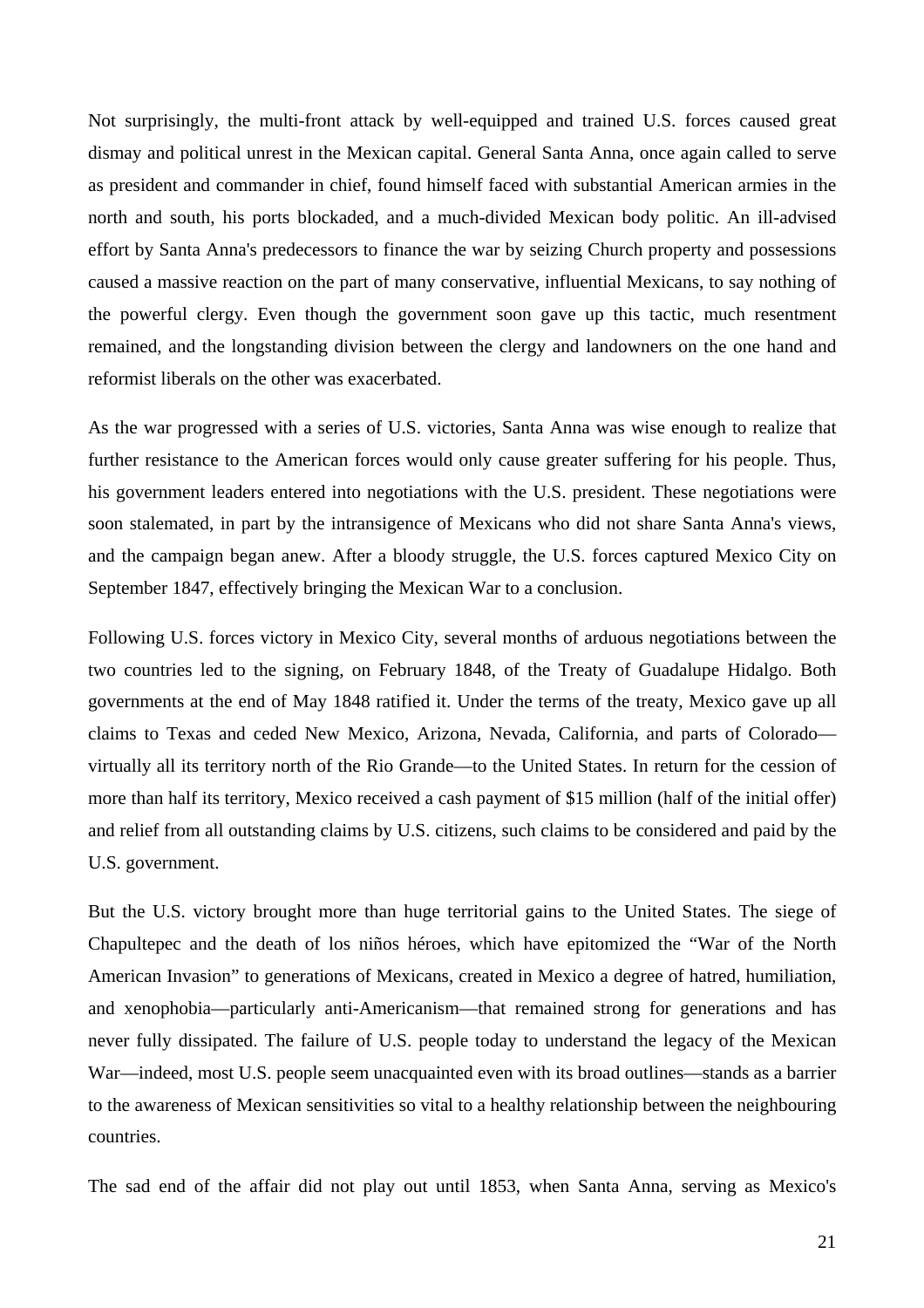president for the eleventh time in his long and stormy career, and much in need of ready cash, agreed to the Gadsden Purchase. He thus raised \$10 million by the sale of 30,000 square miles of territory in what is now southern New Mexico and south-eastern Arizona. This so sickened the Mexican people that they rose against Santa Anna, who went into his final exile, never to reappear on the scene.<sup>[23](#page-21-0)</sup>

<span id="page-21-0"></span><sup>&</sup>lt;sup>23</sup> CLINT E. SMITH. "Inevitable Partnership: Understanding U.S.-Mexico Relations, Lynne Rienner, 2000. Pp. 21-23.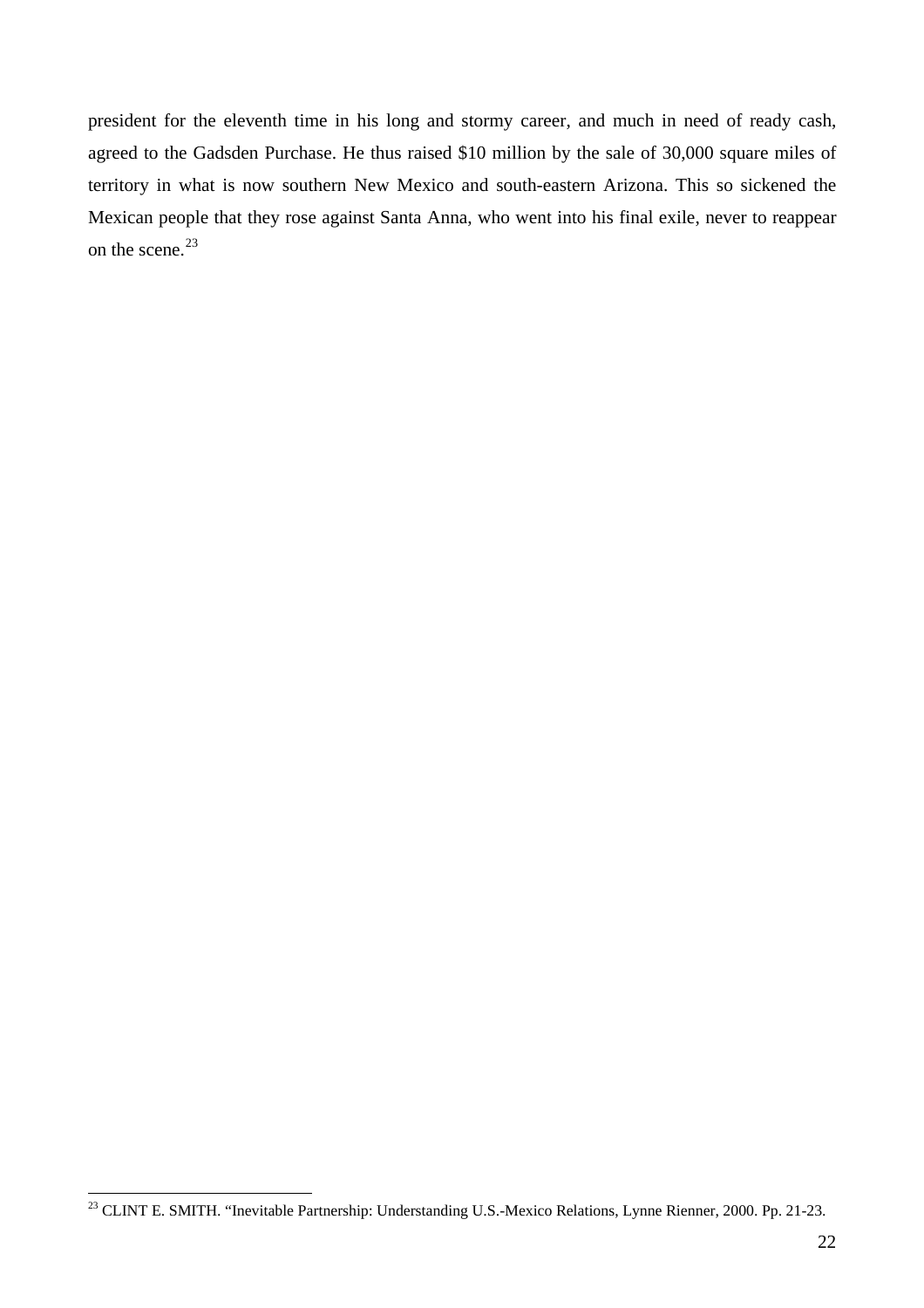### 1.4. CONSEQUENCES OF THE U.S. INTERFERENCE IN THE MEXICAN SOCIETY AND IN THE MEXICAN DOMESTIC AND FOREIGN POLICY.

We saw how since the begginings of the relations, the U.S. interest for having a control on its southern neighbour, that sometimes have degenerated in a completely interference and a violation of Mexican sovereignty, have been a constant from the U.S. foreign policy inside the continent.

The U.S. have directed its foreign policy inside the continent, based on the Monroe doctrine (see 1.5), through wich the U.S. awarded a great control and influence inside the continent. This has firstly provoked a sense of anti-americanism within most of the Latin American people since the beginning of the independent era. In the Mexican case, this kind of foreign policy, together with the loss of a great part of the territory have influenced and marked the relation, even until nowadays.

After the end of the Mexican revolution in 1920, and once it was reached a political stability during the 30's, the Mexican governement made a great effort to create a sense of patriotism traduced in anti-americanism, within the Mexican society, by blaming the U.S. for being one of the responsable of the economic inequality and social oppression, because after all most of the foreign private companies attracted to Mexico during Porfirio Diaz dictatorship, came from the U.S., and so they represented part of the bourgeoisie that contibuted to their social gap.

Children in Mexican schools were taught about the war in a way that arouses nationalistic sentiments and anti-American feelings. The obligatory textbook for the first grade, for example has stll a map of Mexico that depicts Mexico as it was before the loss of territory.<sup>[24](#page-22-0)</sup> Mexican officials in their speeches constantly used to refer to the loss of territory to the U.S. A private statement made by Gustavo Diaz Ordaz, Mexico's president from 1964 to 1970, reveals how profoundly many Mexicans are affected, by past conflicts with the U.S. He said "There is no real Mexican who doesn't want to get even with the United States". These can explain the resenment that most of the Mexican people have against their neighbour.

Anti-American attitudes, however, are not universal. In the northern states, closest to the U.S. border, anti-Americanism is practically nonexistent. A plausible reason is that many northerners have visited the U.S. or been influenced by American culture and feel attracted.

<span id="page-22-0"></span><sup>&</sup>lt;sup>24</sup> Source: Official book of the first course of social science, during the primary school in Mexico. Ciencias Sociales, Primer Curso, Secretaria de Educacion, Cultura y Bienstar Social del Gobierno de Mexico. SEP.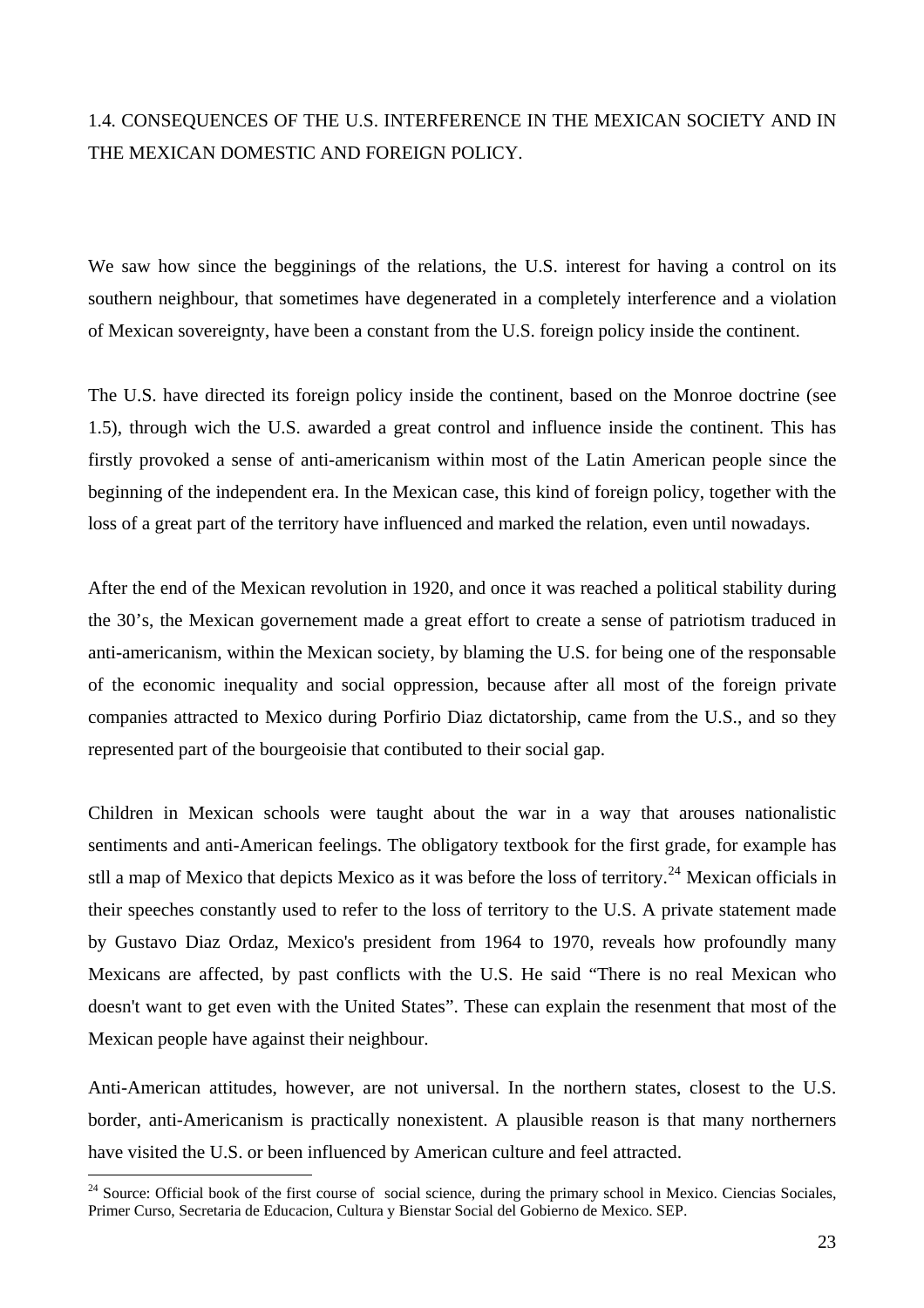Regarding to the Mexican domestic policy, this has been also very affected and marked by the U.S. interference. These interferences are not just unacceptable but also dangerous for our country, because they have helped to the destabilization: they are against their own interests and maybe against the interests of most of the Latin American countries too. The interference of the U.S. in the Mexican political system have helped to the arising of the insurrectionist movements in the country and encourage the delicate political equilibrium toward the very left side, instead than to the moderate right or left side, because Mexican people hates when the U.S. tries to impose its willing to our government or when our government works without autonomy and fulfilling the wishes of the U.S. They forgot that Mexico has an enormous revolutionary tradition. They also forgot that Mexico had for many years a government with popular support, and perhaps still has it. But they especially forgot that Mexico has a proved political stability that will never be threaten by the arising of new parties, pressure groups, etc. that the political speech has been almost always moderated and has always existed a continuous dialog between the political forces, and that Mexico has a vigorous economy, which is more oriented toward the market than toward the centralized control.[25](#page-23-0)

The influence and consequences of the U.S. foreign policy inside the continent have been reflected in matter of foreign policy too, as I mentioned in the introduction, the Mexican foreign policy is the product of a historic experience, deeply marked by the foreign threatens. During its first 100 hundred years of independent life Mexico couldn't lay the foundations of its Nation-State without feeling the danger of a foreign interference, especially from the U.S. That's the reason why our foreign policy is sustained by basic principles of international coexistence: 1) non-intervention, 2) self-determination and 3) peaceful resolution of conflicts. Mexico believed these principles would shield them against foreign meddling in its internal affairs.

Mexican interpretation of the principle of non-intervention is expressed in the 1930 Estrada doctrine (named after Mexican foreign minister Genaro Estrada), stating that Mexico will grant unconditional diplomatic recognition to any government regardless of its ideology. The principle of self-determination is derived from the Calvo doctrine of 1868, which stated that citizens or corporations involved in economic activities in Mexico should abide by Mexican laws. Any intervention by a foreign government on behalf of these citizens or corporations was to be considered unjust and illegal.<sup>[26](#page-23-1)</sup> These principles are also mentioned by the Mexican Constitution in

<sup>25</sup> DE OLLOQUI, JOSE JUAN. "La diplomacia total". Fondo de Cultura Economica, 2006. Pp. 50

<span id="page-23-1"></span><span id="page-23-0"></span><sup>&</sup>lt;sup>26</sup> Source: Historical archives from the Secretariat of Foreign Relations (Secretaria de Relaciones Exteriores). [www.sre.gob.mx](http://www.sre.gob.mx/).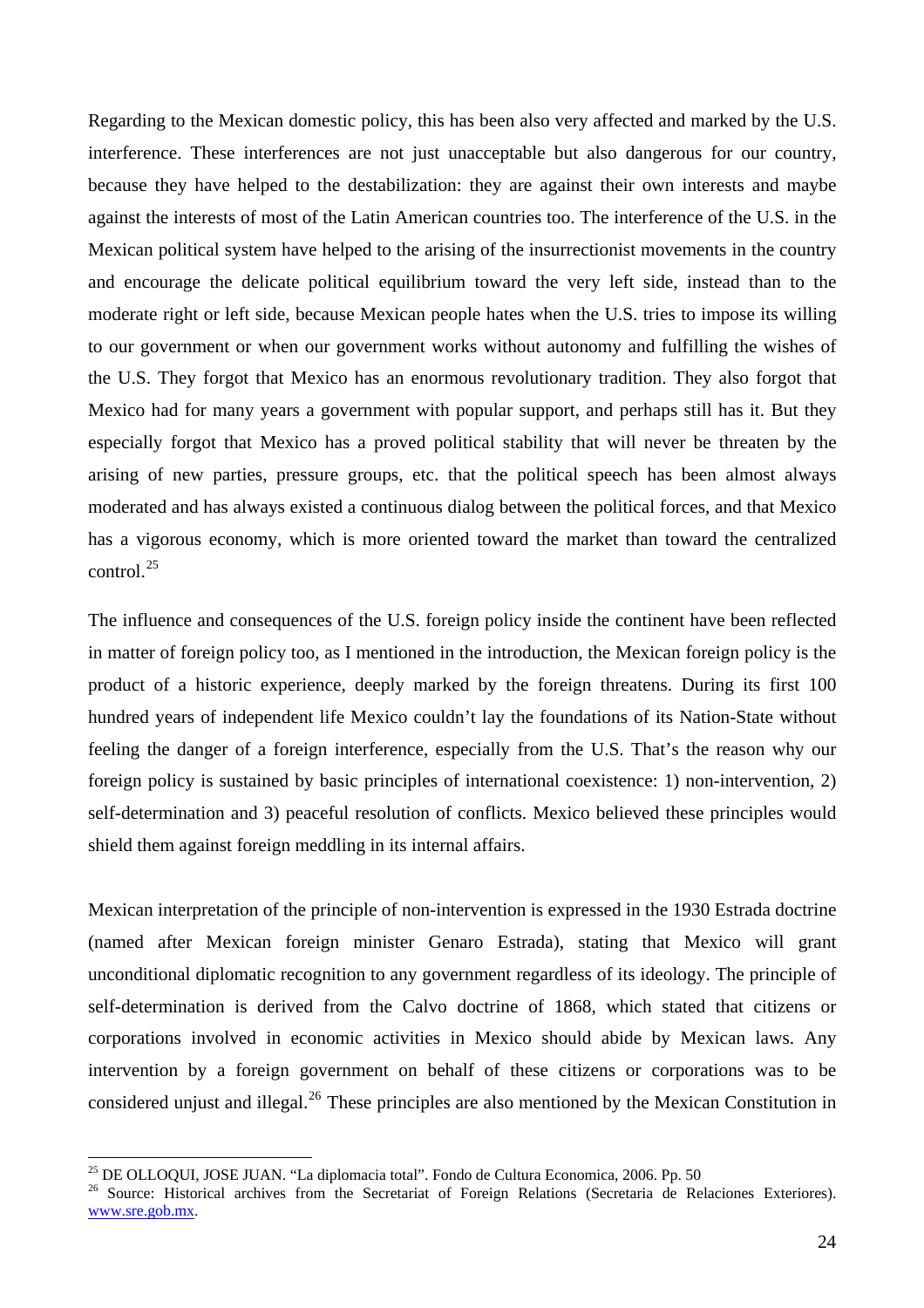the article 89.X.

 $\overline{a}$ 

"For much of its history Mexico had a passive foreign policy as a consequence of its historical unfortunate experience. In the early 7Os, however Mexican foreign policy became very active inside the continent. Despite its traditional foreign policy, based on the mentioned international principles, Mexico supported the socialist government of Chile's Salvador Allende and denounced the "imperialism" of the industrialized nations. Then a decade later Mexico intervened in El Salvador as well as in Nicaragua. Mexico nonetheless contended that its foreign policy was noninterventionist foreign policy, which is largely an instrument of domestic policy. During the last decades it served for three main purposes: 1) to satisfy the political far left which, although relatively small, was powerful and well-organized, 2) to exploit nationalist sentiments, especially in the form of anti-Americanism, and 3) to distract popular attention from the troubled economy by presenting real or imaginary successes overseas.

Mexico also have used such international forums as the United Nations and the Organization of American States (OAS) to project an image of independence from the U.S. At the U.N for instance, Mexico championed regimes at odds with the U.S such as Nicaragua. Mexico also introduced resolutions that tended to undermine U.S. foreign policy, including a 1986 resolution criticizing El Salvador's human rights, and Mexico seldom voted with the U.S. at the U.N. During the 80's Mexico's percentage of agreement with the U.S. was 14.8 percent placing it in the bottom onefourth of all Latin American countries. In the OAS, Mexico in 1975 persuaded the organization to lift its sanctions against Cuba and in 1979, Mexico played an important role in stopping the U.S. from sending an Inter-American peace-keeping force that might have prevented the Sandinista takeover. (I will dedicate a special chapter to the 70's and 80's decades because this have been the period in which we can say that Mexico could make a totally independent foreign policy toward Latin America).

Mexico, however, preferred the U.N. to the OAS because Washington exercises more influence in the OAS. Dealing with Mexico used to present many problems for the U.S. After all, no other country, in the long run, is more important to U.S. security. Wounds from the past disappear very slowly and anti-American rhetoric persisted in Mexican political discourse until few time ago".<sup>[27](#page-24-0)</sup>

<span id="page-24-0"></span><sup>&</sup>lt;sup>27</sup> Source: Official website of The Heritage Foundation: Leadership for America. SALAVERRY, JORGE. "Evolution of Mexican foreign policy". 1988.<http://www.heritage.org/Research/LatinAmerica/bg638.cfm>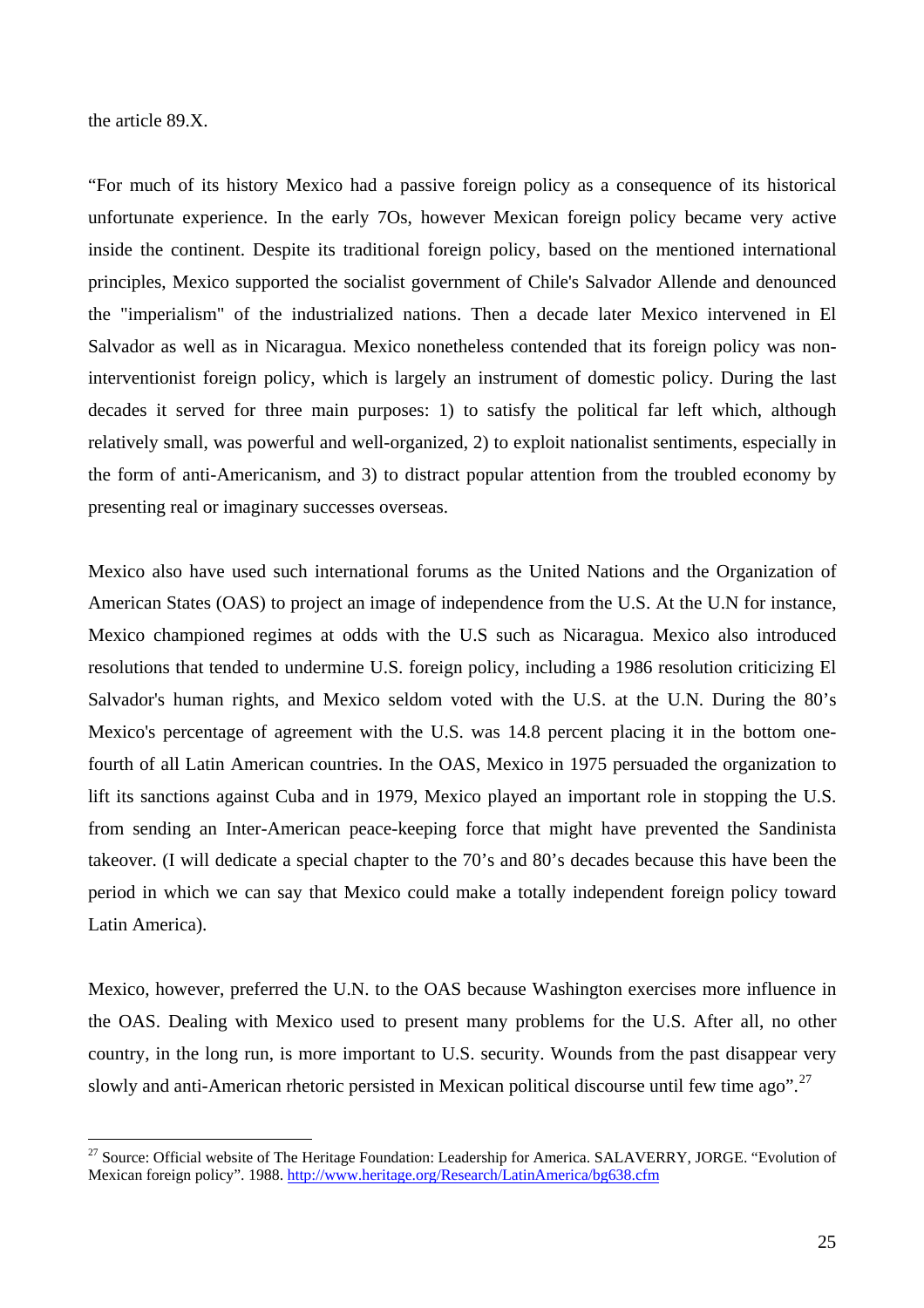Nowadays the political rhetoric have changed a lot from before, especially since the arrival of the new political class, which favoured the aperture of the Mexican market, and the U.S. investment. With the arrival of the right wing party in 2000 to the power, the government has made a big effort in order to change Mexican people feeling and attitude toward the U.S. by repeating constantly in their speeches phrases of good intentions and using expressions never used before toward our Northern neighbour, like friends, brothers, best partners, etc. But despite this, the Mexican society in general, still thinks that they (the U.S.) see us as the little brother, or even as their son, and the sense of anti-Americanism is still very strong among the society, so it will be very difficult to make people change this attitude in a near future.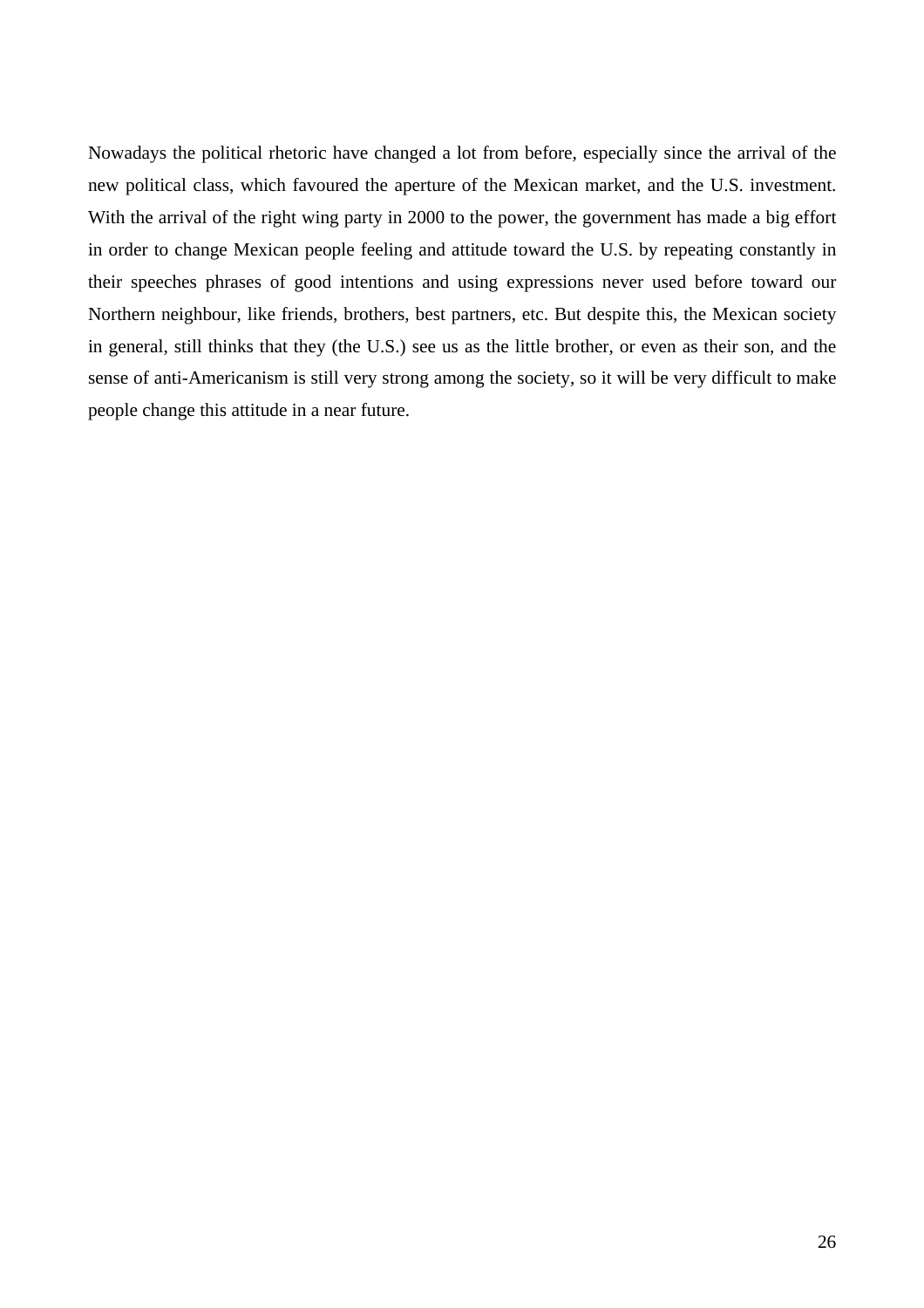#### 1.5. THE MONROE DOCTRINE.

The Monroe Doctrine states three major ideas, with one more added by President Theodore Roosevelt. First, it conveys that European countries cannot colonize in any of the Americas: North, Central, or South as well as islands of the Caribbean, which were considered to be a part of the Americas. Second, it enforces Washington's rule of foreign policy, in which the U.S. will only be involved in European affairs if America's rights are disturbed. Third, the U.S. will consider any attempt at colonization a threat to its national security.

The Monroe Doctrine was expressed during President Monroe's seventh annual message to Congress, December 2, 1823:

"At the proposal of the Russian Imperial Government, made through the minister of the Emperor residing here, a full power and instructions have been transmitted to the minister of the United States at St. Petersburg to arrange by amicable negotiation the respective rights and interests of the two nations on the northwest coast of this continent. A similar proposal had been made by His Imperial Majesty to the Government of Great Britain, which has likewise been acceded to. The Government of the United States of America has been desirous by this friendly proceeding of manifesting the great value which they have invariably attached to the friendship of the Emperor and their solicitude to cultivate the best understanding with his Government. In the discussions to which this interest has given rise and in the arrangements by which they may terminate the occasion has been judged proper for asserting, as a principle in which the rights and interests of the United States are involved, that the American continents, by the free and independent condition which they have assumed and maintain, are henceforth not to be considered as subjects for future colonization by any European powers....

It was stated at the commencement of the last session that a great effort was then making in Spain and Portugal to improve the condition of the people of those countries, and that it appeared to be conducted with extraordinary moderation. It need scarcely be remarked that the result has been so far very different from what was then anticipated. Of events in that quarter of the globe, with which we have so much intercourse and from which we derive our origin, we have always been anxious and interested spectators. The citizens of the United States cherish sentiments the most friendly in favor of the liberty and happiness of their fellowmen on that side of the Atlantic. In the wars of the European powers in matters relating to themselves we have never taken any part, nor does it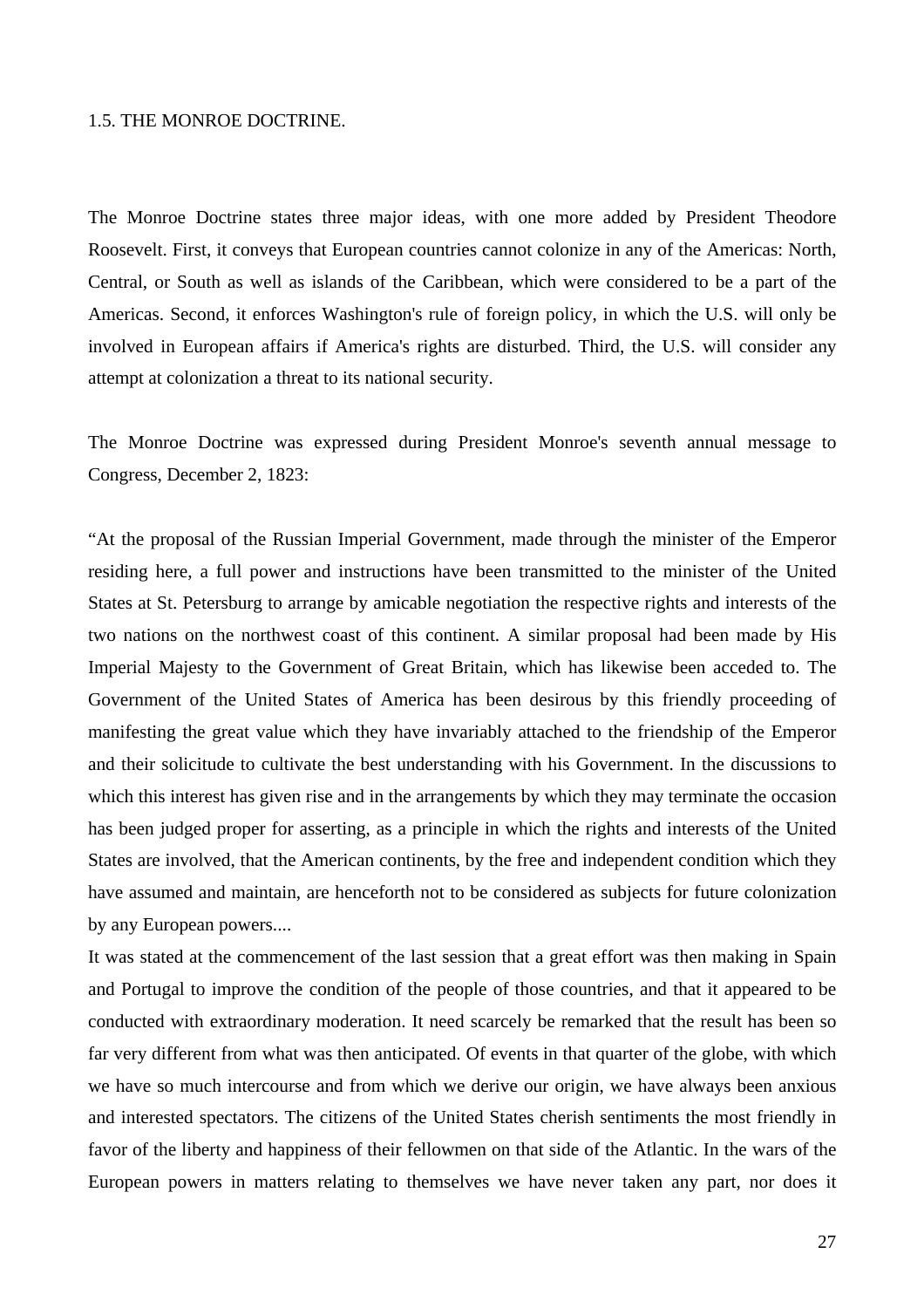comport with our policy so to do. It is only when our rights are invaded or seriously menaced that we resent injuries or make preparation for our defense. With the movements in this hemisphere we are of necessity more immediately connected, and by causes which must be obvious to all enlightened and impartial observers. The political system of the allied powers is essentially different in this respect from that of America. This difference proceeds from that which exists in their respective Governments; and to the defense of our own, which has been achieved by the loss of so much blood and treasure, and matured by the wisdom of their most enlightened citizens, and under which we have enjoyed unexampled felicity, this whole nation is devoted. We owe it, therefore, to candor and to the amicable relations existing between the United States and those powers to declare that we should consider any attempt on their part to extend their system to any portion of this hemisphere as dangerous to our peace and safety. With the existing colonies or dependencies of any European power we have not interfered and shall not interfere. But with the Governments who have declared their independence and maintained it, and whose independence we have, on great consideration and on just principles, acknowledged, we could not view any interposition for the purpose of oppressing them, or controlling in any other manner their destiny, by any European power in any other light than as the manifestation of an unfriendly disposition toward the United States. In the war between those new Governments and Spain we declared our neutrality at the time of their recognition, and to this we have adhered, and shall continue to adhere, provided no change shall occur which, in the judgment of the competent authorities of this Government, shall make a corresponding change on the part of the United States indispensable to their security.

The late events in Spain and Portugal show that Europe is still unsettled. Of this important fact no stronger proof can be adduced than that the allied powers should have thought it proper, on any principle satisfactory to themselves, to have interposed by force in the internal concerns of Spain. To what extent such interposition may be carried, on the same principle, is a question in which all independent powers whose governments differ from theirs are interested, even those most remote, and surely none more so than the United States. Our policy in regard to Europe, which was adopted at an early stage of the wars which have so long agitated that quarter of the globe, nevertheless remains the same, which is, not to interfere in the internal concerns of any of its powers; to consider the government de facto as the legitimate government for us; to cultivate friendly relations with it, and to preserve those relations by a frank, firm, and manly policy, meeting in all instances the just claims of every power, submitting to injuries from none. But in regard to those continents circumstances are eminently and conspicuously different. It is impossible that the allied powers should extend their political system to any portion of either continent without endangering our peace and happiness; nor can anyone believe that our southern brethren, if left to themselves, would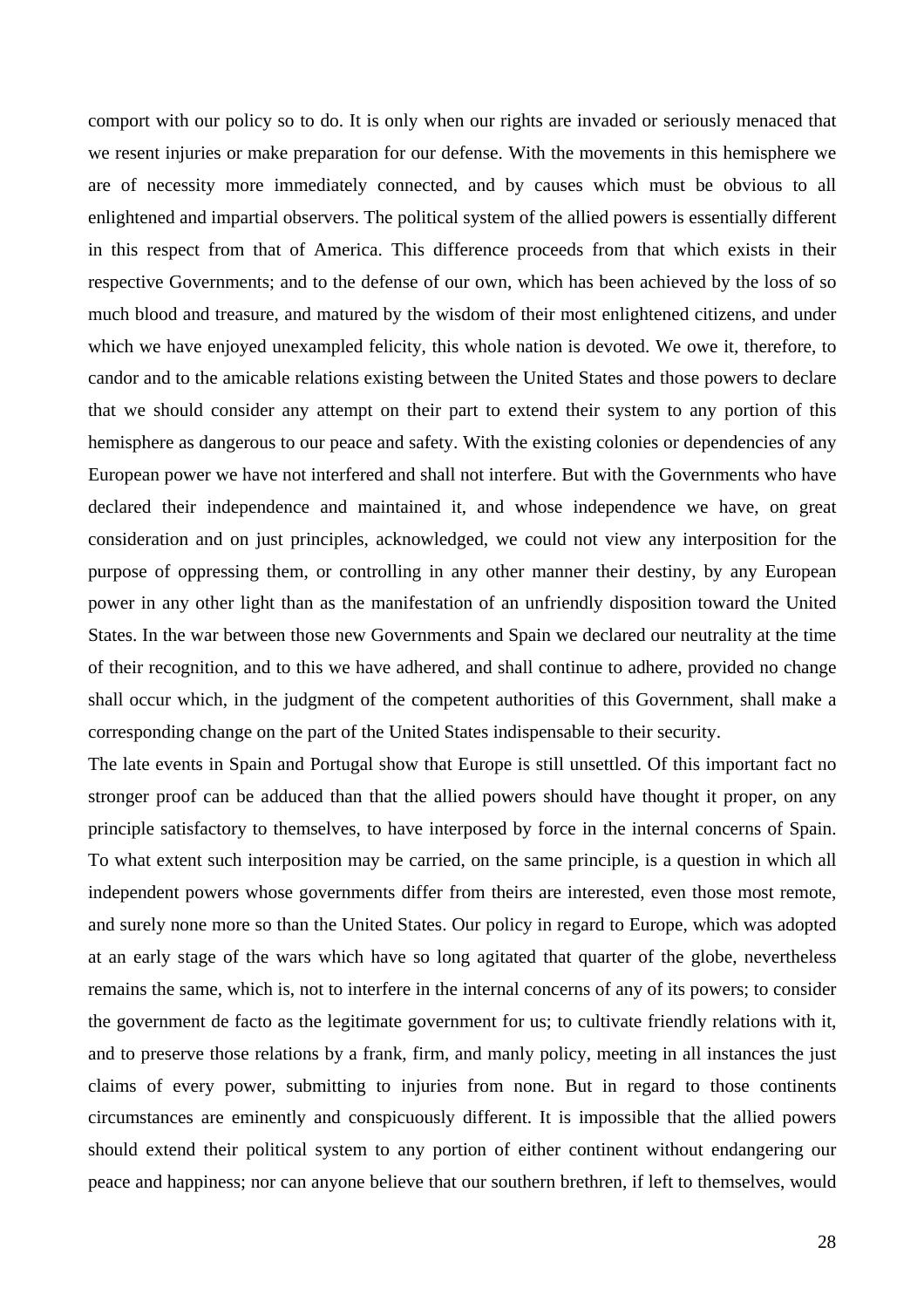adopt it of their own accord. It is equally impossible, therefore, that we should behold such interposition in any form with indifference. If we look to the comparative strength and resources of Spain and those old Governments, and their distance from each other, it must be obvious that she can never subdue them. It is still the true policy of the United States to leave the parties to themselves, in the hope that other powers will pursue the same course...."<sup>[28](#page-28-0)</sup>

In 1845, U.S. President James Polk announced to Congress that the principle of the Monroe Doctrine should be strictly enforced and that the United States should aggressively expand into the West.

In 1852, some politicians used the principle of the Monroe Doctrine to argue for forcefully removing the Spanish from Cuba. In 1898, following the Spanish-American War, the United States obtained Puerto Rico from Spain and began an occupation of Cuba that lasted until 1902.

In 1863, French forces under Napoleon III invaded Mexico and set up a French puppet regime headed by Emperor Maximilian; Americans proclaimed this as a violation of "The Doctrine", but were unable to intervene due to the American Civil War.

In 1928, the Clark Memorandum was released, concluding that the Doctrine gave the United States the right to intervene in Latin American affairs when it perceived a threat to its interests or internal dangers, even without European interference. Internal dangers included events such as elections as acceptable justification for intervention. The policy would not be released to the public until 1930.

In 1954, Secretary of State John Foster Dulles evoked the Monroe Doctrine at the Tenth Inter-American Conference, denouncing the intervention of Soviet Communism in Guatemala.

U.S. President John F. Kennedy at an August 29, 1962 news conference:

"The Monroe Doctrine means what it has meant since President Monroe and John Quincy Adams enunciated it, and that is that we would oppose a foreign power extending its power to the Western

<span id="page-28-0"></span><sup>&</sup>lt;sup>28</sup> Source: official website of the University of Oklahoma. U.S. Historical Documents. http://www.law.ou.edu/ushistory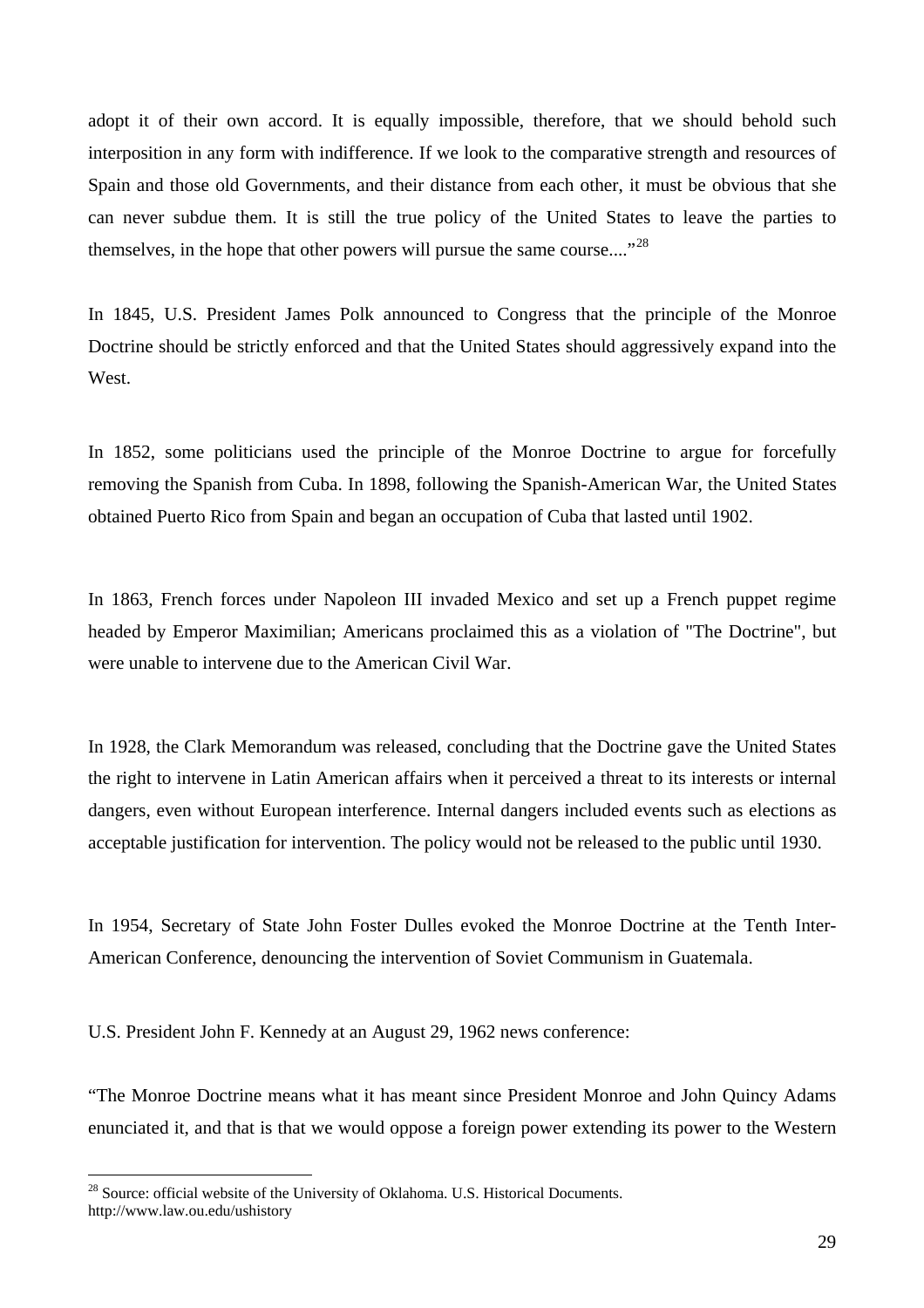Hemisphere, and that is why we oppose what is happening in Cuba today. That is why we have cut off our trade. That is why we worked in the Organization of American States and in other ways to isolate the Communist menace in Cuba. That is why we will continue to give a good deal of our effort and attention to it."<sup>[29](#page-29-0)</sup>

Some Latin Americans have come to resent this "Monroe Doctrine", which has been summarized there in the phrase: "America for the Americans", translated into Spanish ironically as "América para los americanos". The irony lies in the fact that the Spanish term americano is used to name the inhabitants of both North and South America. However, in English, the term American is related almost exclusively to the nationals of the United States, although this wasn't always the case. Thus, while "America for the Americans" sounds very much like a call to share a common destiny, it becomes apparent that it could really imply: America (the continent) for the United States. At the turn of the century popular resentment in Latin America gave rise to a series of left of center leaders who questioned Washington's sincerity. In order to explicitly explain what is meant, the phrase is usually changed to "America for North American Americans".

<span id="page-29-0"></span><sup>29</sup> Source: Official website of The Library of Congress. http://www.loc.gov/index.html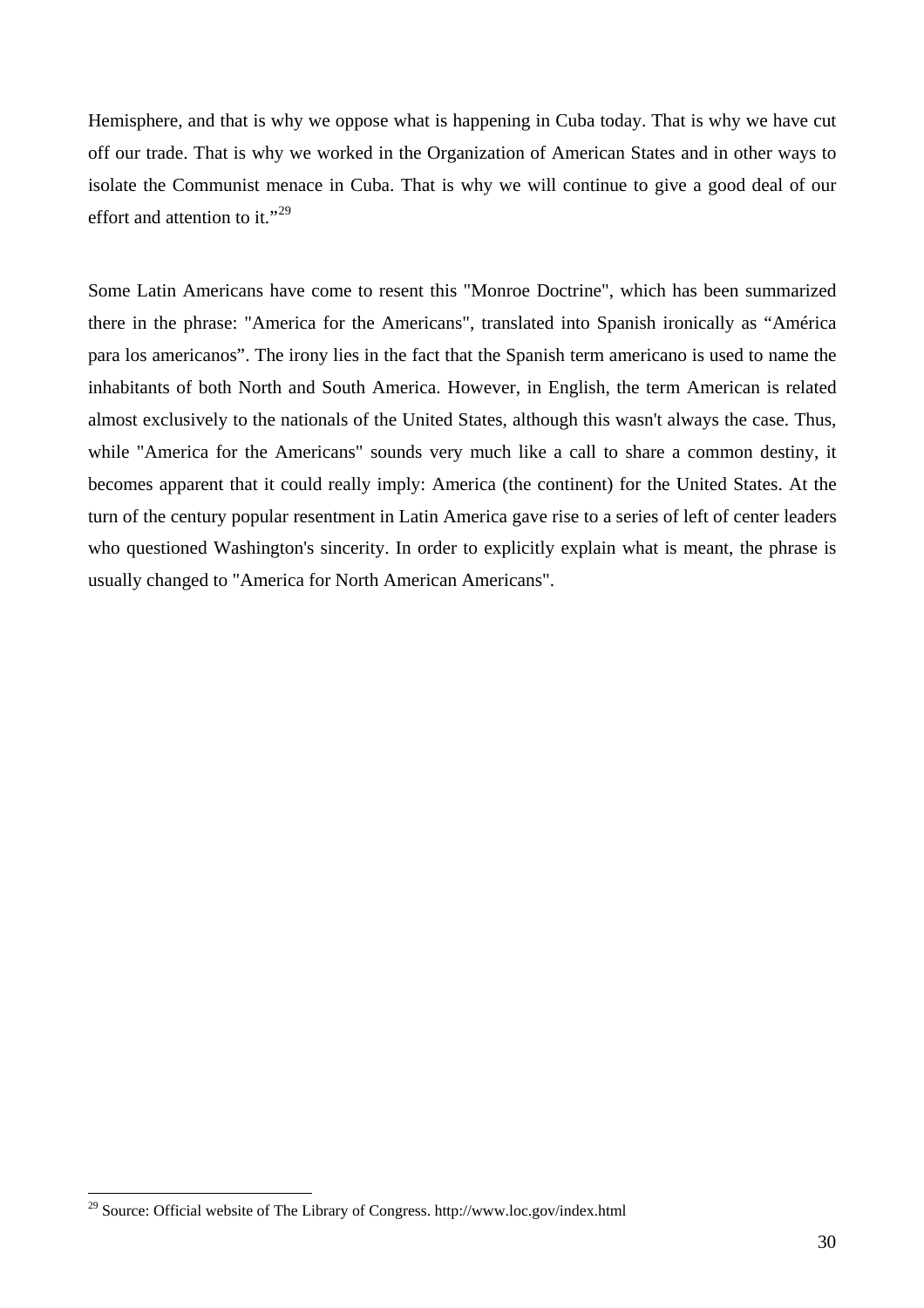### CHAPTER 2.

U.S.-MEXICO RELATION FROM THE 30's TO THE END OF THE 60's: A PASSIVE FOREIGN POLICY TOWARD LATIN AMERICA.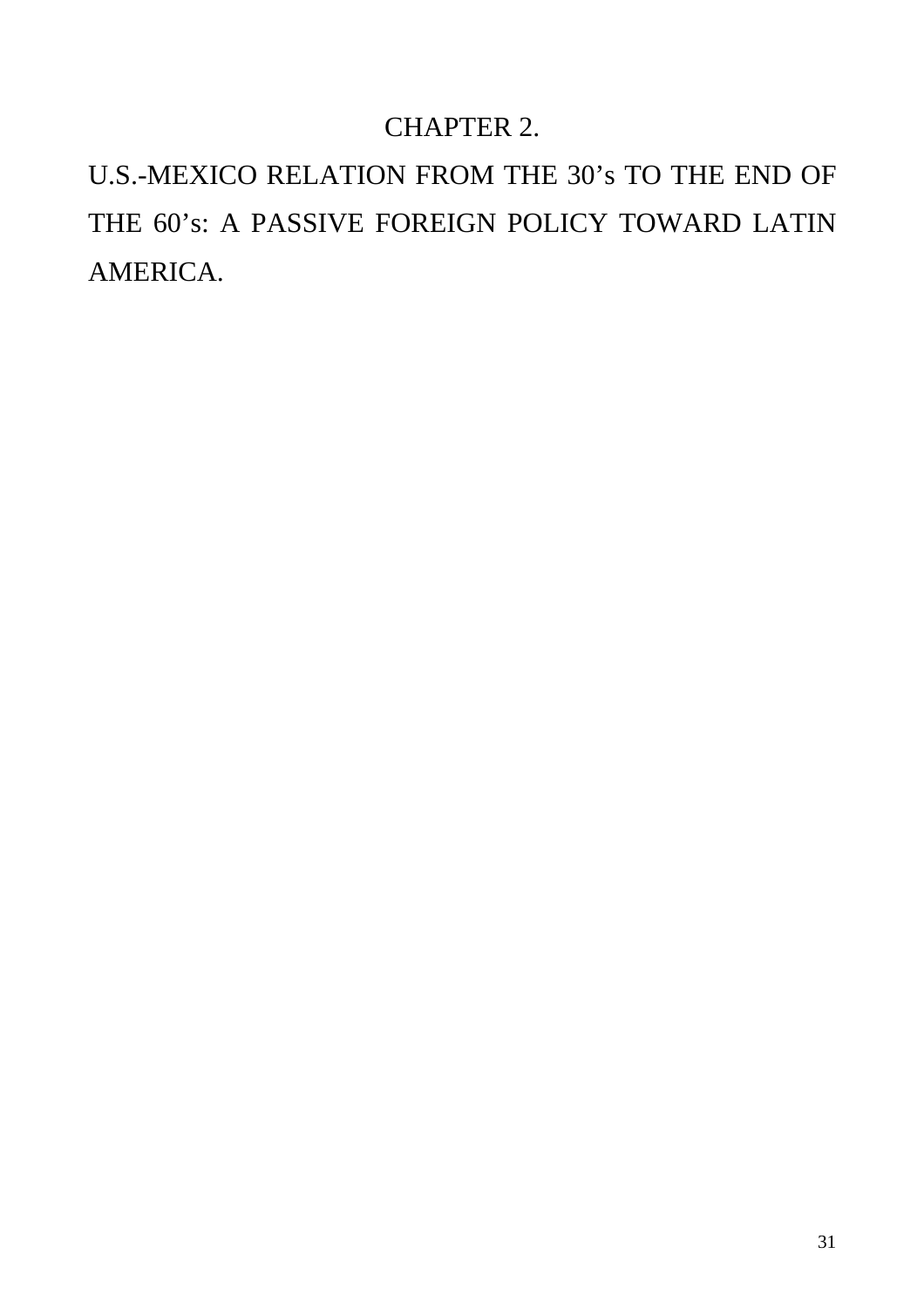### 2.1. THE OIL EXPROPRIATION AND THE DETERIORATION OF THE RELATION.

During the "porfiriato", which is the period that goes from 1876 to 1910 (year of the starting of the Mexican revolution) when Porfirio Diaz, -a U.S.-Mexican war volunteer, French intervention hero and president from Mexico- ruled the country in a regime, the relations with the U.S. were very contradictory and curious because in despite of the antipathy of Porfirio Diaz toward the U.S. $^{30}$  $^{30}$  $^{30}$ . during the boom period of his administration, half of the astounding \$2 billion foreign private direct investment attracted to Mexico, came from the U.S. These investments, involving thousands of U.S. and Mexican firms and individuals, from the widest range of commercial interests, were an important factor in the growth of economic and social interdependence between the United States and Mexico.<sup>[31](#page-31-1)</sup>

However, this was not going to last for to long, because after the Mexican revolution, and the subsequent political instability, the relationship between Mexico and the U.S. gradually began to deteriorate, and finally the relations got frozen in 1938 when President Lazaro Cardenas nationalized the oil industry, and expelled all the foreign companies from which, the majority were American.

Cardenas was a man of deep personal commitment to social change. As governor of Michoacan (1928–1932) he opened new schools and invited peasants and industrial workers to organize and work within the political system. He improved conditions in Michoacan even as a worldwide depression was hitting the Mexican economy.

This success called the attention of the PNR (the party born after the revolution and then changed to the name of PRI), and its leader. Cardenas was invited to run for the presidency, which he easily won in 1934 (due that was the hegemonic party that actually governed the country until the year 2000).

The balance of the Cárdenas term (1934–1940) saw educational reform and the building of thousands of schools throughout the country; the growth of the Mexican labor movement; and land reform, whereby many giant haciendas were broken up and the land given to ejidos, or peasant

<span id="page-31-0"></span><sup>&</sup>lt;sup>30</sup> During an interview with a U.S. reporter, Porfirio Diaz mentioned a phrase that would become one of his most memorable phrases: "poor Mexico, so far from god, so close to the U.S." (Interview Creelman-Diaz, 1908).

<span id="page-31-1"></span><sup>&</sup>lt;sup>31</sup> CLINT E. SMITH. "Inevitable partnership: Understanding U.S.-Mexico relations". Lynne Rienner, 2000. Pp. 35.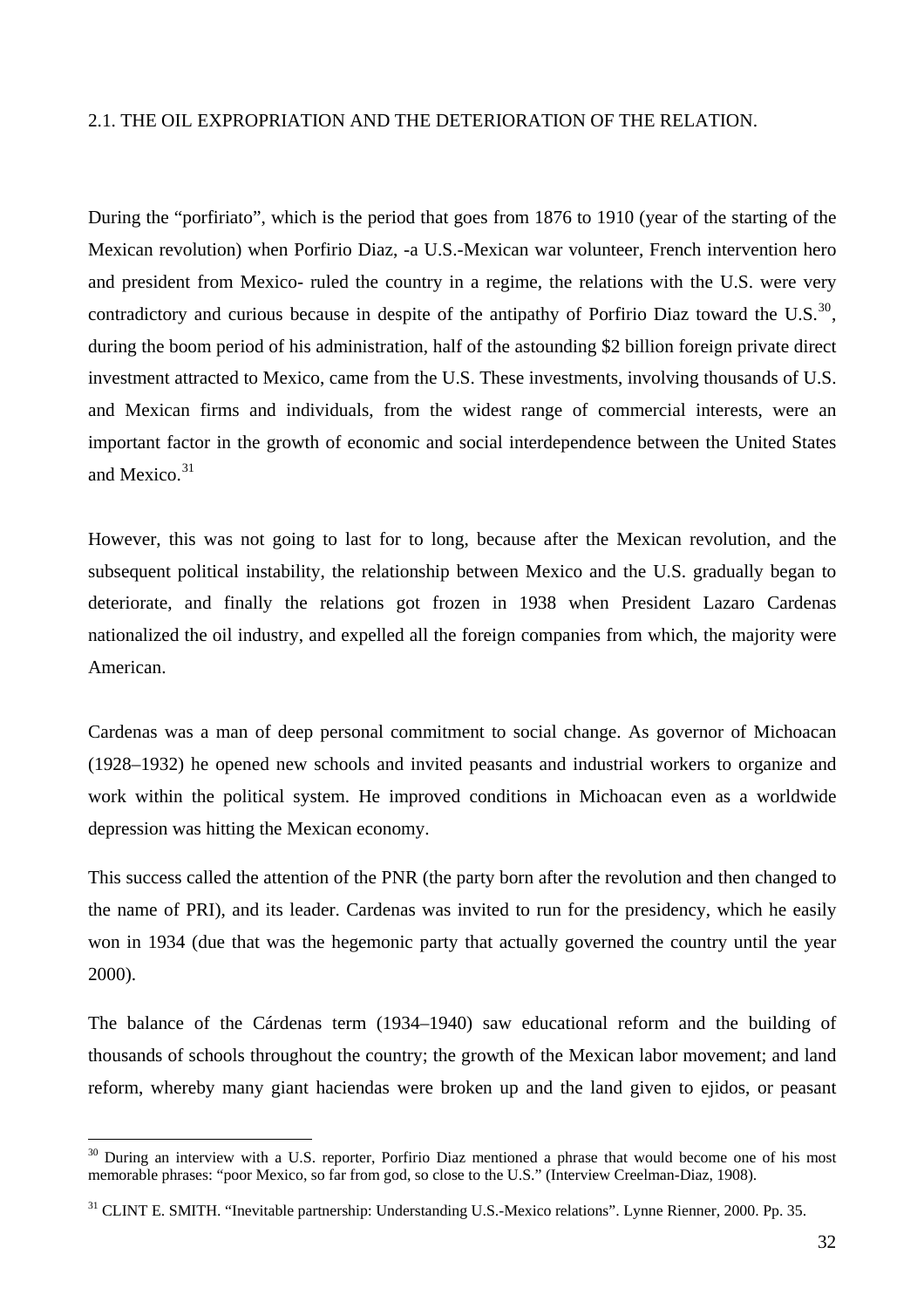communities. But Cárdenas remains best known throughout the world for successfully taking on the United States and the powerful foreign oil companies that had been allowed to exploit Mexican oil fields for decades without even minimal government control, or a fair share of the profits for Mexicans<sup>[32](#page-32-0)</sup>

Despite the good relations established between Roosevelt and Cardenas on March 18, 1939, President Cárdenas signed an edict seizing the holdings of more than a dozen U.S. and all other foreign oil companies. But Cárdenas believed there was ample justification for the action. The oil companies had for some months taken illegal measures to stave off oil workers demands for wage increases, and had refused to obey a Mexican Supreme Court edict upholding pay hikes recommended by a government commission. Cárdenas, calling this intransigence a defiance of Mexico's national sovereignty, declared that his action was sanctioned by the Mexican Constitution of 1917.<sup>[33](#page-32-1)</sup>

With the oil industry nationalization, inside the U.S. the voices for an intervention raised, but something very interesting happened: the old game of the oil interests broke down abruptly with Franklin D. Roosevelt, the most conspicuous democrat president that arrives to the White House in the early 30's with the policy of the "Good Vicinity". His objective was to put an end to the policy of unilateral interventionism in the hemisphere and to establish an alliance with the countries of this to aisle them selves from the European and Asian instability. Since this was a State policy, designed in a period of crisis, Washington decided to retire partially its support to the oil interests affected by the expropriation (to this also helped the fact that the oil interests were not just from the U.S. but also from the Great Britain). The Mexican president could take advantage of the situation, as he knew that Washington couldn't force him to change his mind, because an intervention could brake the alliance with Latin America and they couldn't support the enemies of the Mexican president neither, because that would mean to supporting the Mexican conservator and fascist forces.<sup>[34](#page-32-2)</sup>

Meanwhile, PEMEX (the public oil company) was created and began to sell oil to Germany, which was building up its reserves in anticipation of World War II. President Roosevelt was concerned about the intransigence of the oil company, and encouraged an early resolution of the issue. It was

<span id="page-32-0"></span> $32$  IBIDEM. Pp. 50

<span id="page-32-1"></span><sup>&</sup>lt;sup>33</sup> Source: Official website of the U.S. Department of State. "Mexican Expropriation of Foreign Oil". http://www.state.gov/r/pa/ho/time/wwii/92455.htm

<span id="page-32-2"></span><sup>34</sup> DE OLLOQUI, JOSE JUAN. "La diplomacia total". Fondo de Cultura Economica, 2006. Pp. 48, 49.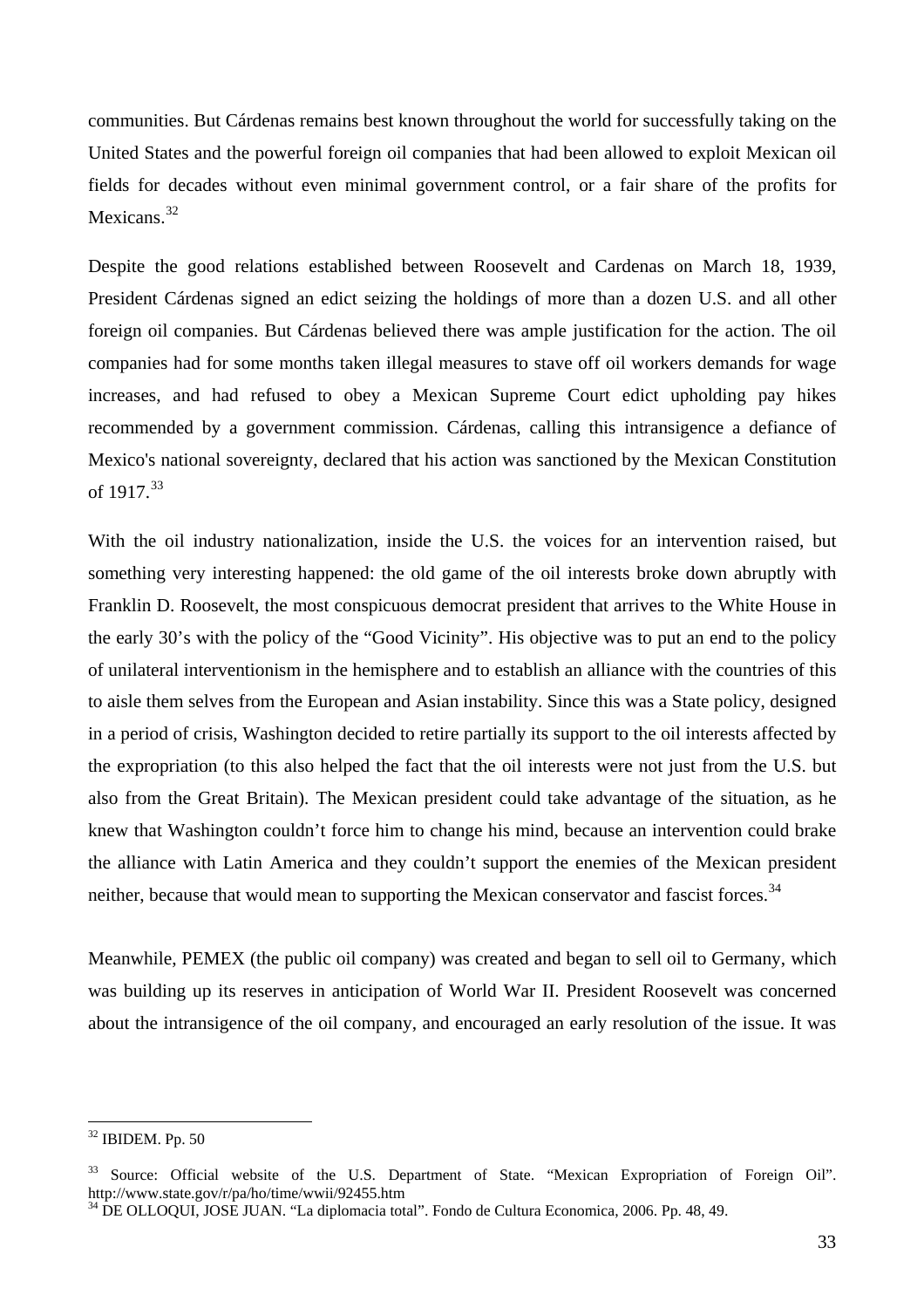just until 1941, virtually on the eve of America's entry into the war, that a final agreement was signed giving foreign companies a total of \$40 million in compensation for their oil concessions.<sup>[35](#page-33-0)</sup>

<span id="page-33-0"></span><sup>35</sup> CLINT E. SMITH. "Inevitable partnership: Understanding U.S.-Mexico relations". Lynne Rienner, 2000. Pp. 51.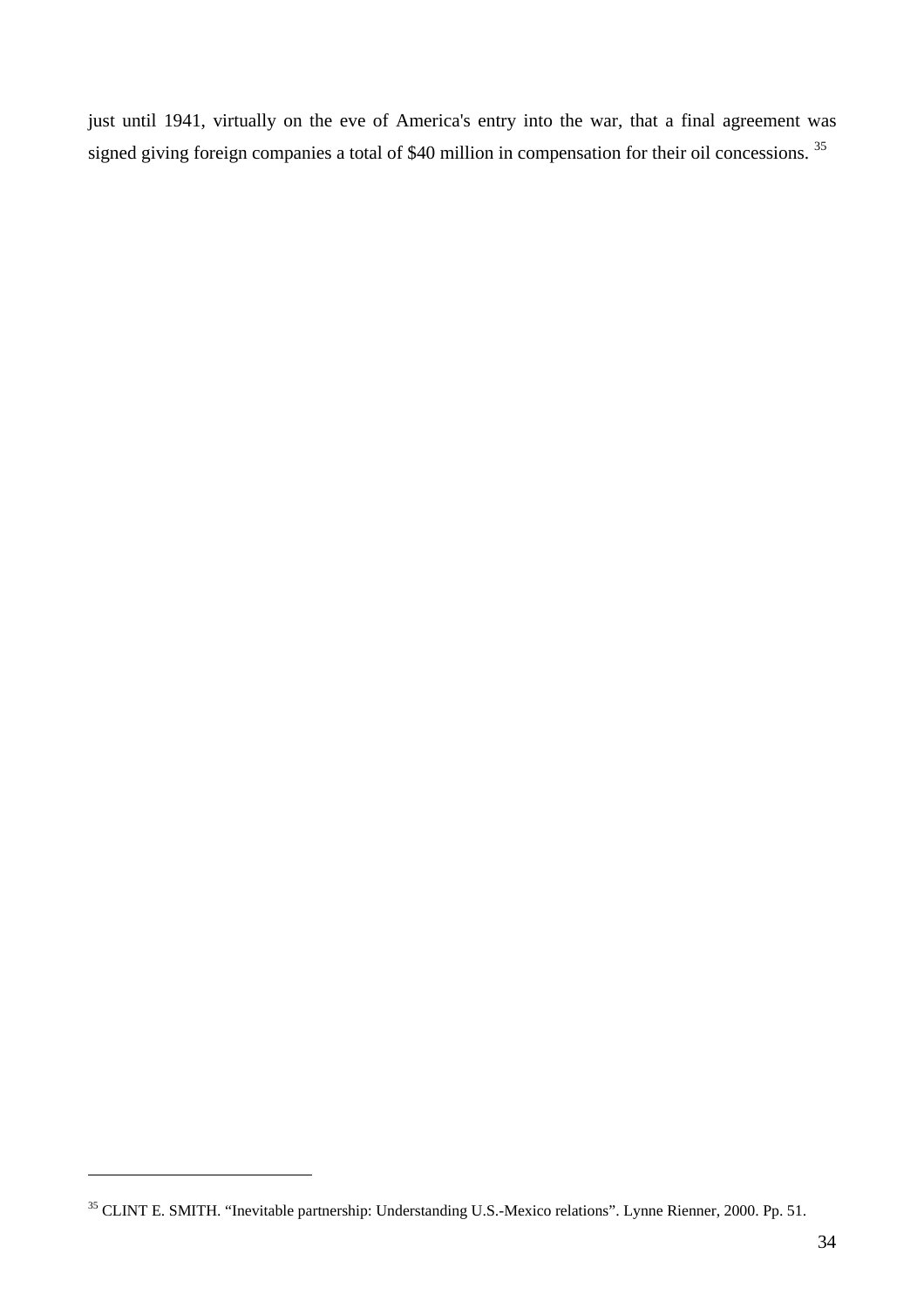### 2.2. MEXICO-U.S. RELATIONS DURING AND AFTER THE SECOND WORLD WAR.

Since the Second World War, until the 70's we find that the basic interest of the U.S. toward Mexico was to have a prosperous and stable neighbour, in fact during those years people used to talk about a "special relation", since the U.S. seemed to understand that part of the Mexican stability was related to the need of taking an independent foreign policy that didn't necessary spoil the sensible points of their interests. $36$ 

Mexico and the United States have periodically established special mechanisms in order to overcome political barriers and to extend cooperation since the war. Among those mechanisms are the International Boundary and Water Commission, the Mexico-U.S. Trade Commission, the Commission on Undocumented Migration to the United States, and the Mexico-U.S. Commission for Border Development and Friendship.

The International Boundary and Water Commission has been considered a good example of Mexico-United States cooperation. The commission has facilitated the solution of numerous bilateral disputes, including the Chamizal during the 60's. The purpose of this mechanism was based on a mandate to deal with the "problems on the land and water boundaries susceptible to engineering solutions." This framework has proven successful largely because of the technical, that is, nonhuman, nature of the problems.<sup>[37](#page-34-1)</sup>

During the WWII, the interdependence between the two nations became evident, because Mexico had a collaborative role in the conflict in regards to furnishing materials to build up the U.S. war effort, and by participating in the "bracero program"<sup>[38](#page-34-2)</sup>, where the U.S. government gave permits for Mexican field workers to come to the U.S. and take over jobs that went unfilled by the soldiers fighting in Europe, Africa, Asia and the Pacific. In fact this was the first time that the U.S. allowed the massive entry of Mexicans to its territory.[39](#page-34-3)

 $\overline{a}$ 

Source: Official website from the Center for Immigration Studies. http://www.cis.org/articles/2001/msk02-25-01.html

<span id="page-34-0"></span><sup>36</sup> DE OLLOQUI, JOSE JUAN. "La diplomacia total". Fondo de Cultura Economica. 2006. Pp 49.

<span id="page-34-1"></span><sup>37</sup> KAUFMAN PURCELL, SUSAN. "Mexico-U.S. Relations". Academy of Political Science. New York. 1981. Pp. 29.

<span id="page-34-2"></span><sup>&</sup>lt;sup>38</sup> Between the period of 1942 and 1964, millions of Mexicans were imported into the U.S. as "braceros" under the Bracero Program to work temporarily on contract to United States growers and ranchers.

<span id="page-34-3"></span><sup>&</sup>lt;sup>39</sup> Under the Bracero Program, more than 3 million Mexican farm workers came to work the fields of the United States. Impoverished Mexicans fled their rural communities and traveled north to work as braceros. It was mainly by the Mexican hand that America became the most lush agricultural center in the world.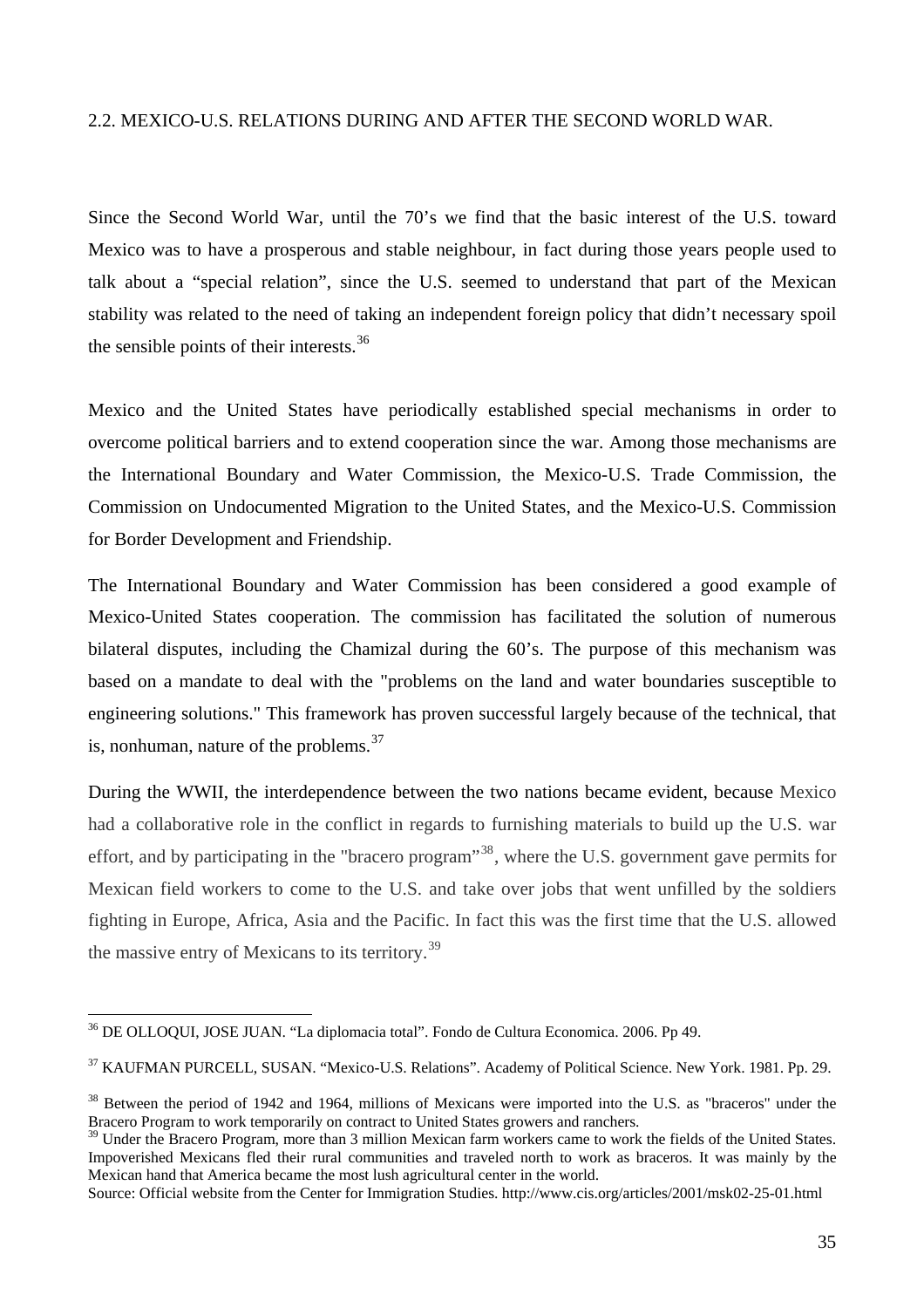Also the foreign policy toward Mexico became more careful because of the security factor. The U.S. government was afraid of having a pro-soviet neighbour, especially at the end of the war when the World order became bipolar and the sympathy for the USSR and the anti-Americanism increased.

In Mexico, a big socialist cultural movement had started before the war. The Mural movement for instance, whom leader was Diego Rivera, initiate in the 20's with the end of the Revolution, and was basically a way of expressing through mural (wall) paintings the needs of the oppressing pueblo (common people) and the sympathy for the Soviets. In fact, Mexico was the refuge for many soviet dissidents as for example Leon Trotsky, who came to Mexico during Lazaro Cardenas administration (he actually supported Cardena's decision of nationalizing the oil companies), after arranging (Cardenas) a special train to bring him (Trotsky) to Mexico City from the port of Tampico.

While in Mexico, Trotsky worked closely with the leaders and supporters of the Socialist Workers Party of the U.S. what increased the fear of the U.S. of having a new, even though incipient socialist threaten just down them. In 1948 the Popular Socialist Party was created in Mexico, in response to the increasingly moderate and corrupt policies of the ruling Institutional Revolutionary Party (PRI). The mine, oil and rail worker's unions supported the Popular Party, but its potential strength in elections was reduced by the strength of the PRI.<sup>[40](#page-35-0)</sup>

However, the relation between Mexico and the U.S. turned very good with new, private-sectororiented president, Miguel Aleman Valdes (1946–1952), the first civilian in decades to be elected president of Mexico, who received the first visit by an American president to Mexico City when Harry Truman arrived in March 1947.

<span id="page-35-0"></span><sup>&</sup>lt;sup>40</sup> Source: Encyclopedia of Mexico: History, Society & Culture. Volume. 2. Contributors: Michael S. Werner. Fitzroy Dearborn Publishers. Chicago. 1997. Pp. 1355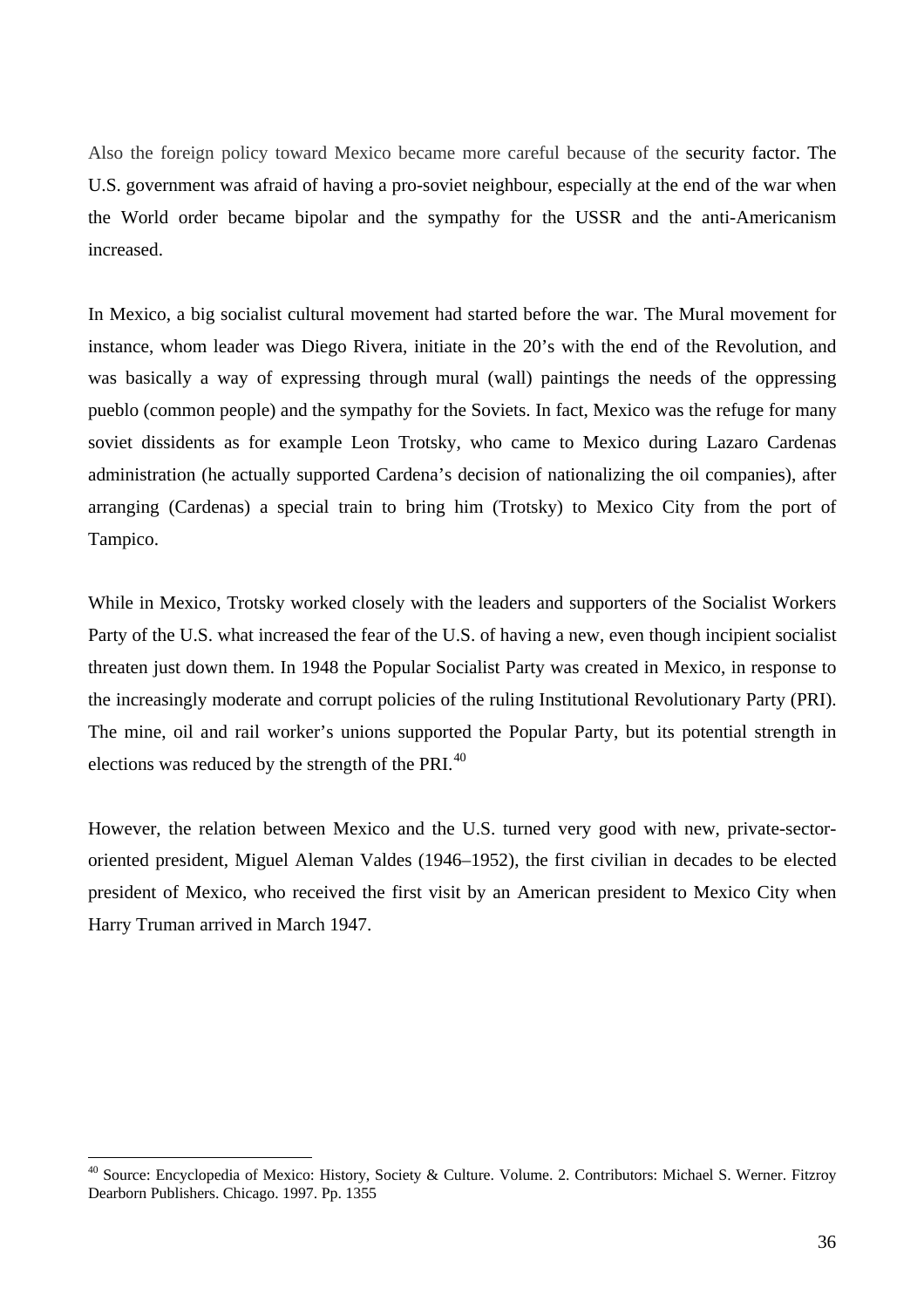### 2.3. THE 50's AND THE 60's: A SWITCH ON THE MEXICAN FOREIGN POLICY.

The relations with the United States, in general friendly and uneventful, were dramatically spoiled in 1954, when the U.S. government intervened in Guatemala to overthrow the reformist president Jacobo Arbenz. A leftist democrat determined to make a land reform program that threatened the considerable landholdings of the wealthy hacendados (landowners), and of the United Fruit Company. Arbenz was overthrown in a CIA-supported coup.<sup>[41](#page-36-0)</sup> For the first time in Mexican history, thousands of Mexicans demonstrated on the streets against the U.S. actions inside Latin America. The CIA's support was widely denounced in Mexico as being all too typical of past U.S. interventions.

The end of the 50's and the beginning of the 60's was a very important period for Mexico in matter of foreign policy. The Mexican government at that time found his principal challenges in this arena. The first challenge was the Cuban Revolution of 1959 (see 2.4.). The second was the Chamizal matter. In 1864, due to a shift in the course of the Rio Grande (Rio Bravo) near the border towns of El Paso, Texas and Ciudad Juarez, Mexico, 440 acres of what had been Mexican territory (known as El Chamizal) became part of the U.S.

For a hundred years, numerous commissions were unable to solve this matter by reaching an agreement for a new boundary. In 1962, during a state visit, president Kennedy and president Lopez Mateos treated the topic and finally reached an agreement elaborated between Mexico's Secretariat of Foreign Relations and the U.S. State Department together. The agreement, which called for a permanent channelling of the river through the disputed area, the construction of an international park, and an international bridge connecting El Paso and Ciudad Juarez, represented an enormous success for Mexican government.<sup>[42](#page-36-1)</sup>

López Mateos led the country skilfully during his administration, handling very well the Cuban crisis and developing good relations with a series of U.S. presidents (Eisenhower, Kennedy, and Johnson).

<span id="page-36-0"></span><sup>41</sup> DE OLLOQUI, JOSE JUAN. "La diplomacia total". Fondo de Cultura Economica, 2006. Pp.200.

<span id="page-36-1"></span><sup>42</sup> KAUFMAN PURCELL, SUSAN. "Mexico-U.S. Relations". Academy of Political Science. New York. 1981. Pp. 29.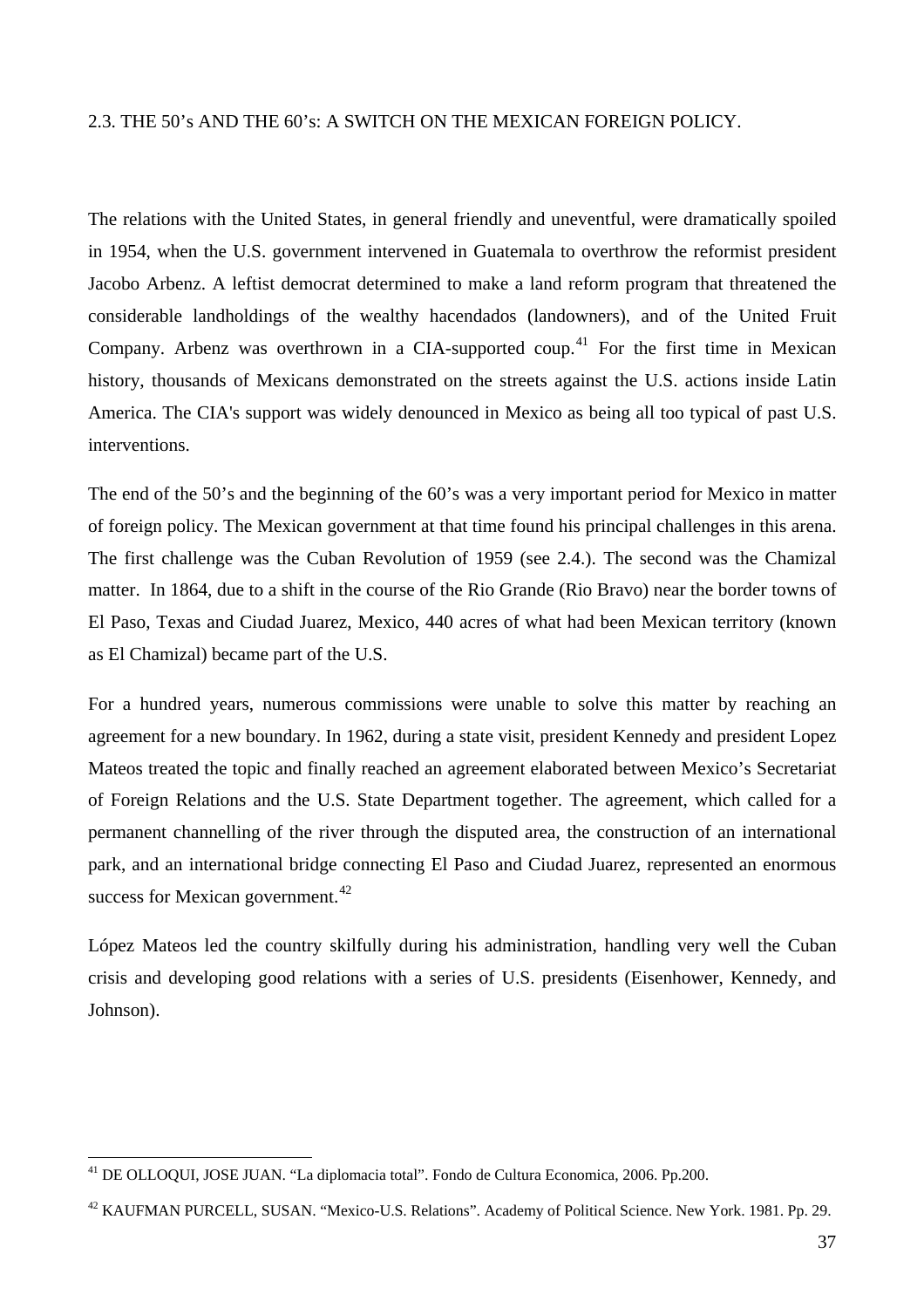### 2.4. THE CUBAN REVOLUTION: A COUNTERWEIGHT FOR MEXICO.

When the revolution headed by Fidel Castro triumphed in 1959 (a revolution which in its initial stages used Mexican soil to prepare itself) Mexico found in revolutionary nationalism a compelling trait, one that could possibly serve as a means to soften the U.S. hold on the region. Because of that, the successive government of the PRI from Adolfo Lopez Mateos (1958-1964) to Ernesto Zedillo (1994-2000), all of them fairly anticommunist and tilted to the right, did not break relations with socialist Cuba as the rest of the Latin American nations did, either by their own decision, or because of Washington's preassure.

The historic relationship between Mexico and Fidel Castro's Cuba is the stuff of legend, a legend that both nations have promoted tirelessly since 1959. In the years after the triumph of the Cuban revolution, despite intense pressure from Washington, Mexico proved a staunch ally to Cuba. In 1960, López Mateos demonstrated his backing for the new government by inviting Cuban President Osvaldo Dorticós to Mexico for a state visit. In 1961, the Mexican government led the charge in the United Nations to protest the Bay of Pigs invasion. Mexico repeatedly opposed the imposition of economic sanctions by the Organization of American States (OAS) against Cuba; and in 1964, became the only OAS member to reject the U.S.-led charge to break diplomatic ties with Havana.<sup>[43](#page-37-0)</sup>

However this, the U.S. attitude toward Mexico didn't change to much. There were not significant consequences for our country for the support given to the island. Actually these series of events between the U.S and Cuba served to Mexico to make the U.S. realize that despite the importance and the vitality of their relation, Mexico wanted to take its own decissions and wanted to make an independent foreign policy, based on the principles of international coexistence as its tradition demanded.

The relation with Cuba aquire a new perspective during Salinas de Gortari's administration, due to the fact that the democracy and the human rights became the center of the debate of the so-called U.S. "legitimate interventions", inside the country.

In 1992 the OAS's document was reformed, in order to allow foreign interventions in the case of any threaten to the democratic systems. Mexico was the only one that voted against said reform,

<span id="page-37-0"></span><sup>&</sup>lt;sup>43</sup> Source: official website of the Lyndon Baines Johnson Foundation. DOYLE, KATE. Double dealing: Foreign Policy Toward Cuba. http://www.lbjfoundation.org/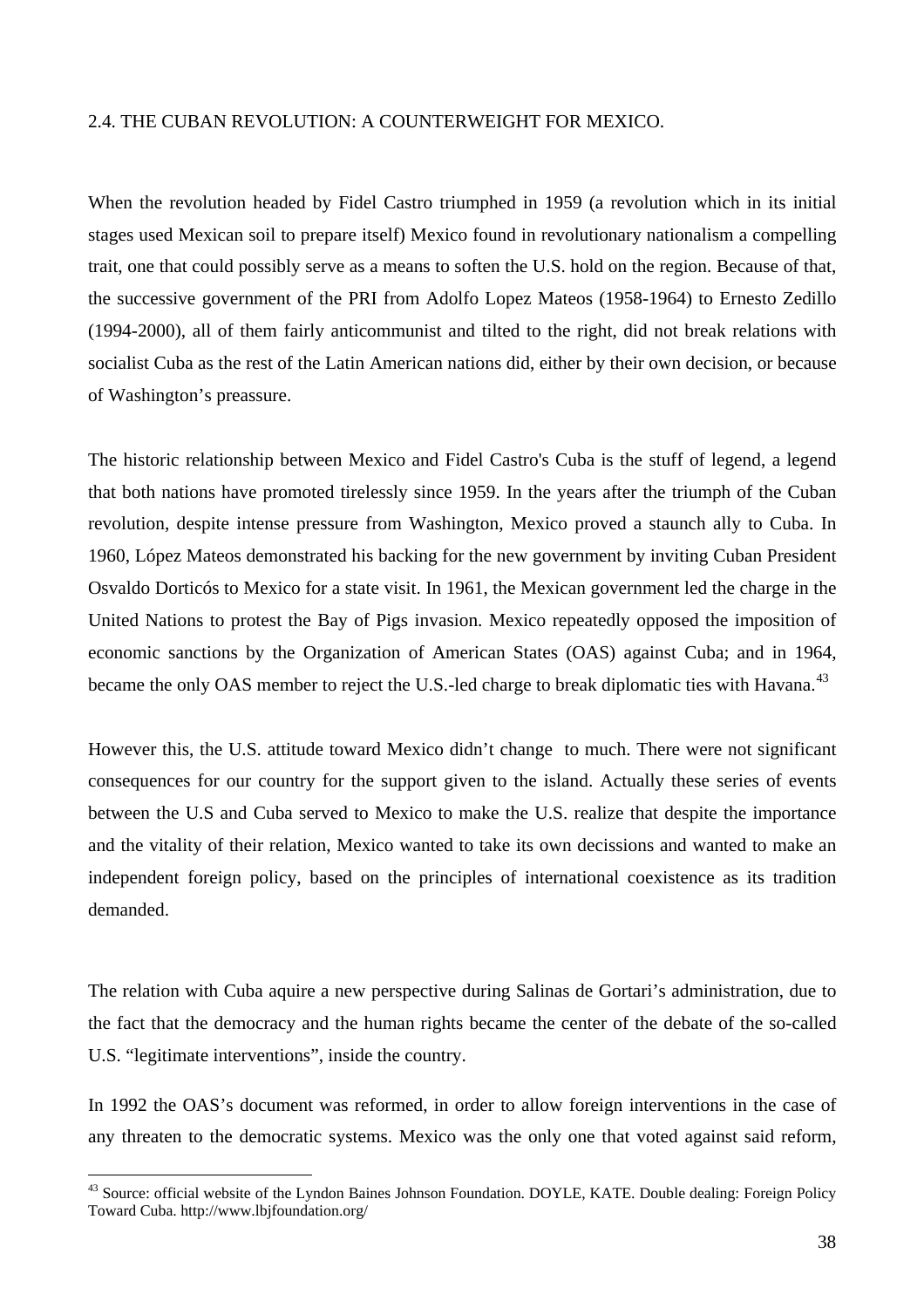because this was not only against the traditional principles of its foreign policy, but because even Mexico was considered part of the problem in more than one of these issues, especially regarding to the human rights issue, and the necessity of a major political opening.<sup>[44](#page-38-0)</sup>

To tell the truth, the Mexican government supported Cuba not because of a matter of principles or because of the affective bonds we had with the island, but because of the rejection to the political opening and the presence of international observants on the electoral processes.

With the arrival of Vicente Fox to the presidency, the relations with Cuba suffered a deterioration because Mexico adopted a new position based on the prority to the democracy and the human rights as the pillar of its foreign policy platform. But also because of the lack of tact to deal with the island.

Nowadays the current administration is making good efforts to improve the relations with the island, and it seems to go on the right track, but is evident that the big mistakes made against Cuba during the last administration, will take some time to heal. (see also the conclutions about Cuba).

<span id="page-38-0"></span><sup>44</sup> HERRERA-LASSO, LUIS. "Mexico ante el mundo: tiempo de definiciones". Fondo de Cultura Economica, 2006. Pp. 260.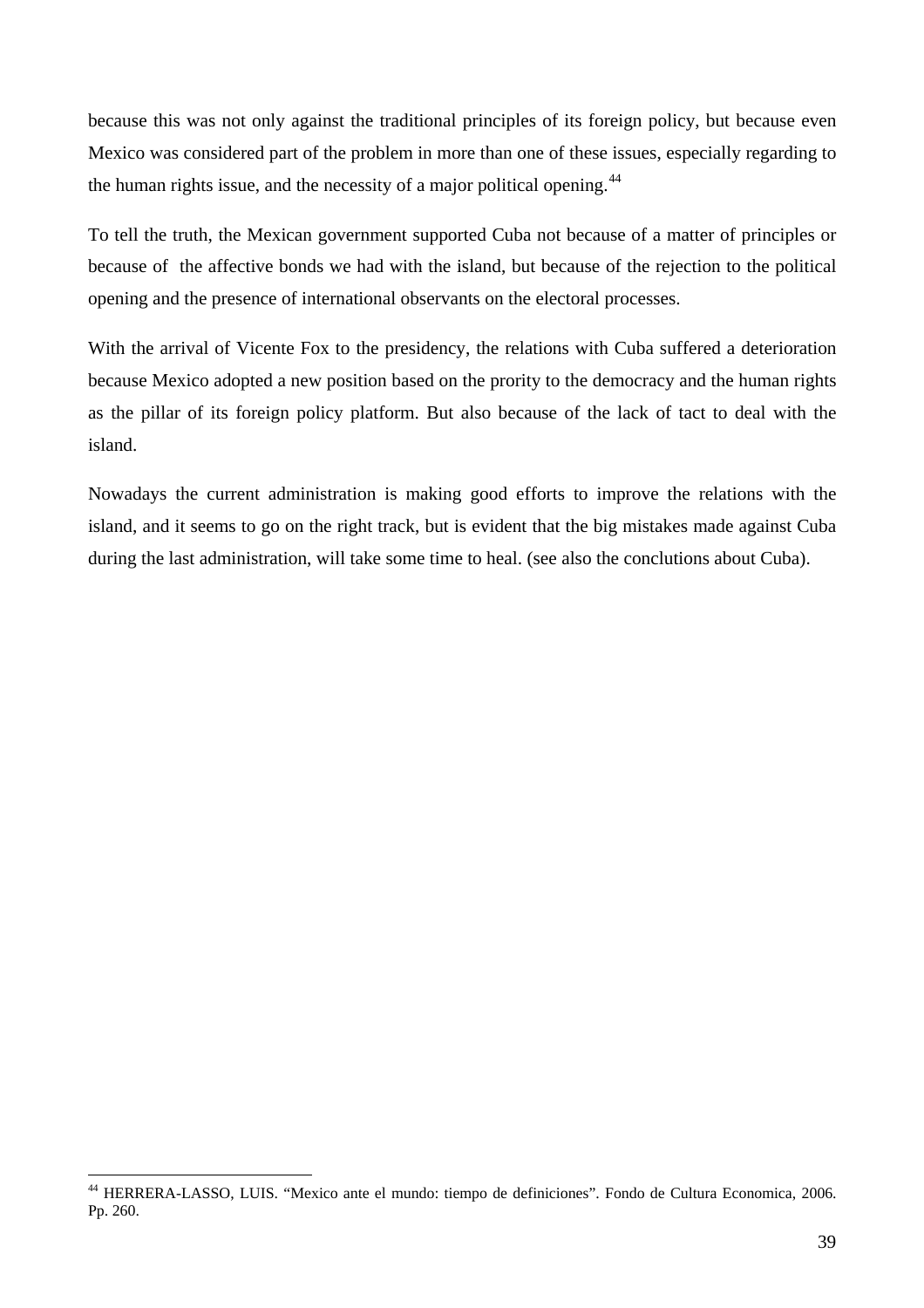## CHAPTER 3.

THE 70's AND THE 80's: AN INDEPENDET FOREIGN POLICY TOWARD LATIN AMERICA.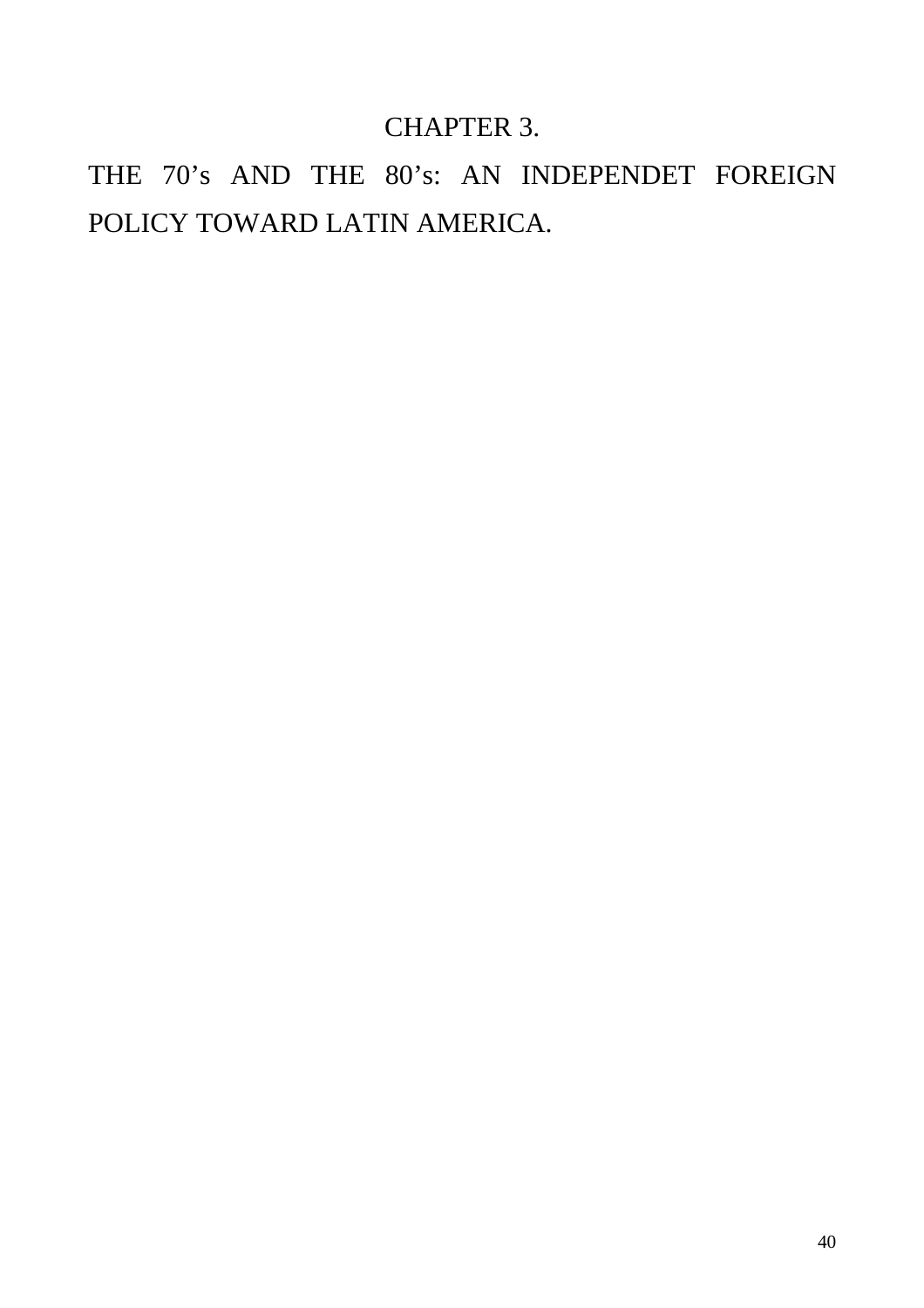### 3.1. THE 70's: AN ACTIVE FOREIGN POLICY.

Although the Mexican government made a foreign policy of rapprochement with Latin America, and especially with Central America, during the 60's, the region wasn't that important for Mexico in its international task until the end of the 70's decade, when Mexico had to turned down its southern frontier to face up the challenges of political regional instability and prevent a possible U.S. intervention that would finish to let us, in fact, with two U.S. frontiers.

However there was a limit in the role that Mexico could play because Mexico was still an unknown mediator country in the international context, and Mexico could only made a foreign policy based more in the declarations and the accuses inside and outside of the multilateral mechanisms from the region, and not a foreign policy based on the actions. Once and once again Mexico continued using the principles of international coexistence in which its foreign policy was based on, during the conflict of Guatemala in 1954, when we refused to break down our relations with Cuba in 1960, and when we condemned the invasion of the Dominican Republic in 1965. These actions were sustained almost in an instinctive way on the idea that we had to defend our neighbour's autonomy, in order to open a space of manoeuvring for ourselves.

"In a great measure, the Mexican foreign policy toward Latin America, and especially toward Central America, was motivated for the interventionist relation that the U.S. have had in those countries, which whom the U.S. considers its influential natural zone".<sup>[45](#page-40-0)</sup>

The foreign policy of the 70's had great choices that made Mexico to have a more significant international presence. Despite the troubles that plagued his administration in the domestic arena, Echeverria played an extraordinary role in the World scene. He brought Mexico to play the role of Third World leadership, and followed a path between capitalism and socialism. During his administration, he travelled to Africa, the Far East, and elsewhere, becoming a leader not just inside Latin America, but also inside the whole developing World. He promoted a "Charter of Economic Rights and Duties of States" that was passed by the UN General Assembly. Finally, he committed one big mistake that put him away from what would had meant an extraordinary success in Mexico's foreign policy history: when he was running for being elected Secretary General of the UN, perhaps in a desire to win Arab support, he lent Mexico's voice to a 1975 UN General

<span id="page-40-0"></span><sup>&</sup>lt;sup>45</sup> DE OLLOQUI, JOSE JUAN. "La diplomacia total". Fondo de Cultura Economica. 2006. 192.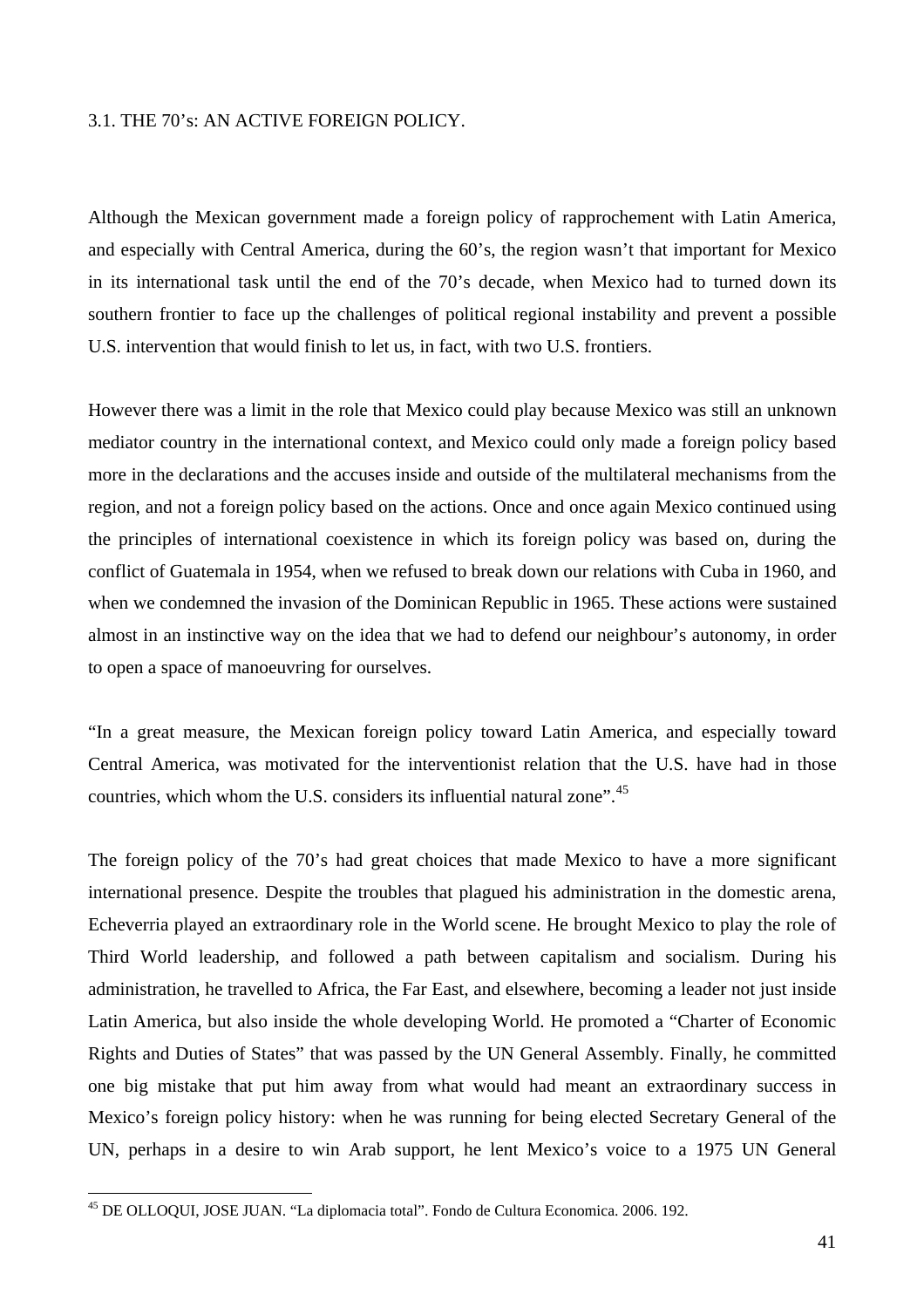Assembly resolution equating Zionism with racism. The result was the indignation of the American Jewish community and the Mexican Jewish community, which was already considerable at the moment. Additionally he won the rejection of the U.S. government.<sup>[46](#page-41-0)</sup>

During the 70's the U.S. economy entered into recession, which meant a big challenge for Mexico: to negotiate with the U.S. when both countries were in difficult circumstances. The World economic crisis brought immediately difficulty to the economy and Mexico hoped a special treatment from the U.S., which never arrived. Mexico didn't get the special relation that had reigned years ago.

Neither the vicinity, nor the strong economic relation were enough for the U.S to considering Mexico in its prior agenda or to feel the compromise or the necessity to build a special relation with its southern neighbour. Richard Nixon was more occupied in bringing the U.S out from the recession, in ending the war in Vietnam, in signing the first agreement on nuclear weapons with the USSR, in its approach with China and in the war on the Middle East, than preoccupied in building a special relation with Mexico. $47$ 

However, since the early 1970s, both governments made efforts to discuss undocumented migration. In practice, these efforts were not well coordinated, and given the absence of an authorized framework for real negotiation until the end of the decade when in 1979 the working goups for the consultative mechanism were expanded and trasformed, creating eight specific groups to deal with the different bilateral matters, including border cooperation, trade, finance, tourism, migration affairs, energy, and legal matters. Furthermore, the committees and existing consultative groups in the fields of science and technology, cultural cooperation, agricultural, forest, and wildlife conservation continued to meet.

To improve the coordination of efforts, President Carter named a coordinator for Mexican affairs with the rank of ambassador at large; the government of Mexico, as part of the reorganization of the foreign ministry, created a bureau for North America.<sup>[48](#page-41-2)</sup>

<span id="page-41-0"></span><sup>46</sup> Source: Official website from Encyclopedia Brtannica: Luis Echeverria Alvarez.

http://www.britannica.com/eb/article-9031892/Luis-Echeverria-Alvarez.

<span id="page-41-1"></span><sup>47</sup> HERRERA-LASSO, LUIS. "Mexico ante el mundo: tiempo de definiciones". Fondo de Cultura Economica, 2006. Pp. 248.

<span id="page-41-2"></span><sup>&</sup>lt;sup>48</sup> KAUFMAN PURCELL, SUSAN. "Mexico-U.S. Relations". Academy of Political Science. New York. 1981 Pp. 28.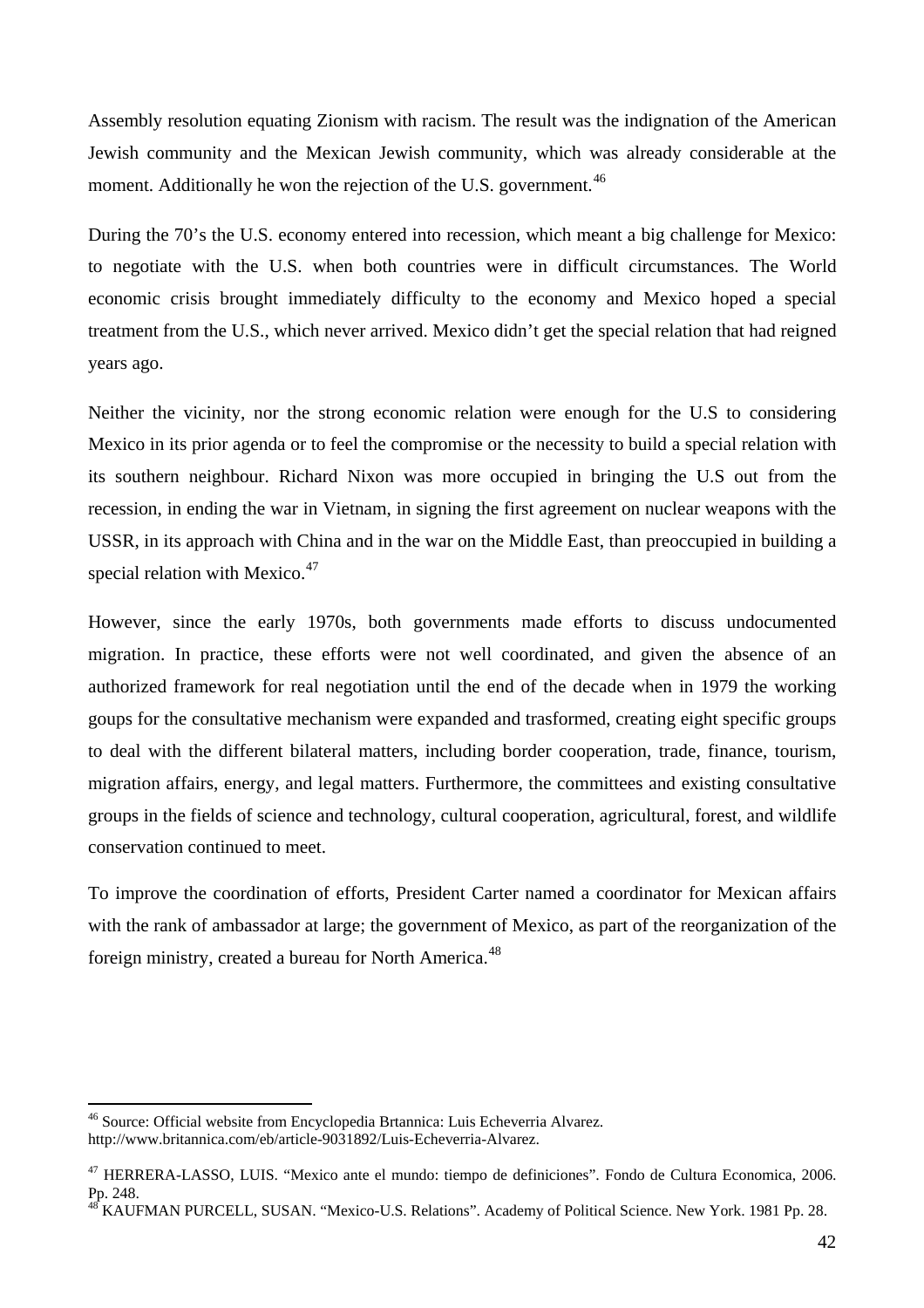### 3.2. THE 80's: FROM THE DECLARATIONS TO THE ACTIONS.

Finally at the 80's we past from the declarations to the actions, and when I say the actions it doesn't mean that before Mexico didn't take actions for trying to solve the different conflicts in the region, but because this time Mexico assumed the role of leader for the solution of the conflicts, political, economical instability, etc. that at the time were threaten some Central American States, through the Contadora Group, which principal aim, was to bring the peace to the region, through the mediation and conciliation with the different parts. Even though at the end the results were not as the majority of the nations involved nations wanted (because of the U.S. interests), it represented a great opportunity for Mexico to get closer to Latin American.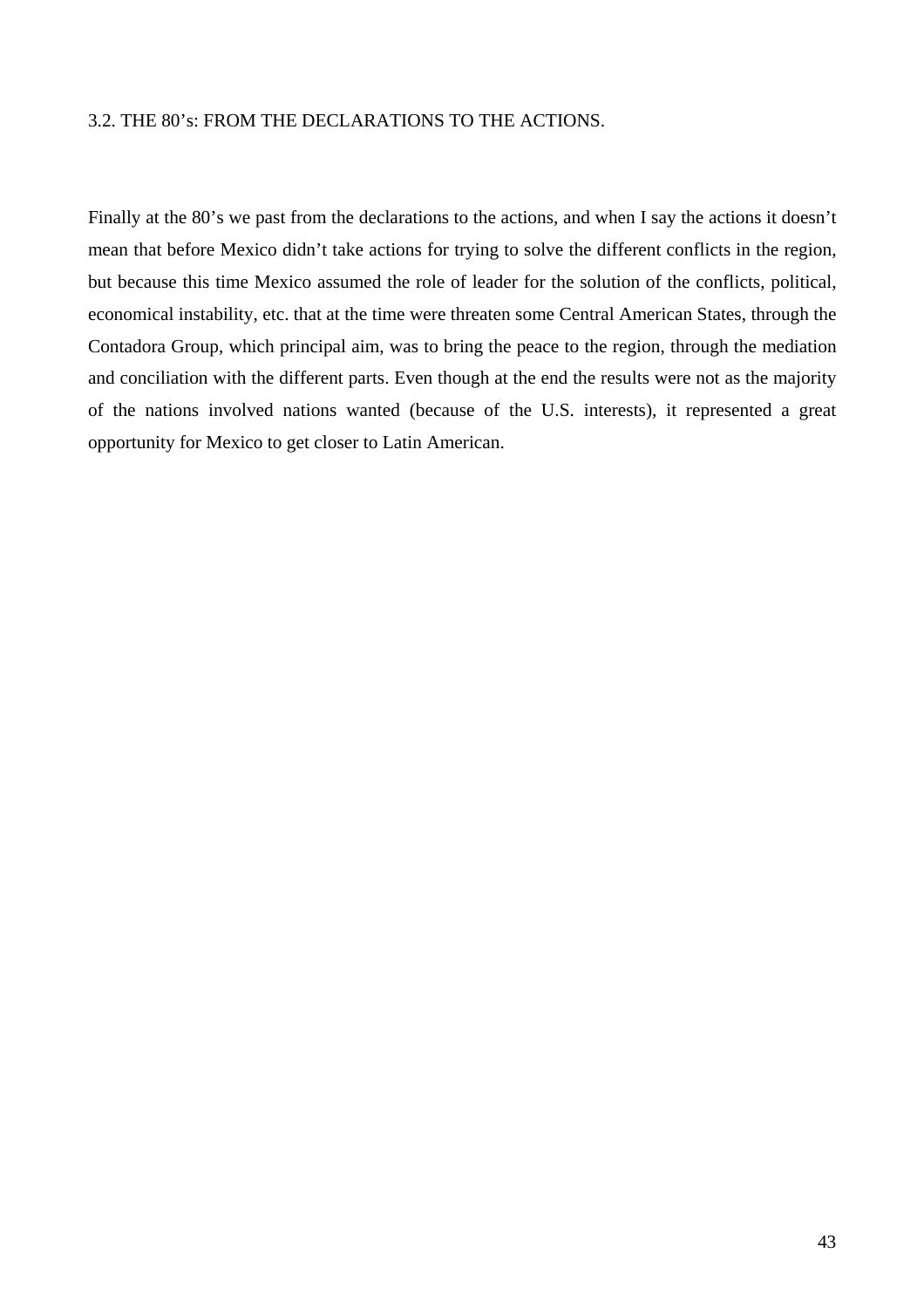### 3.3. CONTADORA GROUP.

 $\overline{a}$ 

The Contadora Group was an initiative launched in the early 1980's to deal with the military conflicts in El Salvador, Nicaragua and Guatemala, which were threatening to destabilize the entire Central American region.

This group, Which consisted of Mexico, Panama, Colombia and Venezuela, explored ways of reaching peaceful settlement of internal and regional disputes and for the verification of such settlements by an international body. It also received the backing of Argentina, Brazil, Peru and Uruguay, which were known thereafter as the Contadora Support Group.

The initiative from the Mexican government to create the Contadora Group responded to the necessity of having presence and voice in what was happening on the region. The scope of the multilateral strategy was to decrease the direct confrontation with the U.S. since our perspectives about the crisis and the mechanisms for a solution differed notoriously. We might note that for the first time in the Mexican official speech, appeared the concepts of "national interest " and "national security".<sup>[49](#page-43-0)</sup>

 "In 1984 seemed that the countries involved have arrived to a general consensus under the auspicious of Contadora, but the U.S. realized that the Central Americans were about to accept an agreement that would let intact the Sandinista regime. So they made a great effort to put down the agreement; and so, the Contadora efforts came to a standstill and the role that this group played on the successive agreements of pacification diminished dramatically. This coincided from the one hand, with an intensification of the bad tone of the U.S.-Mexico relations and, from the other hand, with the economic difficulties in the middle of the decade". <sup>[50](#page-43-1)</sup>

Since the beginning of the initiative of Contadora, there were many critics about the diplomacy that Mexico was developing in that area, because it was creating unnecessary events without possibilities of success.

<span id="page-43-0"></span><sup>&</sup>lt;sup>49</sup> Source: Official website of Foreign Affairs. Article of President de la Madrid. "Mexico: The New Challenges". 1984. http://www.foreignaffairs.org/19840901faessay8397/miguel-de-la-madrid-h/mexico-the-new-challenges.html

<span id="page-43-1"></span><sup>50</sup> DE OLLOQUI, JOSE JUAN. "La diplomacia total". Fondo de Cultura Economica. 2006. Pp. 194-195.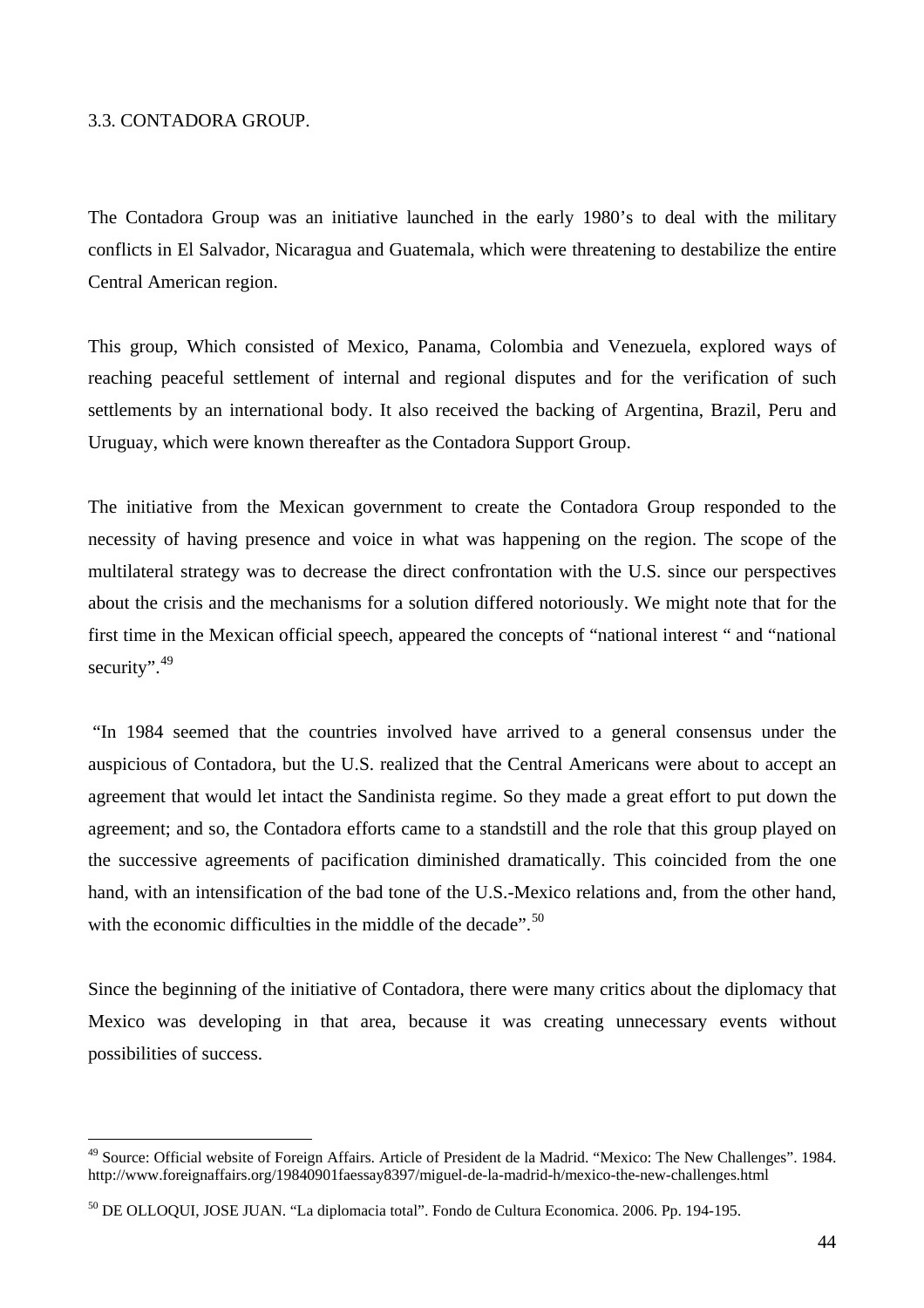Even though Mexico thought that the Nicaraguan Revolution was a legitimate movement, Mexican government didn't have to forget that not matter what happened, the U.S would have never permited a switch to the left in Central America, and so Contadora Group had to be more realistic when negotiating. The first negotiations took the rest of the countries to think that the group was getting divided in two: Mexico and Nicaragua from one side and the U.S. and the rest of the Central American countries from the other side, so this was creating us problems with the rest of the countries involved, and was bringing little progress on that region. Actually any country from the area could reacted against Mexico.<sup>[51](#page-44-0)</sup>

The Mexican initiative, was despite all the troubles a great success, since it helped to open many alternatives of negotiation for the nations involved, which realized that they could have their own voice. It also settled the bases of the verification mechanisms for insuring the fulfilment of the successive agreements from Esquipulas, Guatemala,  $52$  as well as the summits and the multilateral cooperation mechanisms in the area.

<span id="page-44-0"></span><sup>51</sup> IBIDEM. Pp. 195.

<span id="page-44-1"></span><sup>&</sup>lt;sup>52</sup> Negotiations between the five Central American states of Honduras, Nicaragua, Guatemala, Costa Rica and El Salvador signed in 1987 an Agreement known as "Esquipulas II" or as the "Guatemalan Agreement", because it was signed in Guatemala City, which committed each of them to take a number of specific measures in order to terminate conflicts in the region. Source: Agreement on the Procedure for Establishing a Firm and Lasting Peace in Central America, ILM 26 (1987), 1164.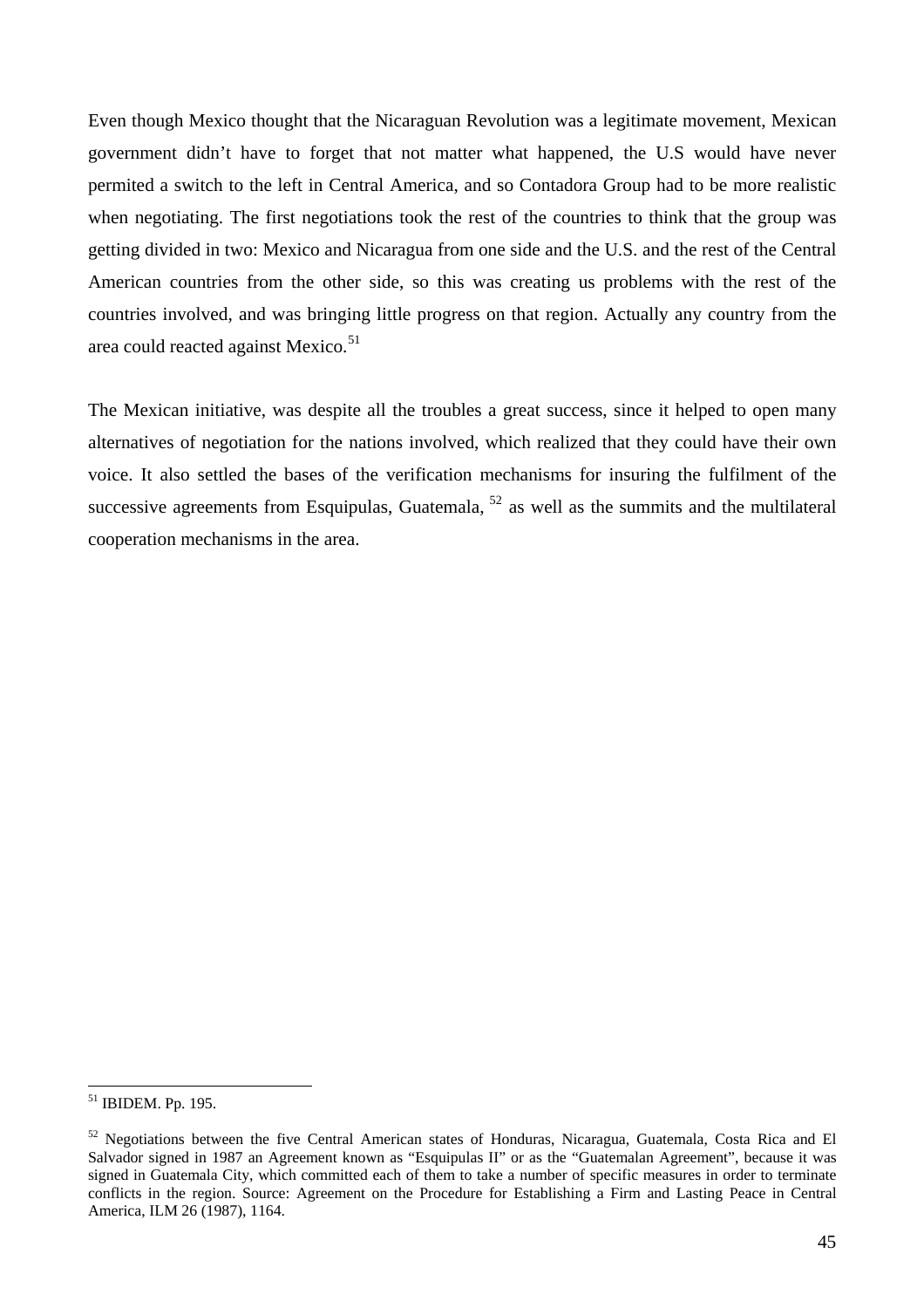# CHAPTER 4.

# MEXICO-U.S RELATIONS FROM MIGUEL DE LA MADRID TO ERNESTO ZEDILLO.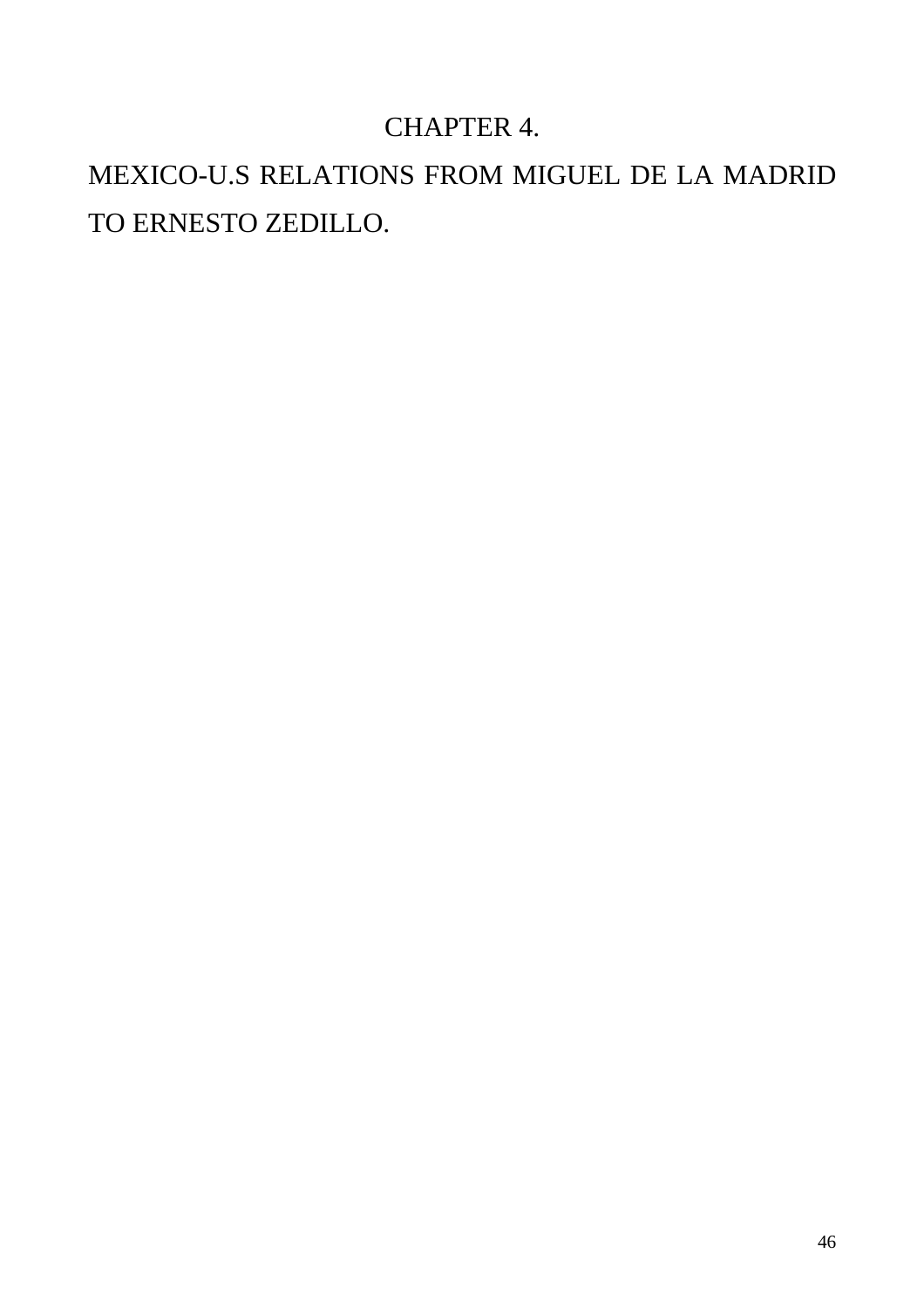### 4.1. 1982: THE APPEARANCE OF THE NEW POLITICAL CLASS AND THE INCREASING OF THE DEPENDENCE.

The arrival of president Miguel de la Madrid in 1982, inaugurated a new period for the Mexican policy characterized for the appearance of a neoliberal government.<sup>[53](#page-46-0)</sup> Even though his antecesors tried to make a more active foreign poliy inside and outside the continet (like president Echeverria did), tried to keep Mexico detached from the U.S. Also because the U.S. didn't consider Mexico in its prior agenda and didn't feel the compromise or the necesity to rebuilt with Mexico an special relation, and Mexico from its part didn't do too much efforts for gaining the simpathy of its northern neighbour, but on the contrary Mexico tried to follow an independent foreign policy that actually, not in a few times, was completely opposed to the U.S. policy, which could have put on risk the relation with the U.S., as we just saw.

<span id="page-46-0"></span><sup>&</sup>lt;sup>53</sup> "Mexico's neoliberal transformation began with macroeconomic stabilization and structural adjustment programs undertaken during the administration of President Miguel la Madrid ( 1982-88). The president and his top economic advisers utilized the crisis to put into practice reforms that many neoliberal economists long had advocated but that had been blocked by those groups who had for decades benefited from state-led capitalist development." Encyclopedia of Mexico: History, Society & Culture. Vol. 2. Contributors: Michael s. Werner. Fitzroy Dearborn Publishers. Chicago. 1997. Pp. 1015.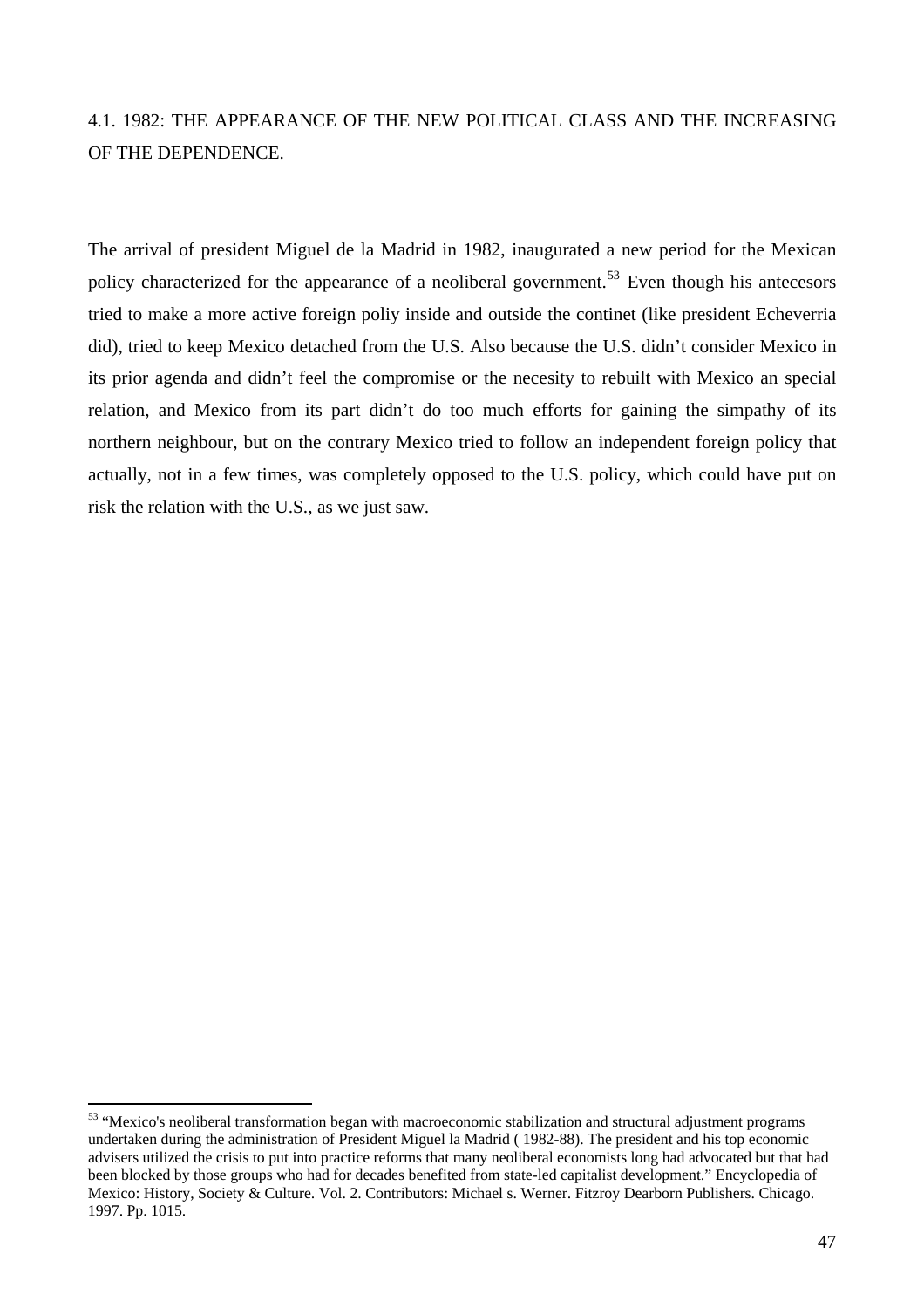#### 4.2. DE LA MADRID.

De la Madrid was the first of a series of Mexican presidents and politicians (the so-called technocrats), that made part of their studies outside the country, specially the U.S., so they brought new ideas about how governing, another way of thinking, but specially they had the intention of bringing Mexico nearer to the U.S. by opening the economy.

The strategy of de la Madrid's administration considered two aspects: from the one hand, the normalization and eventual institutionalization of the economic relation with U.S. together with the beginning of a process of important adjustments in the Mexican economy. From the other hand, the promotion and instrumentation of international political positions in the areas of the national interest<sup>[54](#page-47-0)</sup>

The great Mexican multilateral activism in global themes and in the promotion of the international law past aside; on the contrary, issues as the drug trafficking and the immigration acquired great importance in the agenda with the U.S. The ideological pluralism in the international relations and the attempts of diversification stayed the same, but this time based on an strategy with priorities and objectives perfectly delimited: to solve the financial crisis through a better understanding with the U.S. and to avoid an escalation of the conflicts in Central America.

In this period, the financial issue dominated the relation with the U.S. Two restructurings of the public external debt were launched and three of the private debt.<sup>[55](#page-47-1)</sup> Mexico acquired great prestige as an international financial negotiator and positioned itself as a trustworthy partner in front of the U.S.

The arrival of president Reagan left behind the syndrome of Vietnam (not involving in conventional wars of high cost and human lives, and especially of doubtful political benefits), for incursion again in the use of the force as an instrument from the U.S. foreign policy (Granada in 1983, Panama in 1989). With the end of the Cold War, the U.S. government substituted the drug trafficking for the

<span id="page-47-0"></span><sup>54</sup> IBIDEM. 1015.

<span id="page-47-1"></span><sup>55</sup> Source: Official website of the World Bank. VAN WIJNBERGEN, SWEDER. "Mexico's external debt restructuring in 1989-1990", Vol. 1. 1990.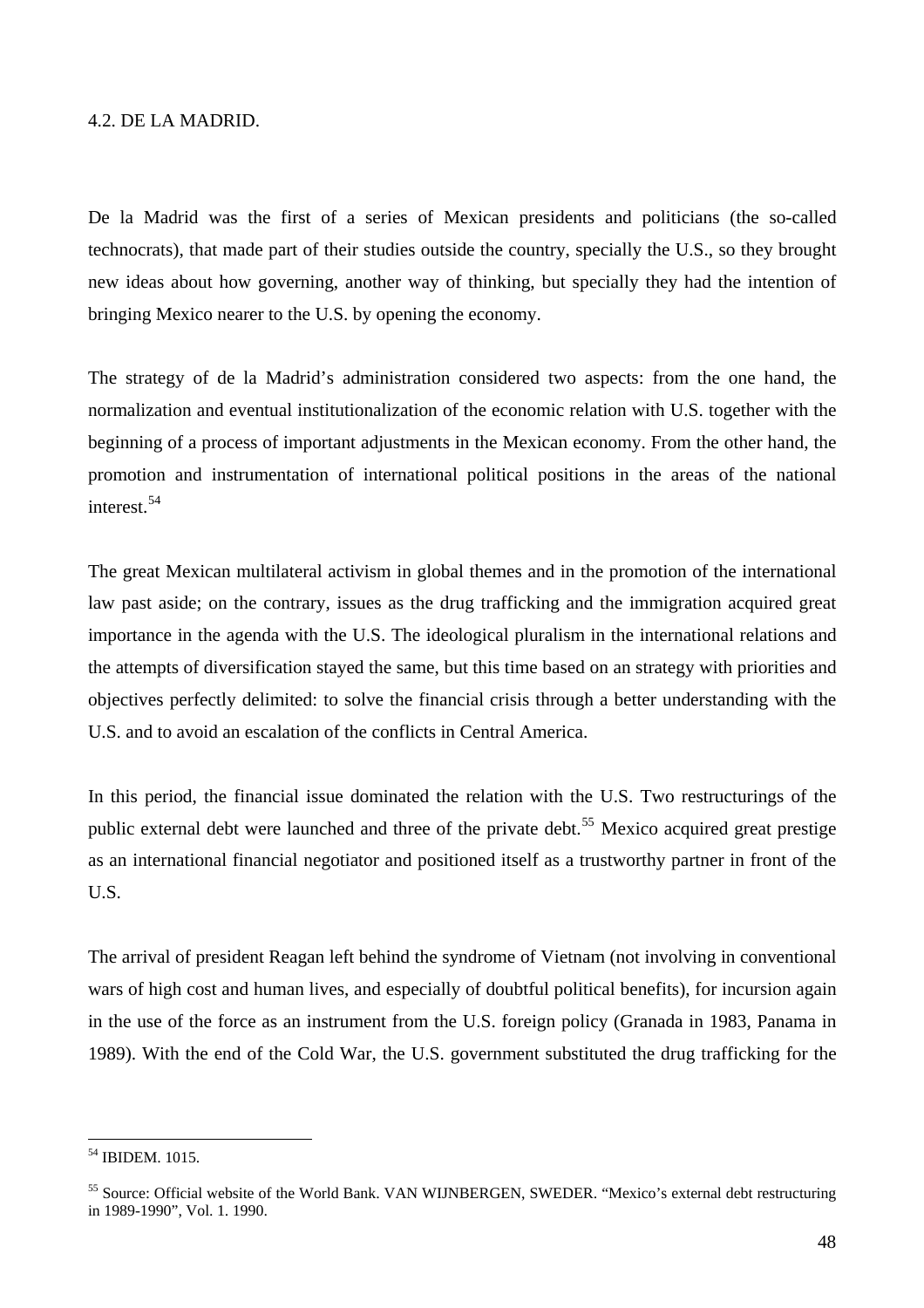communism as the "threaten to combat" and the way for legitimate the interventions, as it happened in Panama.[56](#page-48-0)

The last two U.S. administrations (Carter, Reagan) made clear to Mexico that constructing a "special relation" was more in the interest from Mexico than from the northern neighbour and that, for negotiating with them was necessary to know better the rules of the game. It was also clear for Mexico, after the failed attempts of diversification from the two last Mexican administrations, that the future of the Mexican economy was inevitably associated to the good understanding in the economic issues with the U.S. The financial relation during de la Madrid's administration was the first story of success.<sup>[57](#page-48-1)</sup>

In 1984, at the time when the Mexican government was working hard, together with its Latin American counterparts for finding a solution to the conflicts in Central America, Carlos Salinas de Gortari who was the Secretary of State, was working for positioning the Mexican economy into the new international scenario. At the middle of 1985 important reductions in the public sector were announced and also most of the tariffs, what meant the beginning of the economic aperture.<sup>[58](#page-48-2)</sup>

In the foreign policy two issues were incorporated to the agenda: from the one side, the entrance of the cocaine from Mexico to the U.S during the 80's, would significantly complicate the drugs issue in the relation with our neighbour, a topic that had kept stable thanks to the drugs detection and eradication policies from the Mexican governments. However, in 1985, the assassination of the Drug Enforcement Administration (DEA), Enrique Camarena, in Guadalajara, put the drug trafficking issue in the centre of the agenda with the U.S. $^{59}$  $^{59}$  $^{59}$ 

<span id="page-48-0"></span><sup>56 &</sup>quot;Panama was the first case of militar intervention outside the Cold War framework. The U.S. justified the intervention in the context of the combat against the drug trafficking. Mexico didn't endorse the intervention, but didn't oposed neither". HERRERA-LASSO, LUIS. "Mexico ante el mundo: tiempo de definiciones". Fondo de Cultura Economica, 2006. Pp. 260.

<span id="page-48-1"></span><sup>57</sup> IBIDEM. Pp. 256.

<span id="page-48-2"></span><sup>&</sup>lt;sup>58</sup> In 1985, the Mexican goverment decided the entry of Mexico to the GATT and subsequently, to dismantle progressively the protectionist barriers for the entry of foreigner products. Source: Official website of the Secretariat of Economy (Secretaria de Economia). World Trade Organization. [www.economia.gob.mx](http://www.economia.gob.mx/) 

<span id="page-48-3"></span><sup>59</sup> MAZZA, JACQUELINE. "Don't Disturb the Neighbors: The United States and Democracy in Mexico, 1980-1995". Routledge. London. 2001. Pp. 31.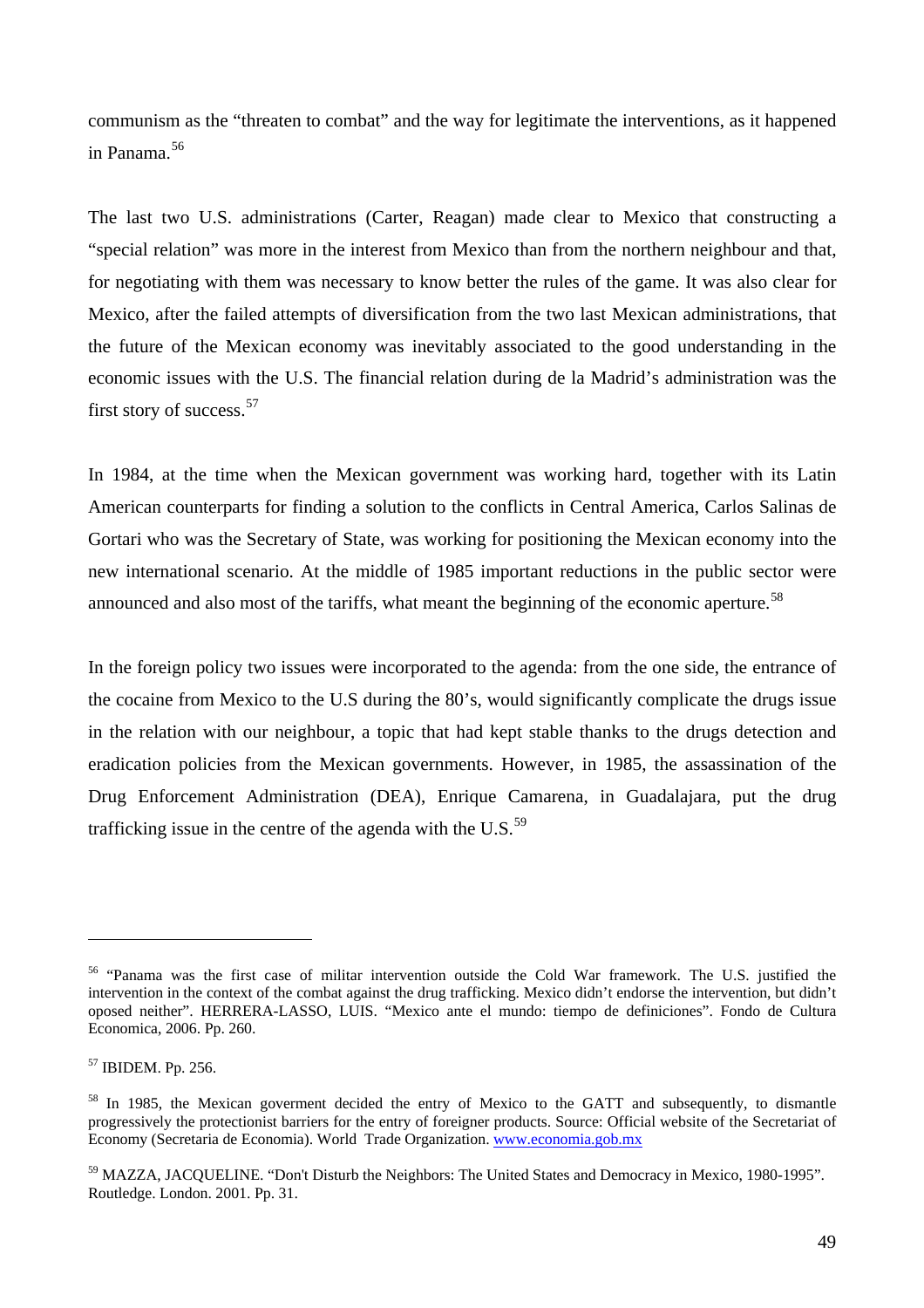From the other side, was the approval on the U.S Congress, of a new Migratory Law in 1986, which permitted 2.3 million Mexicans to regularize their residence in that country.<sup>[60](#page-49-0)</sup> But at the same time this constituted an advice of the magnitude of this phenomenon, which would grow enormously during the following years.

<span id="page-49-0"></span><sup>&</sup>lt;sup>60</sup> Source: Official website of the Migration Information Source. DURAND, JORGE. "From Traitors to Heroes: 100 Years of Mexican Migration Policies". March 2004. http://www.migrationinformation.org/Feature/display.cfm?ID=203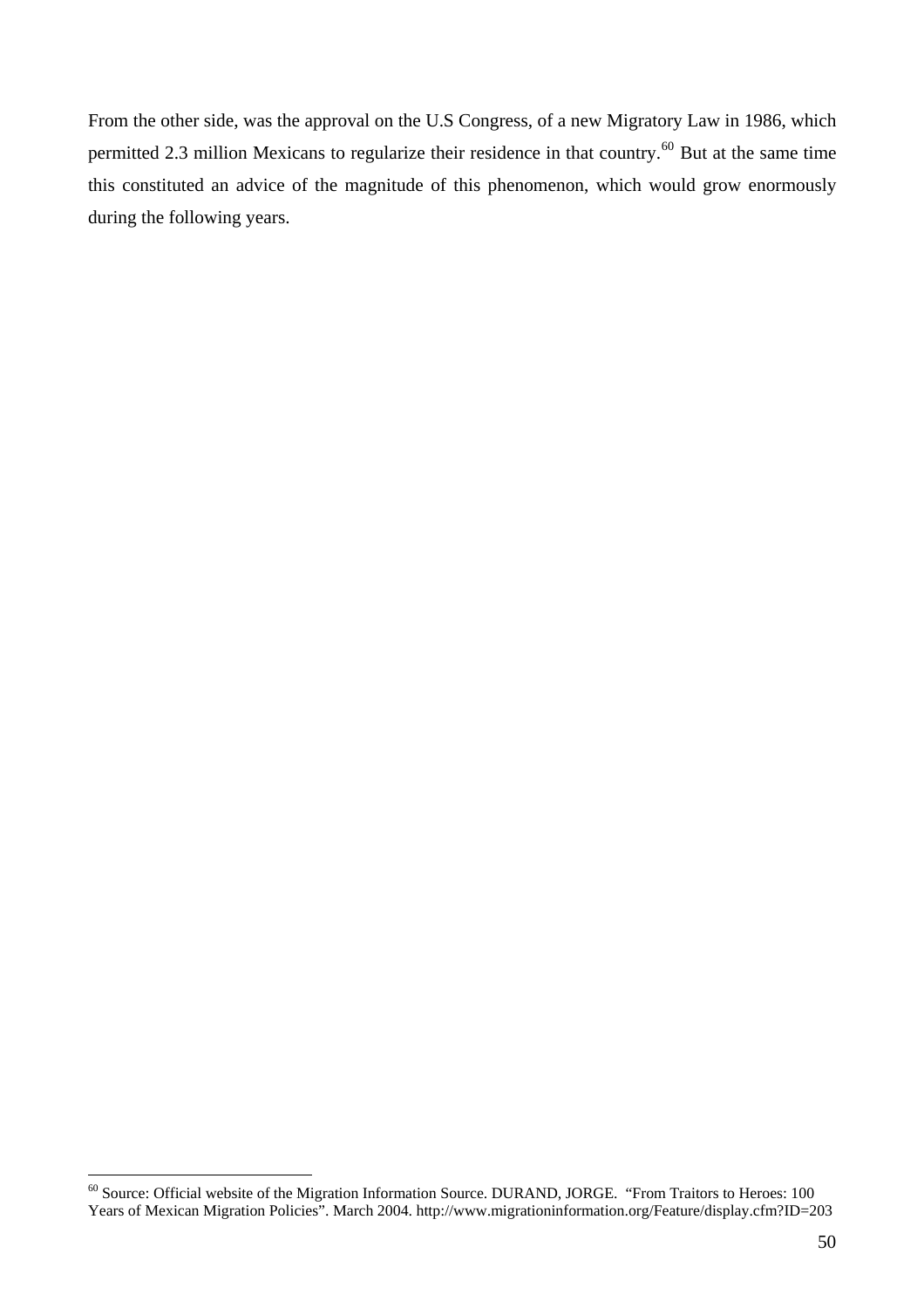### 4.3. SALINAS DE GORTARI.

 $\overline{a}$ 

In a retrospective we can say that there were two big omissions during de la Madrid's administration and from which Mexico would have to pay later the consequences. The first one, was that the government didn't know how to reinforce the economy in order to prevent another economic crisis at the end of the administration as it happened before. So in 1987, Mexico experimented again a devaluation and a period of economic destabilization. The second big omission was to postpone, for the third consecutive administration, the process of political modernization of the country. The modernizer efficiency of the technocrats in some areas, was not reflected in the political field.<sup>[61](#page-50-0)</sup>

This provoked that for the first time after the creation of the PRI, the presidential candidate, Carlos Salinas de Gortari, faced up during the electoral process in 1988, a great opposition by his opponent, the ex priista (a former member of the PRI) Cuauhtemoc Cardenas, who was also the grandson of Lazaro Cardenas (the author of the oil expropriation in 1938), and who actually won the elections, but thanks to a scandalous electoral fraud orchestrated by the PRI, he couldn't get to the power.<sup>[62](#page-50-1)</sup>

After overcoming the economic struggles from the end of last administration and the difficult political atmosphere, generated for the controversial elections, Carlos Salinas maintained two basic lines as the conductor thread of his foreign policy: to privilege the economic relation with the U.S. and to strengthen other international bonds that would position better the nation in the political and commercial field.

The strategy for the first objective was fabricated since the beginning of his administration, and consisted on preparing the field for the negotiation of a free trade agreement with the U.S and

<span id="page-50-0"></span><sup>61</sup> HERRERA-LASSO, LUIS. "Mexico ante el mundo: tiempo de definiciones". Fondo de Cultura Economica, 2006. Pp. 257.

<span id="page-50-1"></span> $62$  Inside the country people knew that during the electoral process of 1988 there was an interference by the governing party, but everything remainded as a very probale hypothesis until this year, when "ex-president de la Madrid in an autobiography, gave the firmest confirmation to date one of Mexico's biggest open secrets: the presidential elections of 1988 were rigged.

Political analysts and historians have described that election as one of the most egregious examples of the fraud that allowed the Institutional Revolutionary Party to control this country for more than seven decades, and the beginning of the end of its authoritarian rule". Source: The New York Times. THOMPSON GINGER. "Ex-president in Mexico Casts New Light on Rigged 1998 Election". March 11. 2008.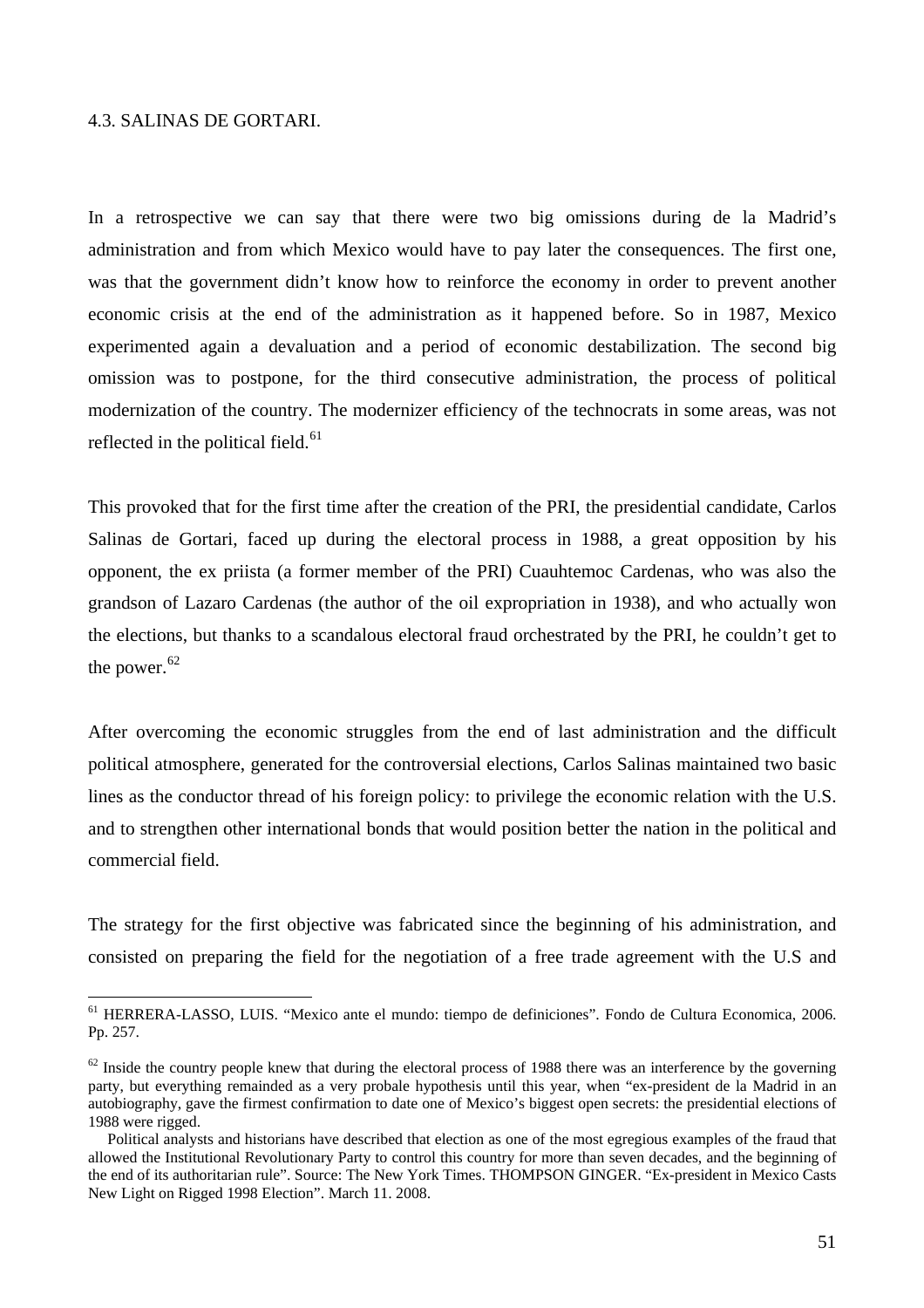Canada, process that concluded successfully in 1993 with the signing of NAFTA (see 4.3.). This agreement would later mark a detachment with the rest of Latin America that fortunately didn't mean a barrier for Mexico to become promoter of important initiatives and to keep an important leadership on the region during that period. Once that the more intense period of the conflict in Central America was overcame, the margins for the constructive initiatives were widen and the differences with the U.S about the future of the region diminished.

On the commercial negotiation with the U.S. and Canada, the private sector participated directly for the first time.<sup>[63](#page-51-0)</sup> During Echeverria's administration, this was one of the omissions that brought to failure the first attempt of converting the trade in a central instrument of the relations with the U.S. The "State-businessmen" formula, as a substantive component of the economic relations with the exterior was incorporated to the Mexican government strategy.<sup>[64](#page-51-1)</sup> The second round of economic negotiations with the U.S. was successful and fulfilled its objective.

Within the framework of the political relations, the secretary of Foreign Relations, Fernando Solana, had to do great efforts in Latin America to maintain what the next chancellor and current Secretary-General of the OECD, Jose Angel Gurria, would call "the multiple presences of Mexico",<sup>[65](#page-51-2)</sup> referring to the different roles of Mexico inside the continent. So the work of the chancellor Solana wasn't easy at all, since he had to convince the rest of the Latin American nations that the negotiation of NAFTA didn't mean a lack of interest for constructing and strengthen bonds with them.

The balance of Salina's administration is complicated. Never before in Mexican history, an agreement of the importance of NAFTA had been signed; during his administration, Mexico entered into the OECD and the APEC; in Latin America new initiatives were promoted and it was possible to keep a certain leadership; inside the country the economy grew at a good rhythm and prevailed an atmosphere of political and social stability.<sup>[66](#page-51-3)</sup>

<span id="page-51-0"></span> $63$  Mexico began to divest itself of public-sector enterprises in 1983, but just in the small public-sector entities and yet with a big State presence.

The effort for privatizing would intensify during Salina's administration, and would finish with the completion of larger and substantially more complex privatization operations. Source: The McKinsey Quarterly. No.2. ASPE, PEDRO. "Thoughts on the Mexican Privatization Experience". 1994.

<span id="page-51-1"></span><sup>64</sup> HERRERA-LASSO, LUIS. "Mexico ante el mundo: tiempo de definiciones". Fondo de Cultura Economica, 2006. Pp. 259.

<span id="page-51-3"></span><span id="page-51-2"></span><sup>65</sup> IBIDEM. Pp. 259.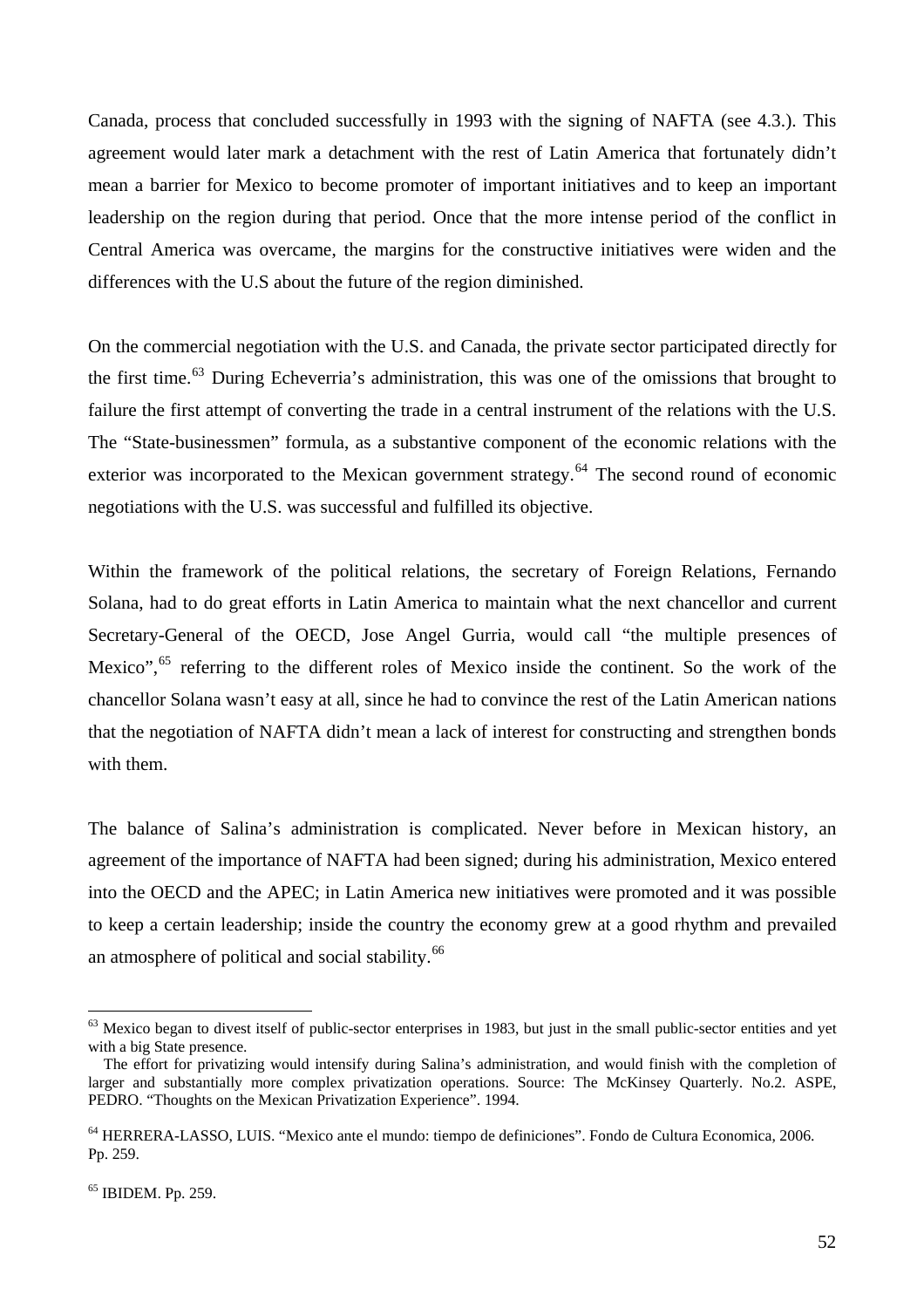However, during the last year of the administration a series of events took place and brought the country into a traumatic scenario.

 <sup>66</sup> Encyclopedia of Mexico: History, Society & Culture. Vol. 2. Contributors: Michael s. Werner. Fitzroy Dearborn Publishers. Chicago. 1997. 1329-1332.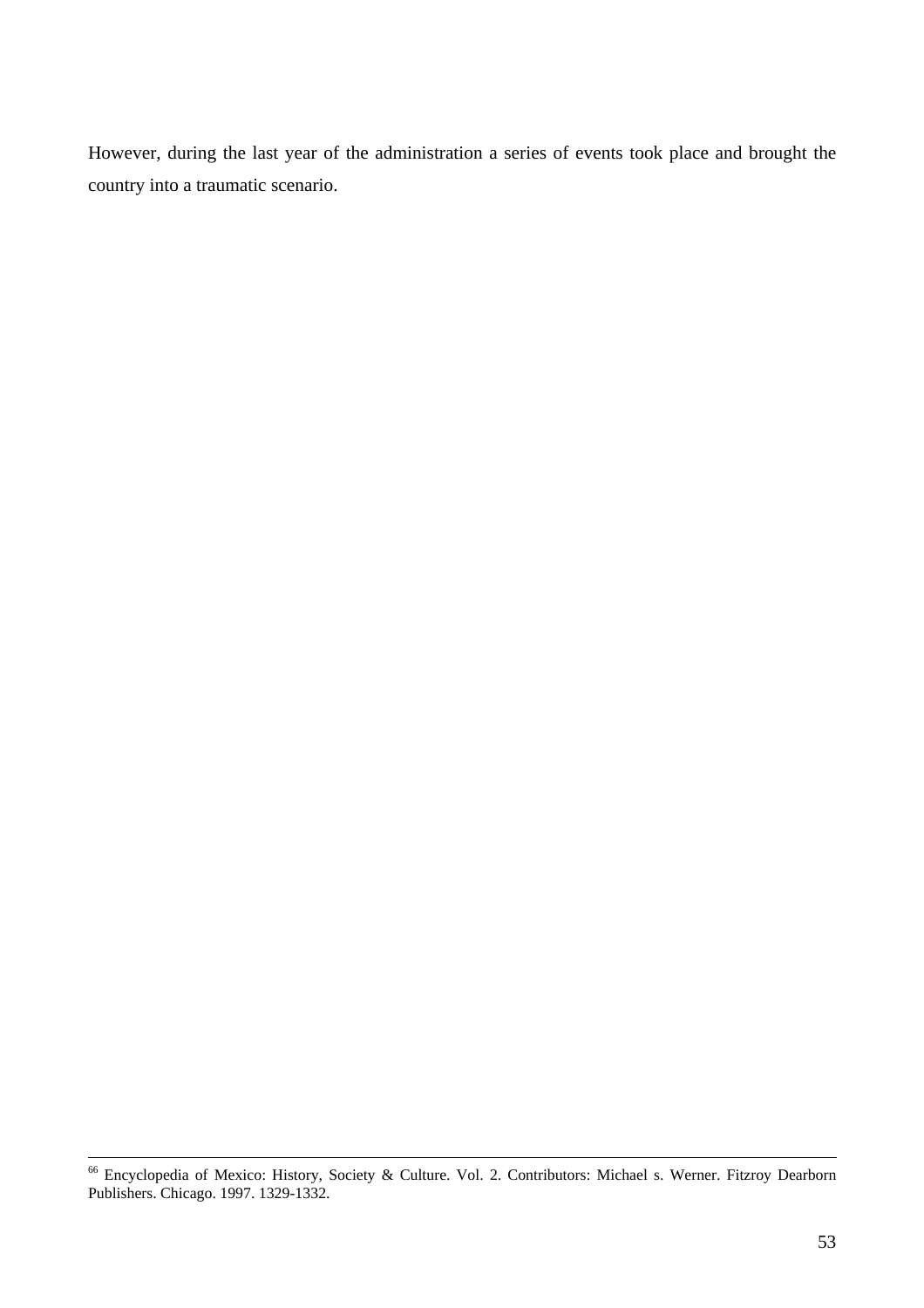### 4.4. 1994: A DIFFICULT YEAR.

On January 1, 1994, two contrary events took place in Mexico From the one hand, the enactment of NAFTA, synonymous of modernization and development, and from the other hand, the insurrection of the Zapatist National Liberation Army (EZLN), synonymous of poverty and unequality. Two Mexican realities that were completely linked between each other. Three months later, Luis Donaldo Colosio, who was the PRI's candidate for the presidential elections that were about to take place, was assassinated, and months later, another important member from the same party would be assassinated. Until today there are still not concrete answers about the intellectual murders.

These series of events provoked that inside the country the doubts about the continuity and the credibility of the institutions increased, but especially about the electoral processes and the legitimacy of the government. But oddly, something strange happened inside the society that was from the one hand, fed up of the same government and was eager of change, but from the other hand, considering the delicate situation of the country, the same society was not feeling prompt for new adventures and elected Ernesto Zedillo, the new PRI's elected candidate after Colosio's death.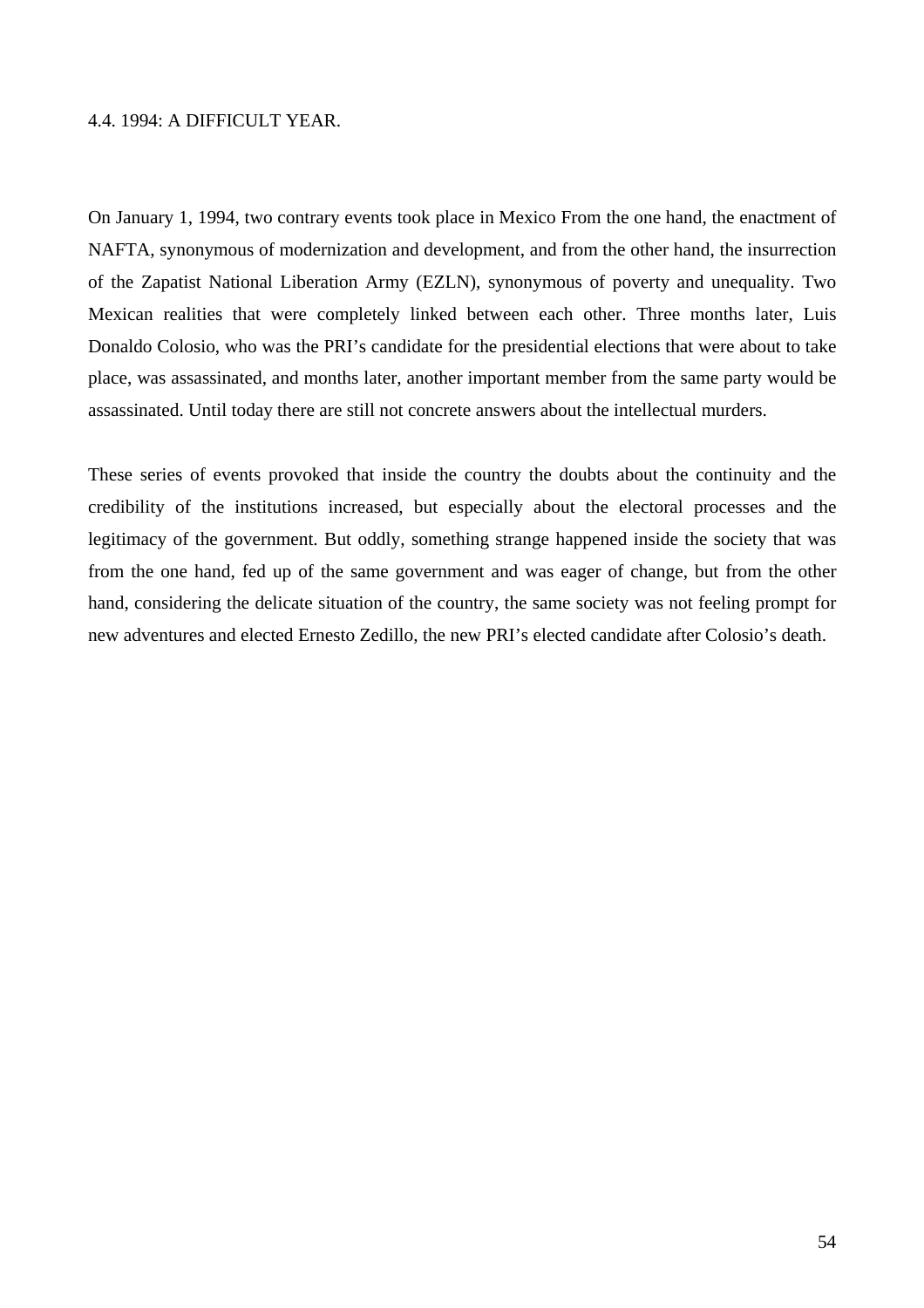### 4.5. ZEDILLO.

During the first month of Zedillo's administration, almost as a tradition, Mexico lived a new economic crisis, that demolished many of the achievements made by the last administrations. This time, the foreign policy was not able to disassociate from the domestic policy, and the dependence on the U.S. increaed because their help for overcoming the crisis became essential.

The U.S. from its part was very interested on helping Mexico to solve the economic crisis, because this was also affecting its economy. Both economies were already very linked.

Consequences for Mexico:

1.- Most Mexicans were immediately 20-30% poorer than they were a year before.

2.- Bank interest rates skyrocketed (30-40%)

3.- Inflation zoomed to 20%+

4.- Capital flowed out of Mexico by the Billions

5.- Mexican located manufacturing companies such as Ford, and V.W. cut production plans for 1995 by 50%

6.- Restaurant, consumer and retail establishments indicated that business was down drastically

7.- Social confidence and faith in the Mexican government was shattered.

8.- Borrowers in Mexico were severely hurt by interest rates and bank failures

9.- The poorest of Mexico was hurt the worst, because standards of living declined with the loss in purchasing power.

10.- Bank failures began in the next few months.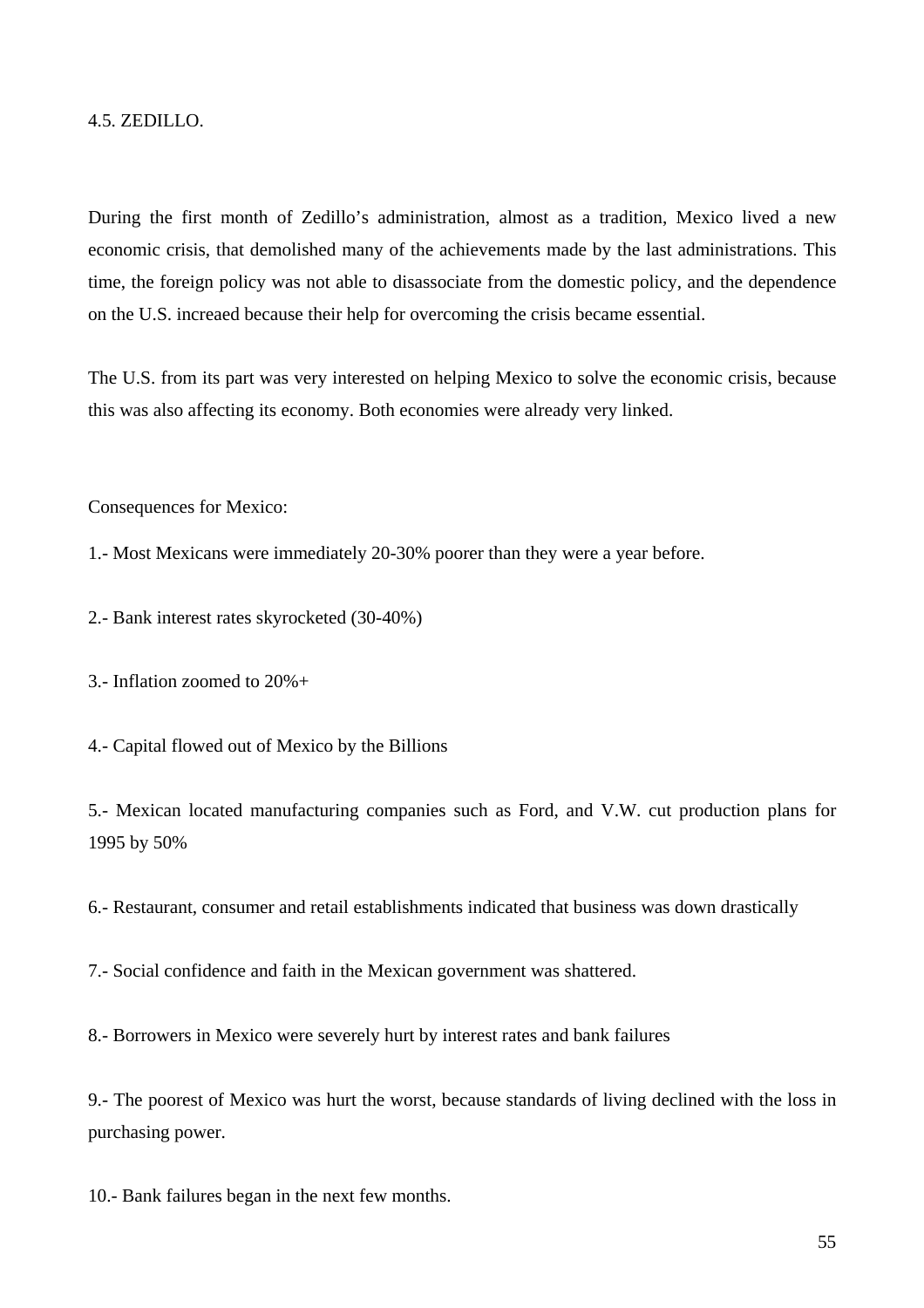11.- Massive lay-offs in the productive sector.

12.- Government and political leaders were hard pressed to maintain stability.

13.- Increasing exports from Mexico to the U.S.

Consequences for the U.S.:

1.- Immediate decrease in exports to Mexico.

2.- Immediate decrease in Mexican consumer ability to purchase U.S. consumer goods (with devastating impact on Texas/Mexico border towns)

3.- Immediate increase in illegal immigration.

4.- The 47 to 52 billion \$ loan bail out package was not totally repaid.

5.- NAFTA was discounted as an expensive failure, brought about prematurely, before the Mexican economy evolved adequately for a closer merging with U.S. financial structures.

6.- With labor costs in Mexico lower than ever, Mexico continued to be able to produce laborintensive goods cheaper than American companies. Therefore, more American jobs and products were lost to Mexican manufacturers. American exports to Mexico were drastically declined.

7.- America suffered a trade deficit with Mexico.

 $\overline{a}$ 

Interest rates were being driven up in the U.S.A and the U.S. dollar was weakened in International markets as a result of the overall combination of the above factors.<sup>[67](#page-55-0)</sup>

<span id="page-55-1"></span>In front of the economic crisis, president Clinton gave Mexico the necessary support through the creation of an economic package that would help to solve the crisis, which resulted successful.<sup>[68](#page-55-1)</sup>

<span id="page-55-0"></span> $67$  Source: Official website of Iowa State University. http://www.public.iastate.edu/~rjsalvad/scmfaq/crisis.html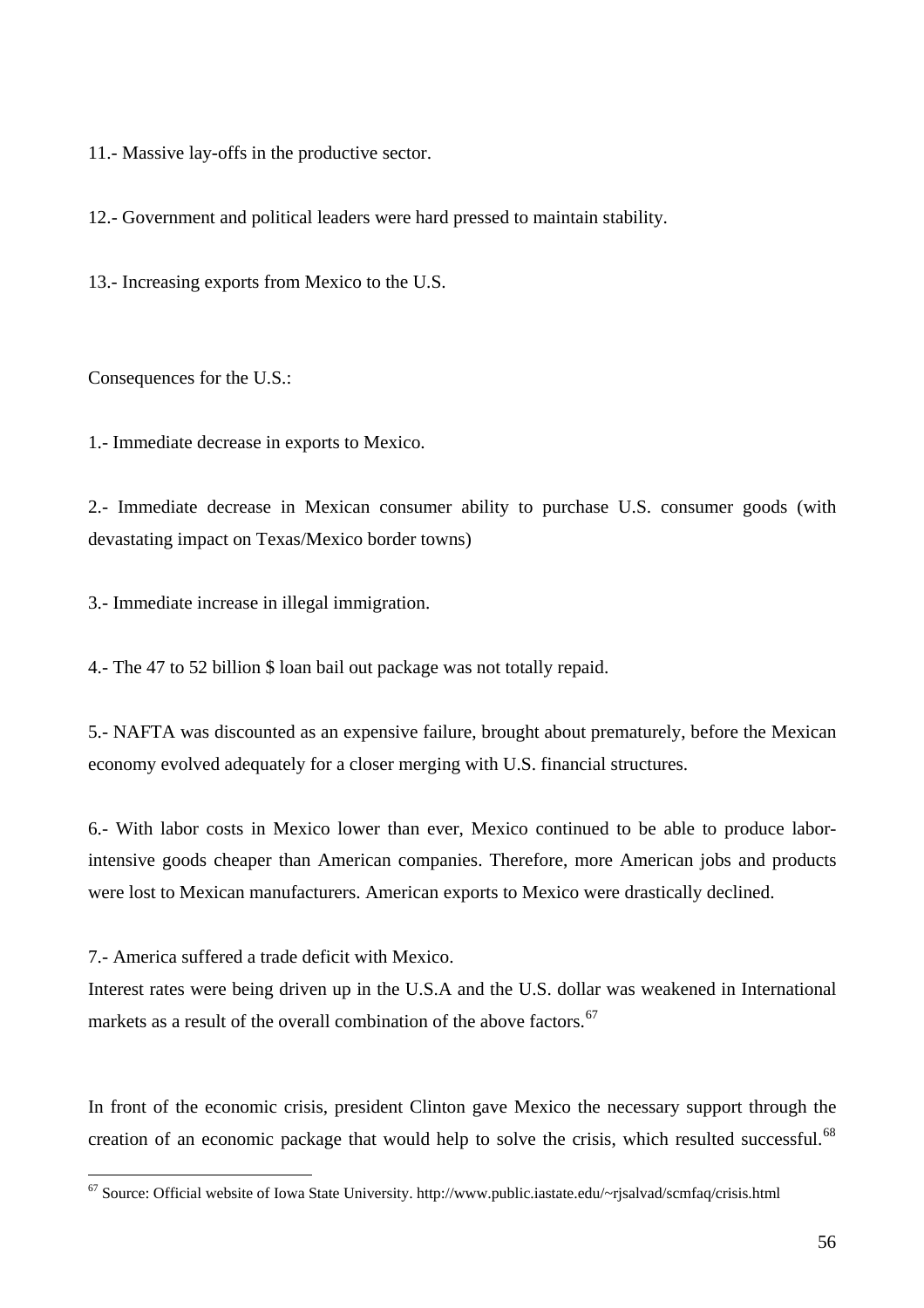However, in other fields, new policies were approved in the U.S., which would complicate the relation with Mexico.

In the migratory theme, there were two events that put Mexico in a difficult situation. The first one, was the construction, for the first time in history, of a containing wall in the border between San Diego and Tijuana to stop the entry of illegal immigrants and the instrumentation of the "Operation" Gatekeeper" that was a police operative to impede the illegal crossings. These two last implementations spread out later to the whole frontier, with different names.

The second event was the approval, in 1996, of a new migratory law that established more strict criteries for the legal migration and major sanctions for the illegal immigration. All these measures put the border and migration issue in the middle of the bilateral agenda.<sup>[69](#page-56-0)</sup>

Things were neither easy for Mexico in the drug trafficking theme, especially when it was discovered that the most important person who was in charge of the combat aganist the organized crime, during the first four years of Zedillo's administration, was involved with one of the principal drug trafficking groups of Mexico.<sup>[70](#page-56-1)</sup>

Apart from these, we can say that this was in general a very quiet administration in its appearance, but full of strong changes inside the country, which caused a foreign policy very focus on the U.S. relation care, and few propositive on the regional scene. With Latin America, no initiatives were registered, except from the creation of the Regional Migration Forum in 1998.<sup>[71](#page-56-2)</sup>

We can say that the political period the nation was living had a lot to do with the kind of foreign policy developed. For the first time in more than six decades the government didn't have the majority on the Congress and it was also in front of an increasing opposition in the capital with the left-wing party on power (PRD) and in many of the northern States of the Republic with the rightwing party (PAN). The Institutional Revolutionary Party (PRI) did not show any sign of change or

 <sup>68</sup> MAZZA, JACQUELINE. "Don't Disturb the Neighbors: The United States and Democracy in Mexico, 1980-1995". Routledge. London. 2001. Pp. 123.

<span id="page-56-0"></span><sup>69</sup> NEVINS. JOSEPH. "Operation Gatekeeper: The Rise of the Illegal Alien". Routledge. New York. 2002. Pp. 62.

<span id="page-56-1"></span><sup>70</sup> Source: N.Y. Times. GOLDEN, TIM. "U.S. Officials Say Mexican Military Aids Drug Traffic". March 26, 1998.

<span id="page-56-2"></span><sup>71</sup> HERRERA-LASSO, LUIS. "Mexico ante el mundo: tiempo de definiciones". Fondo de Cultura Economica, 2006. Pp. 268.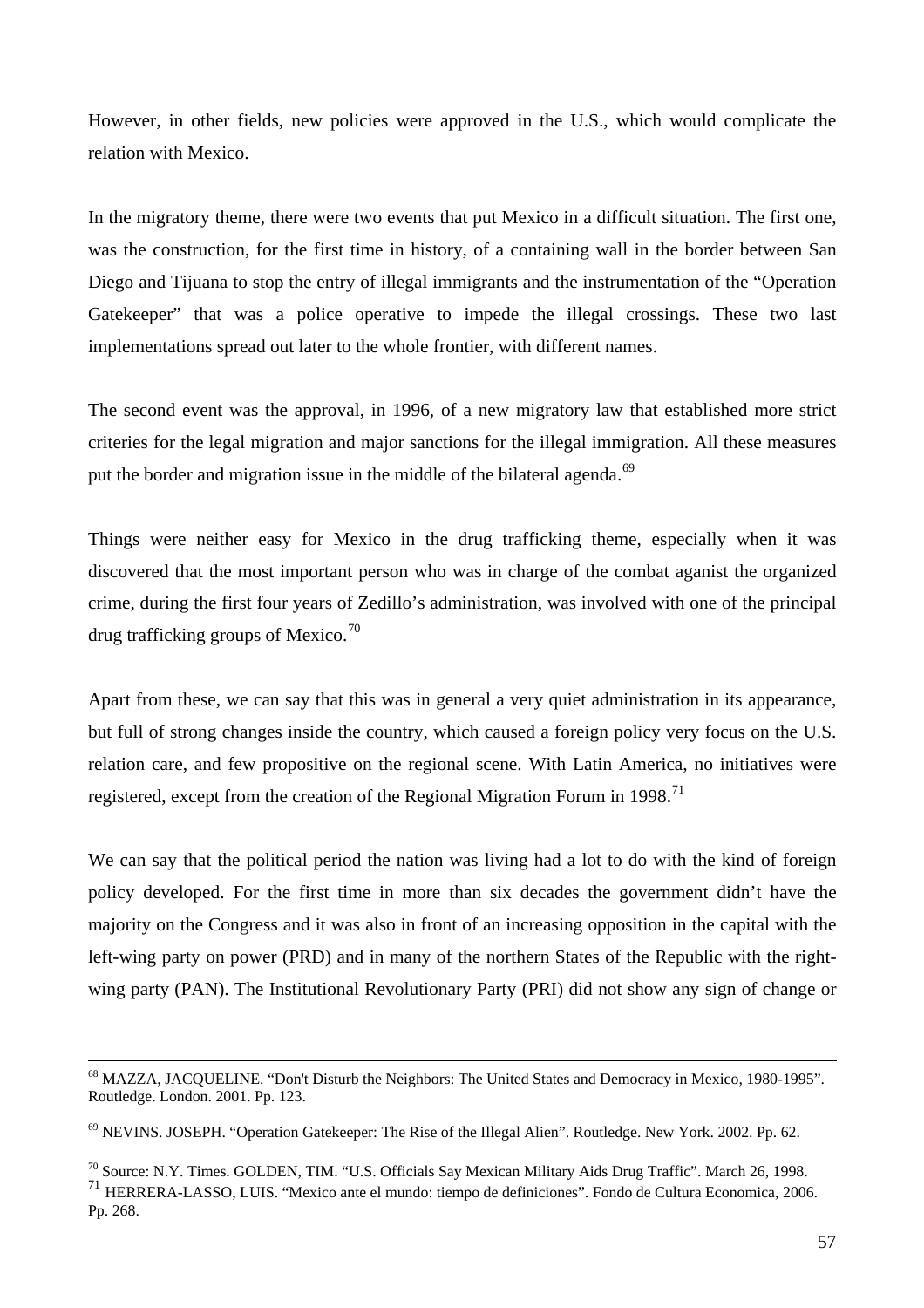fixing and Zedillo's administration was preparing the path for the last "priista" government, after more than 70 uninterrupted years on power.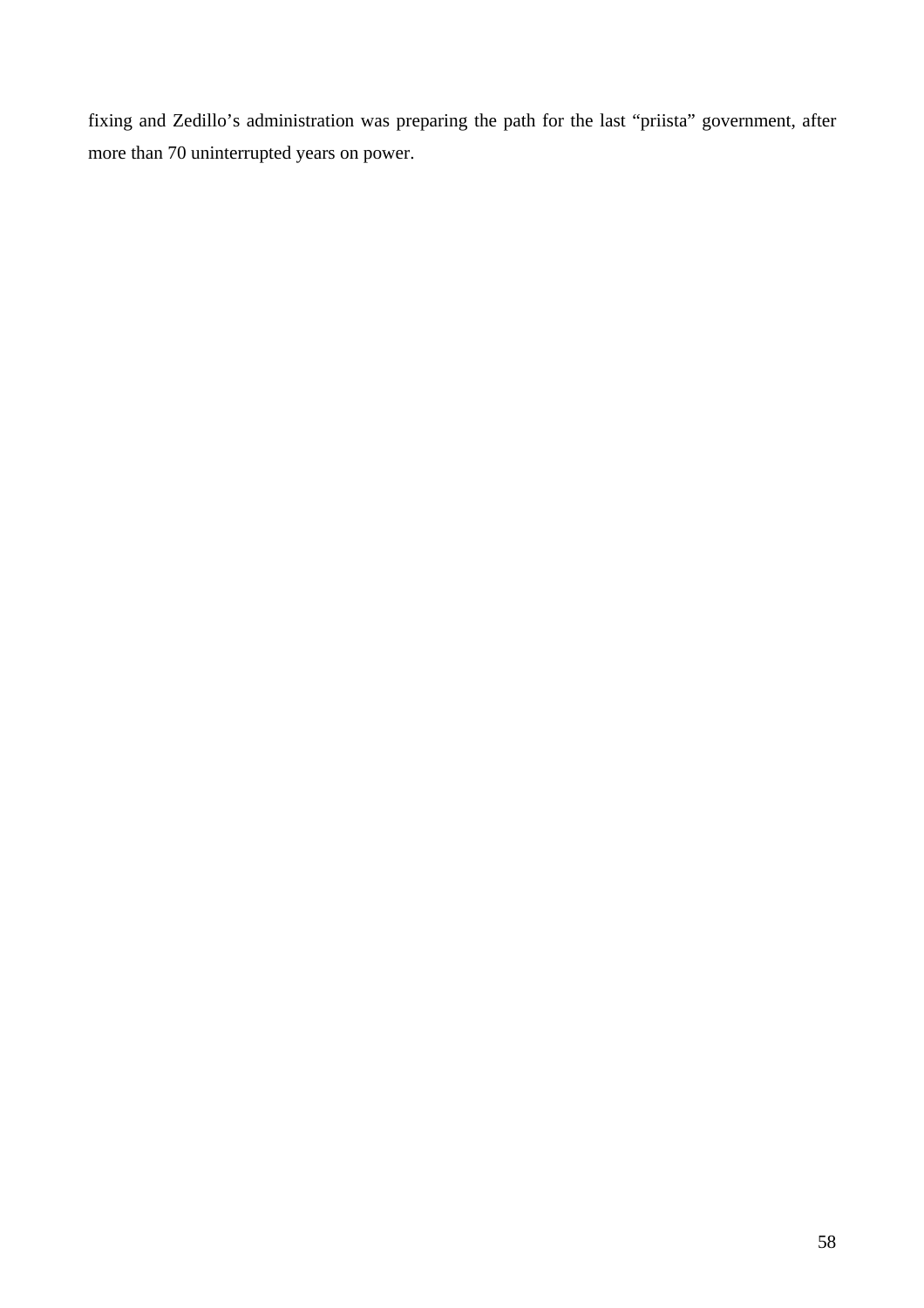### 4.6. THE NEW COMMERCIAL PARTNER.

Until 1992, Mexico had never been formally considered as a partner of the U.S. but merely as the southern neighbour. The commercial relations between Mexico and the United States entered, from 1985 in one of its most interesting and dynamic periods, as a direct consequence of the decision of the Mexican Government, to entrepreneur a wide revision of its commercial policy, which includes the entry of Mexico into the General Agreement on Tariffs and Trade (GATT) and the decision to dismantle progressively the protectionist barriers for the entry of foreigner products.<sup>[72](#page-58-0)</sup>

In 1987 both governments made an important step when they signed an Agreement on trade that established the general principles for the creation of a proper atmosphere for the commercial relation and a mechanism for the solution of the eventual disputes.<sup>[73](#page-58-1)</sup> This agreement was basically an understanding that showed precise procedures for the solution of problems and pointed to the fast discussion of topics as the intellectual property, investment, services, textiles and iron, among others.

The agreement also changed the perspective of the economic relation between both countries. For example: Mexico accepted to take in consideration the foreigner investment and the U.S. compromise them selves to treat all the topics of the commercial relation in coordination with Mexico.

Although these agreements, there was still a diffidence from the Mexican government who believed that the U.S. would finish to put some protectionist barriers, because in 1988 from the one hand the U.S. was compromise with a policy of commercial aperture that was reflected through the defence and promotion of the multilateral negotiations at the hearth of the GATT, but from the other hand, the protectionism of some developed countries, was creating a huge discontent in the U.S. that threatened to put up strong commercial barriers.<sup>[74](#page-58-2)</sup> To increase this diffidence was the fact that there already existed a Free Trade Agreement in North America, but just between the U.S. and Canada.<sup>[75](#page-58-0)</sup>

<span id="page-58-0"></span><sup>&</sup>lt;sup>72</sup> Source: Official website of the Secretariat of Economy (Secretaria de Economia). World Trade Organization. [www.economia.gob.mx](http://www.economia.gob.mx/) 

<span id="page-58-1"></span><sup>73</sup> Source: Official website of the U.S.-Mexico Chamber of Commerce. http://www.usmcoc.org/b-nafta1.html

<span id="page-58-2"></span><sup>74</sup> DE OLLOQUI, JOSE JUAN. "La diplomacia total". Fondo de Cultura Economica. 2006. Pp. 44.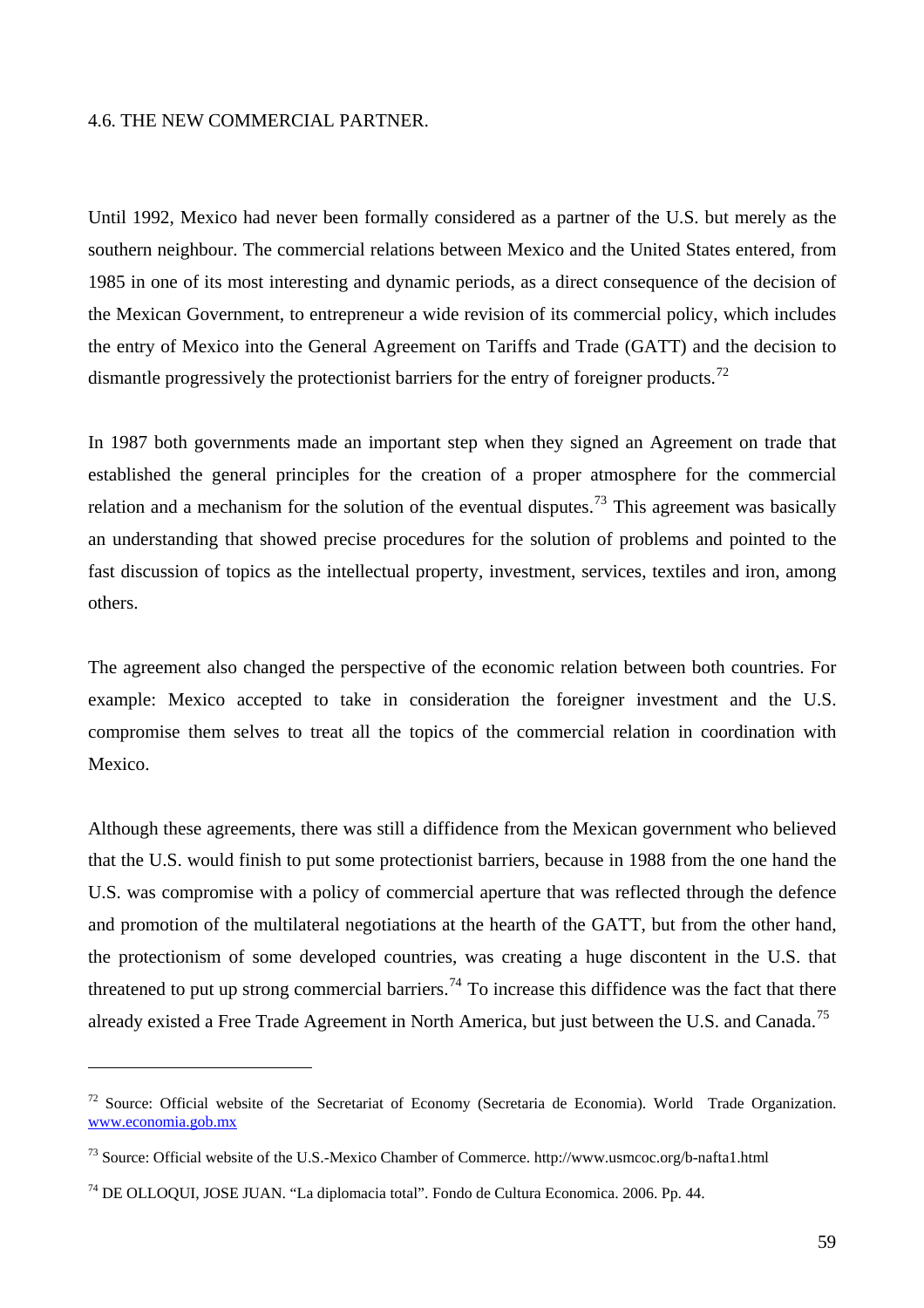This was the atmosphere in which some years later, both governments started the negotiations to establish the North American Free Trade Agreement, which included Canada, U.S. and Mexico. This agreement created the largest free market in the World<sup>[76](#page-59-0)</sup>, and for Mexico it was the complement of the unilateral process of commercial aperture that the government was trying to have.

The interest of the U.S. to sign this Treaty was mainly due to the fact of the increasing competitiveness of Europe and the aggressiveness of Japan and the countries of the Pacific Basin.<sup>[77](#page-59-1)</sup> With the Treaty, the U.S. would achieve a major international competitiveness, because the causes of the deterioration of its position were not the lack of capital or the lack of technology, but the cost of the labour. In addition, the U.S. would have access to the largest market of consumers.

For Mexico the interests were a little bit different: with the Treaty Mexico wanted to become an important partner of the world's most powerful economy at the time and not just a simple neighbour (as the U.S. used to see Mexico before the negotiation of the Treaty), in addition, Mexico was conscious of the great opportunity of being part of one of the world's most important economic blocks. In front of the threaten of a generalized commercial war Mexico would have ensured a 300 million inhabitants market (according to the population of Canada and the U.S. at the time); and finally this Treaty, instead of being a custom house union or a common market, it functions as the basis for establishing commercial relations with other countries because it is not against the aperture toward other economies.

<sup>&</sup>lt;sup>75</sup> Source: Official website of the Canadian Ministry of Economy. Canada-US Free Trade Agreement: Eliminating Barriers to Trade. http://canadianeconomy.gc.ca/english/economy/1989economic.html

<span id="page-59-0"></span><sup>&</sup>lt;sup>76</sup> Nowadays is still the largest trade bloc in the World in terms of combined GDP of its members. Source: Official website of the NAFTA Secretariat. www.nafta-sec-alena.org

<span id="page-59-1"></span><sup>77</sup> DE OLLOQUI, JOSE JUAN. "La diplomacia total". Fondo de Cultura Economica. 2006. Pp.45.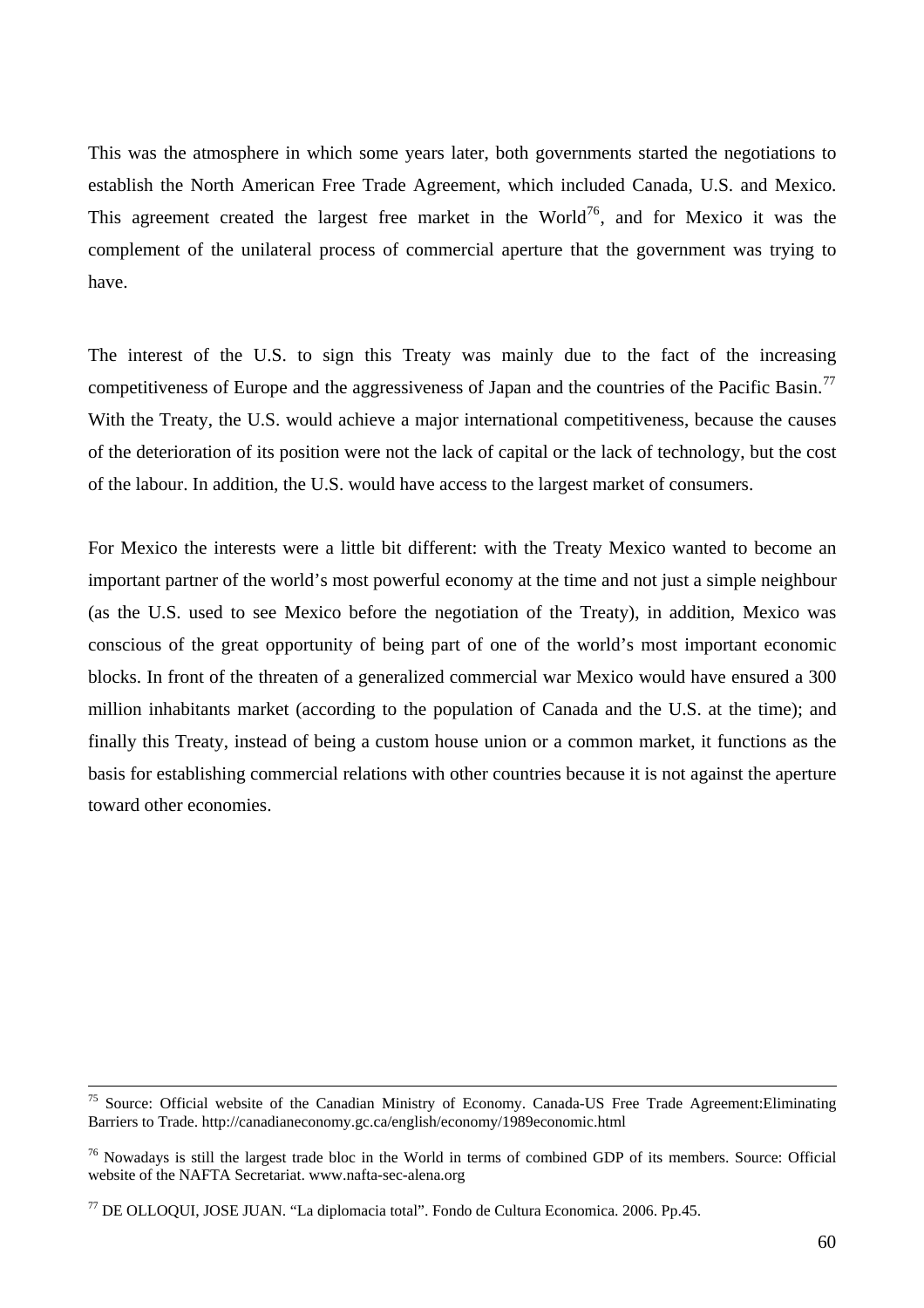In February 1991, Presidents Bush from the U.S., Salinas from Mexico and Canadian Prime Minister Mulroney formally announced that their governments were preparing to negotiate (the negotiations started in june) a historic free-trade agreement that would serve enormously for the hemispheric economic growth.

As talks took place in June 1991, trade negotiators for the three countries were assigned four major tasks, wich were later included in the article 102, chapter 1, of the official NAFTA final text:

1. - Reduction of all tariffs to zero over the following years;

2. - Elimination of pesky non-tariff barriers to North American trade;

3. - Ensuring an open climate for private direct investment among the three countries; and

4. - Full protection of intellectual property rights such as patents, trademarks, and copyrights.<sup>[78](#page-60-0)</sup>

One of the greatest challenges to the NAFTA negotiators arose from the fact that the three economies were highly asymmetrical: In 1991 the gross national product of the United States was about \$5.3 trillion, while Canada's \$460 billion and Mexico's \$200 billion were far more modest.<sup>[79](#page-60-1)</sup> Population patterns were also quite different: In 1990 the United States had 260 million people, Mexico 88 million, and Canada only 26 million.<sup>[80](#page-60-2)</sup>

But the aggregate statistics for a North American economy were impressive: a gross product of nearly \$6 trillion and a population of 362 million. These statistics compared favourably with those of the European Union, which had an output of less than \$5.5 trillion and a population of 350 million. It was anticipated that NAFTA would provide advantages: employment gains, higher

<span id="page-60-0"></span><sup>78</sup> Source: Official NAFTA text. Art. 1, Chapter 1.

<span id="page-60-1"></span> $79$  Source: Official website of the U.S. Department of Commerce: Bureau of Economic Analysis. <http://www.bea.gov/national/index.htm#gdp>

Official website of the Canada's National Statistical Agency. [http://www40.statcan.ca/l01/ind01/l2\\_3764.htm?hili\\_none](http://www40.statcan.ca/l01/ind01/l2_3764.htm?hili_none) Official website of the Mexican Secretariat of Economy (Secretaria de Economia). http://www.economia.gob.mx/

<span id="page-60-2"></span><sup>&</sup>lt;sup>80</sup> Source: Official website of the U.S. Census Bureau.<http://www.census.gov/main/www/access.html> Source: Report of the Democratic Situation in Canada 1991. <http://www.popline.org/docs/235109>

Source: Official website of the Mexican National Geographical and Informatical Statistical Institute. http://www.inegi.gob.mx/est/contenidos/espanol/proyectos/integracion/inegi324.asp?s=est&c=11722#tres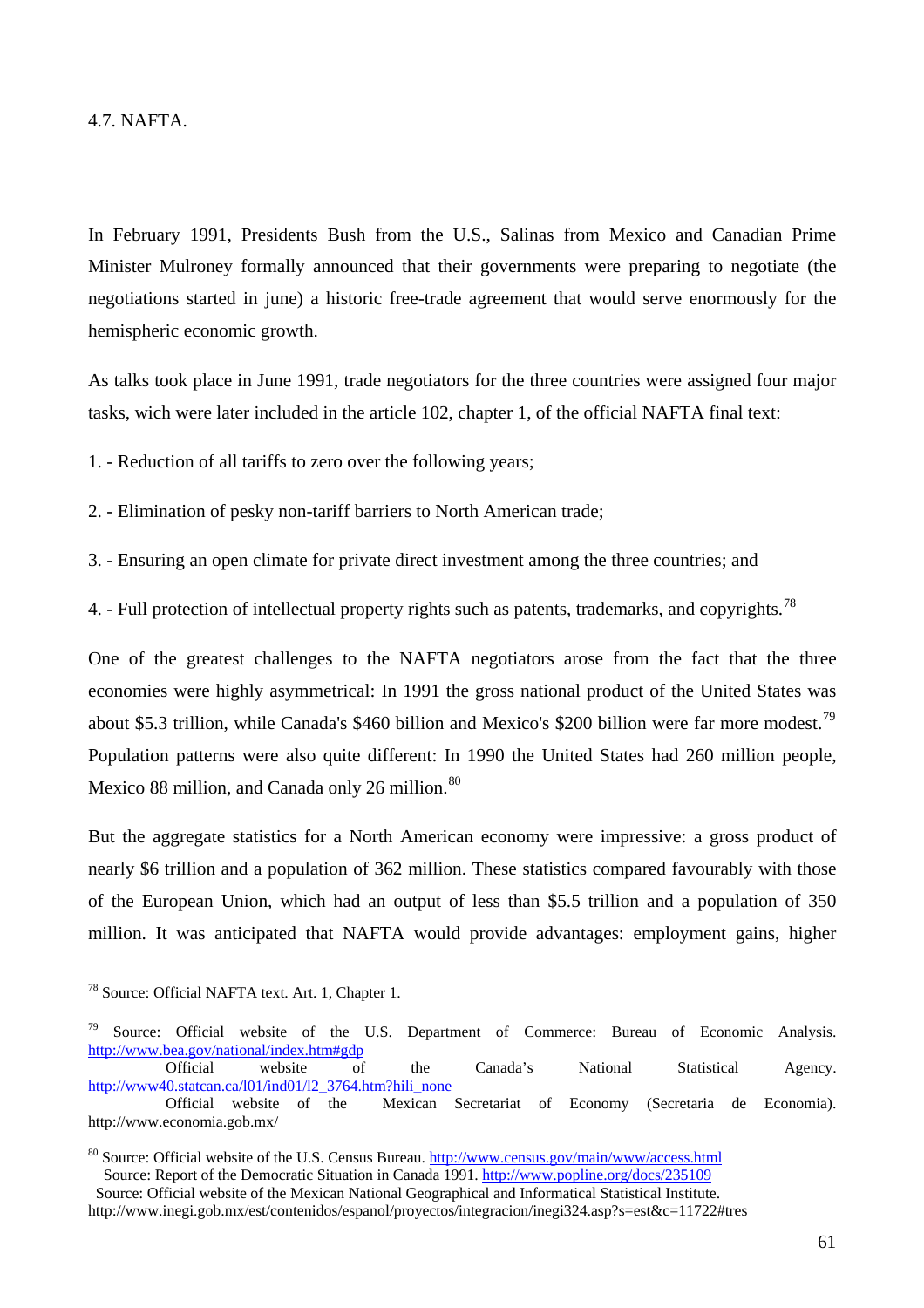incomes, and improved international competitiveness through production sharing, technology transfer, and economies of scale, equal to or better than Europe's. $81$ 

The successful conclusion to the NAFTA negotiations among executive-branch teams of experts from the three countries was a necessary but insufficient step. While legislative-branch approval of the NAFTA agreement was easily accomplished in the Canadian Parliament and Mexican Congress, it was a different story in the United States. The U.S. Congress had to approve the agreement, when a new president, coming into office in January 1993, had expressed reservations about NAFTA during the campaign (though some of his worries were presumably allayed by the undertaking of negotiation of NAFTA side agreements on environment and labour).<sup>[82](#page-61-1)</sup> President Bush, along with his Mexican and Canadian counterparts, signed the basic agreement in December 1992.<sup>[83](#page-61-2)</sup>

During 1993, however, there was much uncertainty about the priority President Clinton was giving to the passage of NAFTA, and the inclination of key members of Congress, particularly from labour districts, to pass it. The American Federation of Labour and Congress of Industrial Organizations (AFL-CIO) kept up a drumbeat of opposition to NAFTA during these months, and there was little response from pro-free traders in the Congress, the private sector, or the White House. Finally, with the side agreements negotiated, Clinton did send the package to Capitol Hill in September 1993. After a good deal of intense political activity the package was approved by the U. S. Congress in November 1993, and came into force on January 1, 1994.<sup>[84](#page-61-3)</sup>

<span id="page-61-0"></span><sup>81</sup> CLINT E. SMITH. "Inevitable partnership: Understanding U.S.-Mexico relations". Lynne Rienner, 2000. Pp. 192- 194.

<span id="page-61-1"></span><sup>&</sup>lt;sup>82</sup> MAZZA, JACQUELINE. "Don't Disturb the Neighbors: The United States and Democracy in Mexico, 1980-1995". Routledge. London. 2001. PP. 87.

<span id="page-61-2"></span><sup>&</sup>lt;sup>83</sup> VON BERTRAB, HERMANN. "Negotiating NAFAT: A Mexican Envoy's Account". Center for Strategic and International Studies. Westport, C.T. 1997. Pp. 79.

<span id="page-61-3"></span><sup>&</sup>lt;sup>84</sup> CLINT E. SMITH. "Inevitable partnership: Understanding U.S.-Mexico relations". Lynne Rienner, 2000. Pp. 192-194.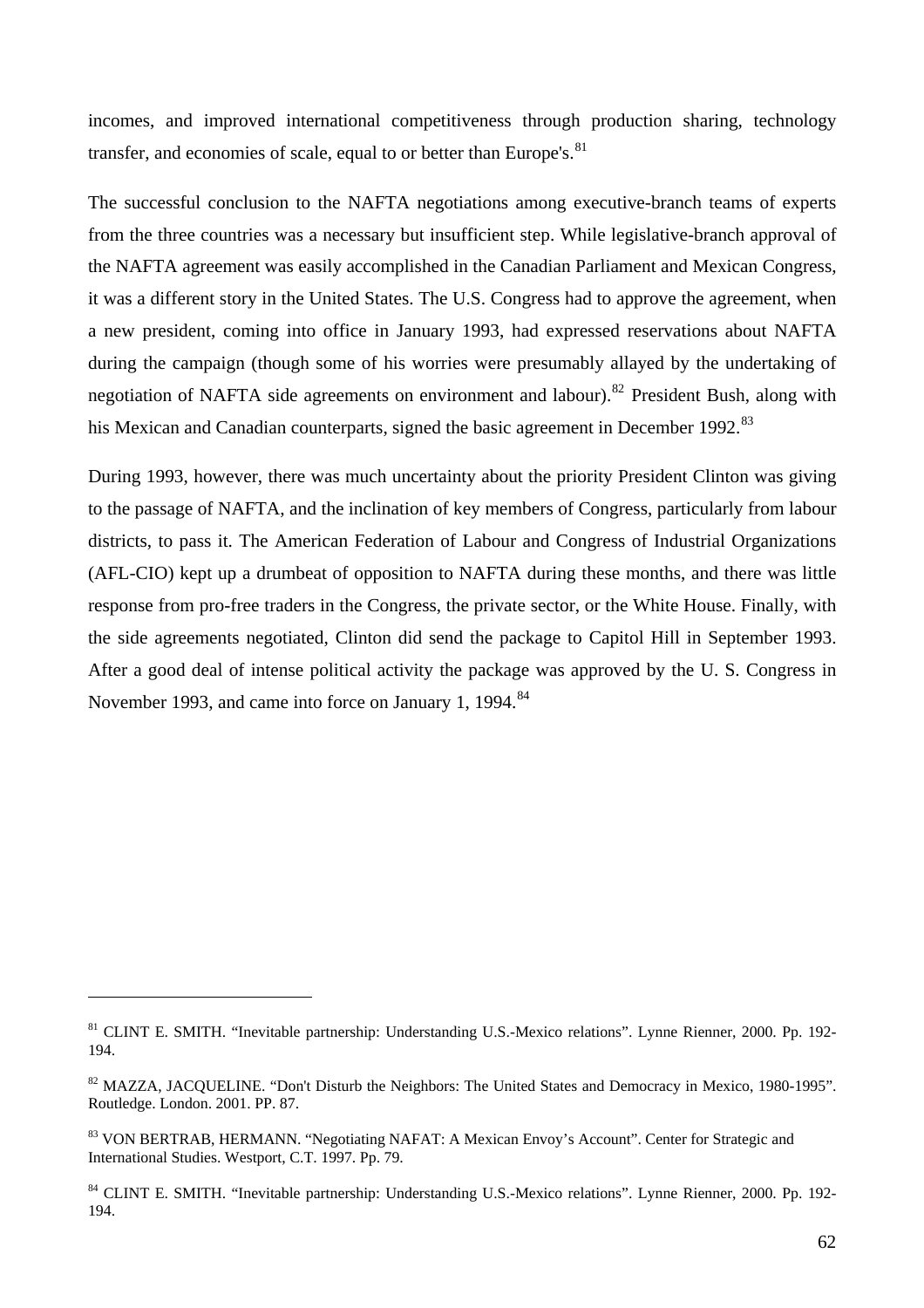### 4.8. NAFTA's AFTERMATH.

 $\overline{a}$ 

The signing of the North American Free Trade Agreement (NAFTA) in November 1993 represented a historic point of reference in relations between Mexico and the United States. NAFTA was expected to bring about a substantial expansion of trade among the three member countries and to give a strong boost to economic growth in Mexico. It also represented recognition of efforts, extending over the prior decade, to modernize and open up the Mexican economy to the global trading system. But above all, it was to be the basis for a new closer relationship between Mexico and the United States.

A strong growth in trade between the U.S. and Mexico continued after the implementation of NAFTA. Total bilateral trade, which amounted to only \$53 billion in 1989, rose in anticipation of NAFTA to \$81.5 billion in 1993, \$100.3 billion in 1994 and more than \$290 billion in 2007.<sup>[85](#page-62-0)</sup>

NAFTA is symbolic for the increased effort both countries are making to find cooperative solutions to bilateral problems. Since 1981, a Binational Commission was created and started to hold annual plenary meetings, and many subgroups meet during the course of the year to discuss a wide range of issues at the highest level of both governments, like border security and counter terrorism, trade and investment opportunities, financial cooperation, consular issues and migration, legal affairs and anti-narcotics cooperation, education, energy, border affairs, environment and natural resources, labor, agriculture, health, housing and urban development, transportation, and science and technology.[86](#page-62-1) Furthermore, the ratification of NAFTA created new institutions to deal with trade disputes and environmental and labor-related issues. There is no doubt that the setting for a more constructive relationship is in place.

For Mexico, NAFTA meant the culmination of an extraordinary long process of economic reform in which it shifted away from an inward-oriented development policy that emphasized import substitution and close regulation of commercial ties with other nations.<sup>[87](#page-62-2)</sup> Mexico also wanted

<span id="page-62-0"></span><sup>&</sup>lt;sup>85</sup> Source: Official website of the Secretariat of Economy (Secretaria de Economia). Evolucion, Comercio e Inversion. Bilateral Mexico-U.S. http://www.economia.gob.mx/work/snci/negociaciones/tlcan/pdfs/evolucion\_comer\_inversion\_tlcan.pdf

<span id="page-62-1"></span><sup>86</sup> Source: Official website of the U.S Department of State. U.S-Mexico Binational Commission. http://www.state.gov/p/wha/ci/mx/c10787.htm

<span id="page-62-2"></span><sup>&</sup>lt;sup>87</sup> Since the middle of the 80's, Mexico promoted a policy of economic liberalization, sharply reducing restrictions on external trade, and expanding the role of private markets. In its macroeconomic policies Mexico emphasized fiscal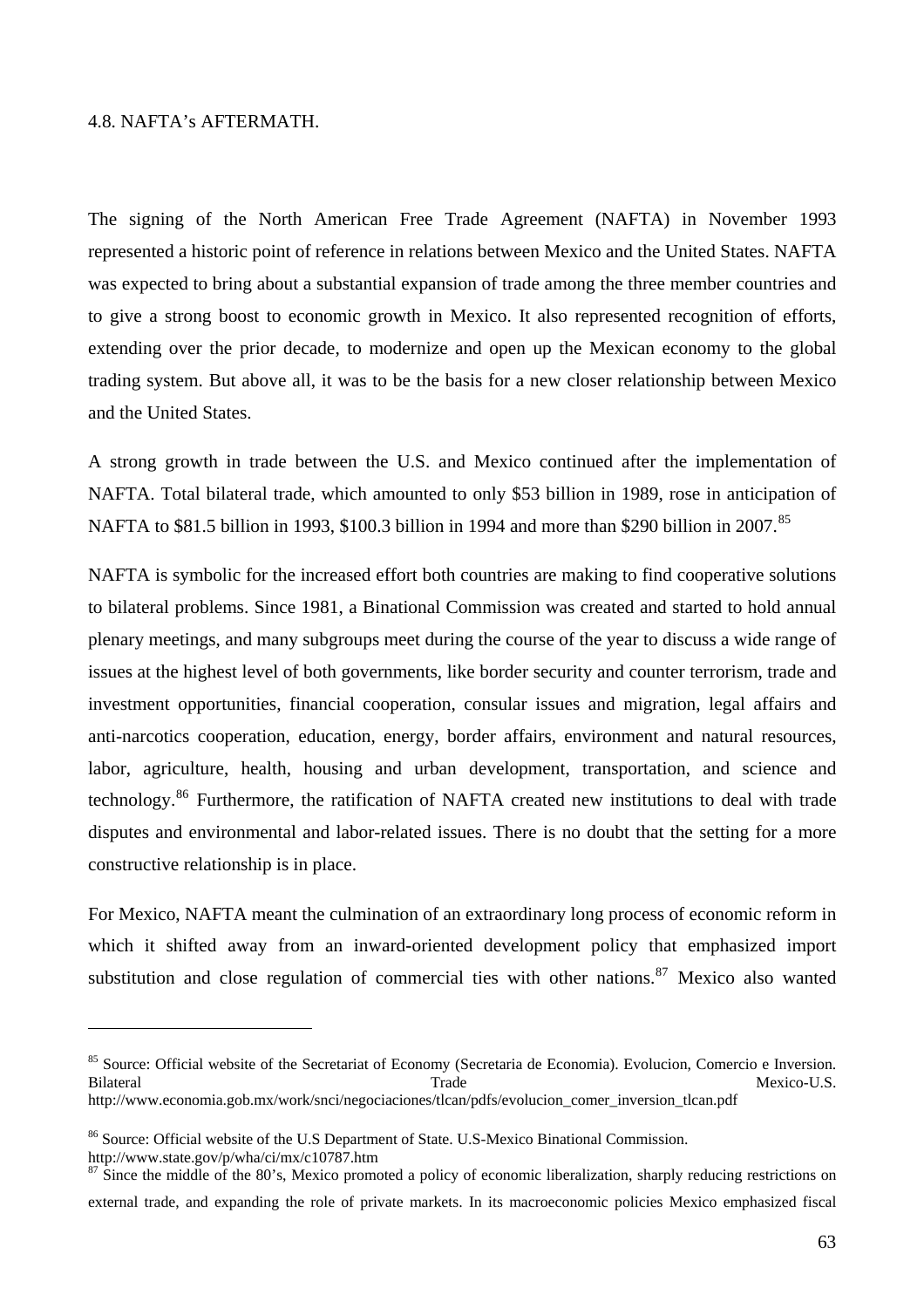NAFTA as an instrument to contrast the arbitrariness of the U.S. trade policy, guaranteeing access to a market that accounts for about 80% of Mexico's total exports.<sup>[88](#page-63-0)</sup> Mexico was facing significant market access problems in apparel, steel, and agricultural products. NAFTA includes a set of procedures for dispute resolution that would theoretically give Mexico greater input into decisions that affect bilateral trade that part.<sup>[89](#page-63-1)</sup>

Mexico is now ranked 13th among the world's largest trading countries, and ranks third in the Western Hemisphere, after the United States and Canada. Thus NAFTA includes the top three trading countries in the hemisphere. Mexico is the United States' third largest trading partner, and second most important market for U.S. exports.<sup>[90](#page-63-2)</sup>

By every reasonable measure, NAFTA has been a public policy success since it was signed. It has deepened and institutionalized Mexico's drive to modernize and liberalize its economy and political system. It has spurred trade, investment, and integration between the United States and Mexico. And in a more modest way it has enhanced American productivity and prosperity.

"However, NAFTA is just an agreement that formed a free trade region and citizens of both countries, the United States and Mexico are very nationalistic to think about integration beyond the economic sphere. Despite NAFTA, the relationship will continue to be highly asymmetrical. Americans tend to be self-absorbed, and when they do look beyond their own borders no one country dominates: Mexico is only one among many nations competing for the attention of U.S. policymakers. Mexicans, in contrast, are far more focused on the bilateral relationship and resentful of what they regard as heavy-handed and unwarranted U.S. interference with their internal affairs".<sup>[91](#page-63-3)</sup>

While different groups advocate for a further integration into a North American Community,

 consolidation and sharply lower rates of inflation. Mexico also began an extensive program of privatization and deregulation of domestic economic institutions, and in the period between 1991-1994 the previously nationalized banks were returned to private ownership. Encyclopedia of Mexico: History, Society & Culture. Vol. 2. Contributors: Michael s. Werner. Fitzroy Dearborn Publishers. Chicago. 1997. Pp.1021.

<span id="page-63-0"></span><sup>88</sup> Source: Official website of the Mexican Secretariat of Economy (Secretaria de Economia): Statistics. http://www.economia-snci.gob.mx/sphp\_pages/estadisticas/cuad\_resumen/expmx\_e.htm

<span id="page-63-1"></span><sup>89</sup> Official website of the NAFTA Secretariat. www.nafta-sec-alena.org

<span id="page-63-2"></span><sup>&</sup>lt;sup>90</sup> Official website of the U.S. Department of State: Bureau of Western Hemisphere Affairs. http://www.state.gov/r/pa/ei/bgn/35749.htm

<span id="page-63-3"></span><sup>&</sup>lt;sup>91</sup> BOSWORTH, BARRY; COLLINS, SUSAN. "Coming Together? Mexico-United States Relations". Brookings Institutuion Press, 1997. Pp.2.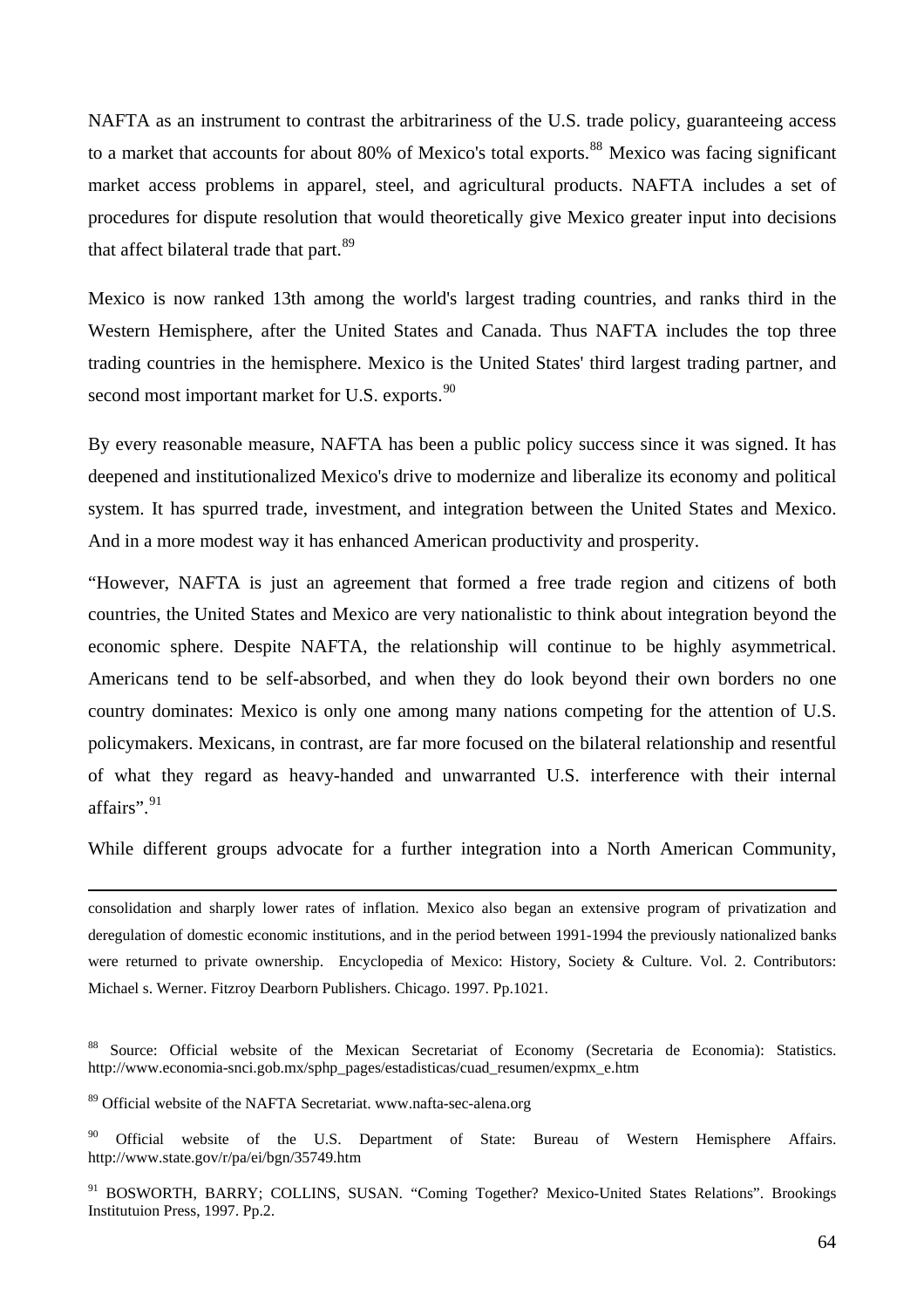sensitive issues have hindered that process. The three countries have pursued different trade policies with non-members (for example, Mexico has signed FTA's with more than 40 countries in 15 agreements),  $92$  making the possibility of creating a customs union difficult to accomplish. President Vicente Fox had promoted the idea of enhancing NAFTA (into what he labelled "NAFTA-Plus", or possibly a North American Community)<sup>[93](#page-64-1)</sup>, but after the attacks of  $9/11$ , priorities in the United States changed. The Security and Prosperity Partnership of North America was signed, instead, as a separate and unrelated agreement.<sup>[94](#page-64-2)</sup>

Few countries have shown interest in joining NAFTA. Instead, many countries preferred to negotiate three separate bilateral agreements with the three current NAFTA members, with different restrictions to liberalization of their industries and the regulation of environment protection.

<span id="page-64-0"></span><sup>&</sup>lt;sup>92</sup> Source: Official website of the Mexican Secretariat of Economy (Secretaria de Economia). Acuerdos y negociaciones. http://www.economia.gob.mx/?P=2113

<span id="page-64-1"></span><sup>93</sup> Source: Business Week Magazine. "It May Be Time for a NAFTA Plus". December 22, 2003.

<span id="page-64-2"></span><sup>&</sup>lt;sup>94</sup> CLYDE HUFBAUER, GARY. "NAFTA Revisited: Achieements and Challenges". Institute for International Economics. 2005. Pp. 469-470.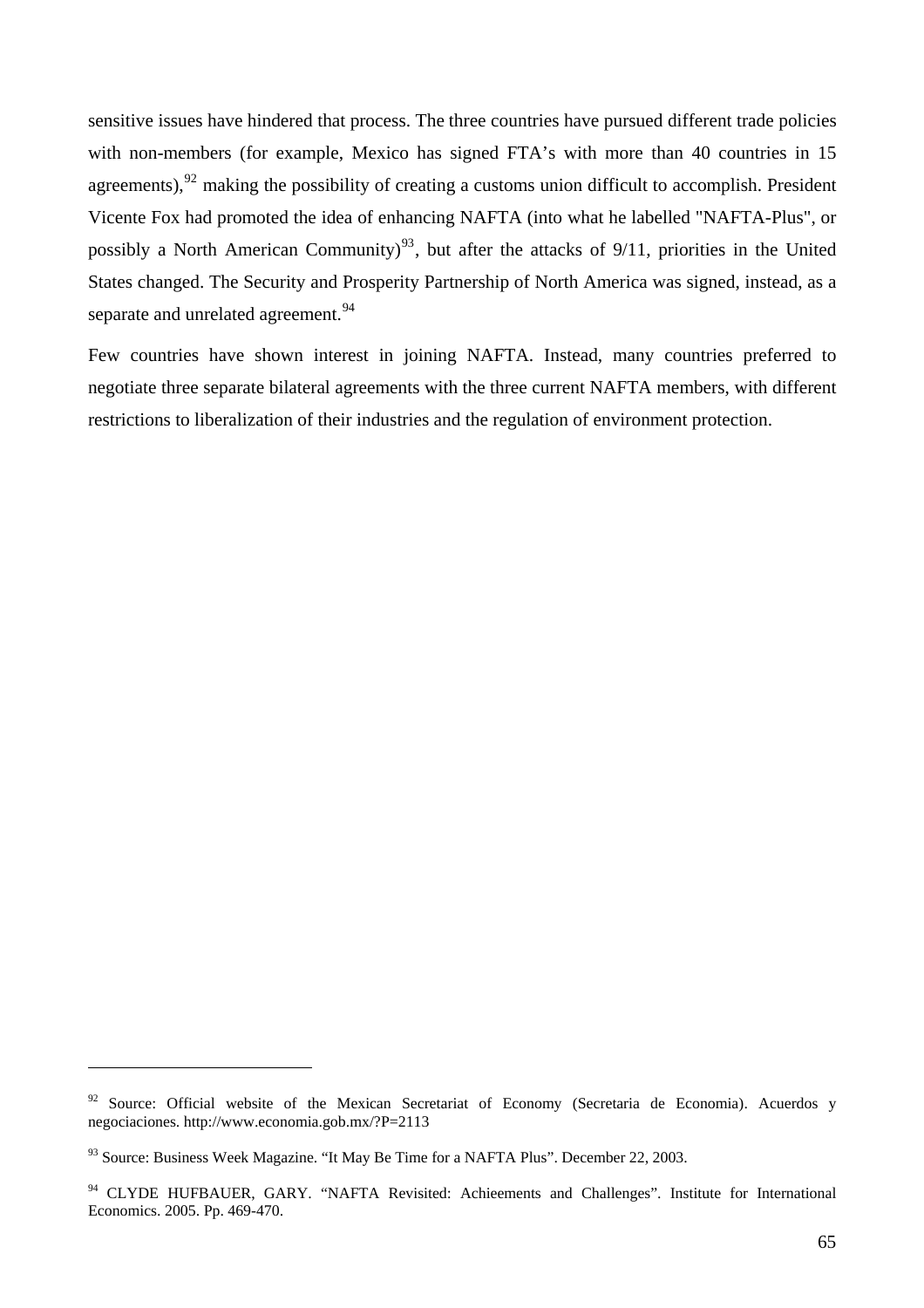### CONCLUTIONS.

 $\overline{a}$ 

First of all, I think is important to understand the concept of dependence and interdependence. During this work, I made use of these two words for many times when talking about Mexico-U.S. relations. In fact, these concepts are frequently used in the majority of the works made about this complex topic. From my point of view I consider that the dependence is a situation in which one country's economy is conditioned by the development and growth of other countries. The interdependence on the contrary, is charaterized by the existence of a bilateral or multilateral relation such linked that the development of the countries involved is mutually conditioned. Dependence and interdependence are similar, in the sence that both are the result of a strong weave of tight bonds between the nations, but they differed on the fact that while interdependence is a relation between equals, dependence is between unequals.

Regarding to the relation with the U.S. these two concepts must be used with too much attention, because is clear that there are some areas in which Mexico is totally autonomus, but there are some others in wich Mexico depends in a great measure from its northern neightbour. But considering the importance and vitality of the commercial exchange between both nations, and the infinity of the issues derived from the vicinity that involved these two nations, we can talk about an interdependence,<sup>[95](#page-65-0)</sup> even though Mexico and the U.S. are not equal States, but on the contrary, the relation is completelly asimetrical. For instance, many of the policies that the U.S government. could adopt against the Mexican interests, would have negative consequences inside the U.S. itself and provoke, as a consequence, an internal opposition.

So in my opinion I would say that the relative Mexico's autonomy and the consequences of the tight interrelation between both economies, provide the necessary grounds for Mexico to excercise a policy of not-dependence, but a policy of interdependence.

Unfortunately, in the last two decades we have seen how Mexico has not taken advantage of the importance that Mexico has for the U.S., and has been influenced by the U.S. government either inide or outside the nation, with the consequences that this means: more dependence on the U.S.  $=$ less chances for an independent foreign policy toward Latin America (in matter of foreign policy inside the continent). We actually saw how the chances haven't been many.

<span id="page-65-0"></span><sup>&</sup>lt;sup>95</sup> "The growing involvement between Mexico and the United States has led Americans in particular to speak of the "interdependence" of the two countries". KAUFMAN PURCELL, SUSAN. "Mexico-U.S. Relations". Academy of Political Science. New York. 1981. Pp. 1.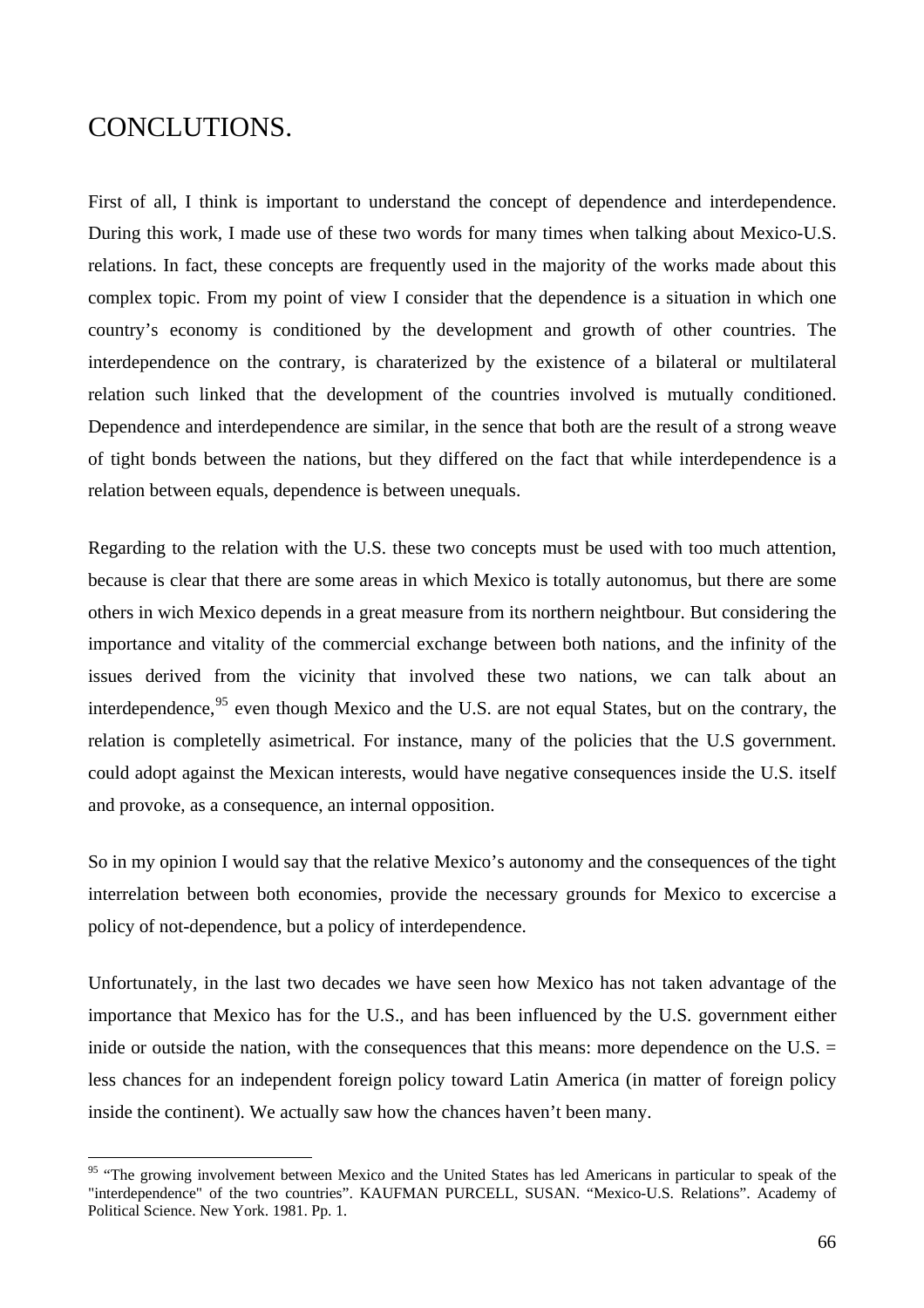Mexico's dependence is largely due to the sad fact, that inside the country things are not going well. Is like for example, if any young man doesn't want to have to rely on his parents, needs to get the resources and the ability to become independent. In this case Mexico has the resources but no the ability to become independent. Let's remember that Mexico has almost 200 years of being an independent State, but just 7 of having a robust democracy; that in Mexico there is still too much work to do in matter of reforms that are crucial for the country's welfare, like the energetic reform (which is about of being negotiated), the fiscal reform, the electoral reform, in a sum up, the State reform. The Mexican government must also create more sources of employment to stop the massive exodus of people to the U.S. because they could represent the labour force inside our country and not outside, and what is still more concerned is the brain draining that Mexico is having due to the few opportunities inside the country. All these, in addition to the problems and interests derived from the vicinity, make that Mexico has to be more tied up to their decisions and more needed from their help, and subsequently this reduce the margins of action for an independent foreign policy toward Latin America.

Is easy for many people, inside and outside the country, to think that Mexico could now return to those times in which we didn't care that much about the relation with U.S., for example from the end of the 30's, when the government nationalized the oil industry and expelled all the U.S. companies from the Mexican territory, and the following governments that followed or tried to follow an independent foreign policy, that kept the U.S. a bit far from their decisions, until about 3 decades ago, when we became commercial partners and years after signed the NAFTA treaty; when we started to send labour to that country losing the control of the situation and when the Mexican government declared the war to the drug traffickers, just a few years ago.

The reality is that nowadays more than ever the Mexican government has to start to coordinate more with the U.S. government and has to stop thinking or making people think, that Mexico doesn't depend that much from the U.S. and what happens in the U.S. not necessarily will affect Mexico. For example in this moment when there is a big risk for the U.S. economy of falling in a recession, some Mexican leaders, including president Calderon and the head of Mexico's central bank Guillermo Ortiz are saying that Mexico doesn't have to worry about because the Mexican economy is well prepared for an eventual recession in the U.S. and that in Mexico the consequences will be just few, as if they don't know that Mexico will be the first affected country if the predictions become real, and as if they want to make people think that Mexican economy is independent enough from the U.S., not to care about what is happening to our northern neighbour. According to Miguel Angel Gurria (a former Minister of the Treasury in Mexico and the current Secretary-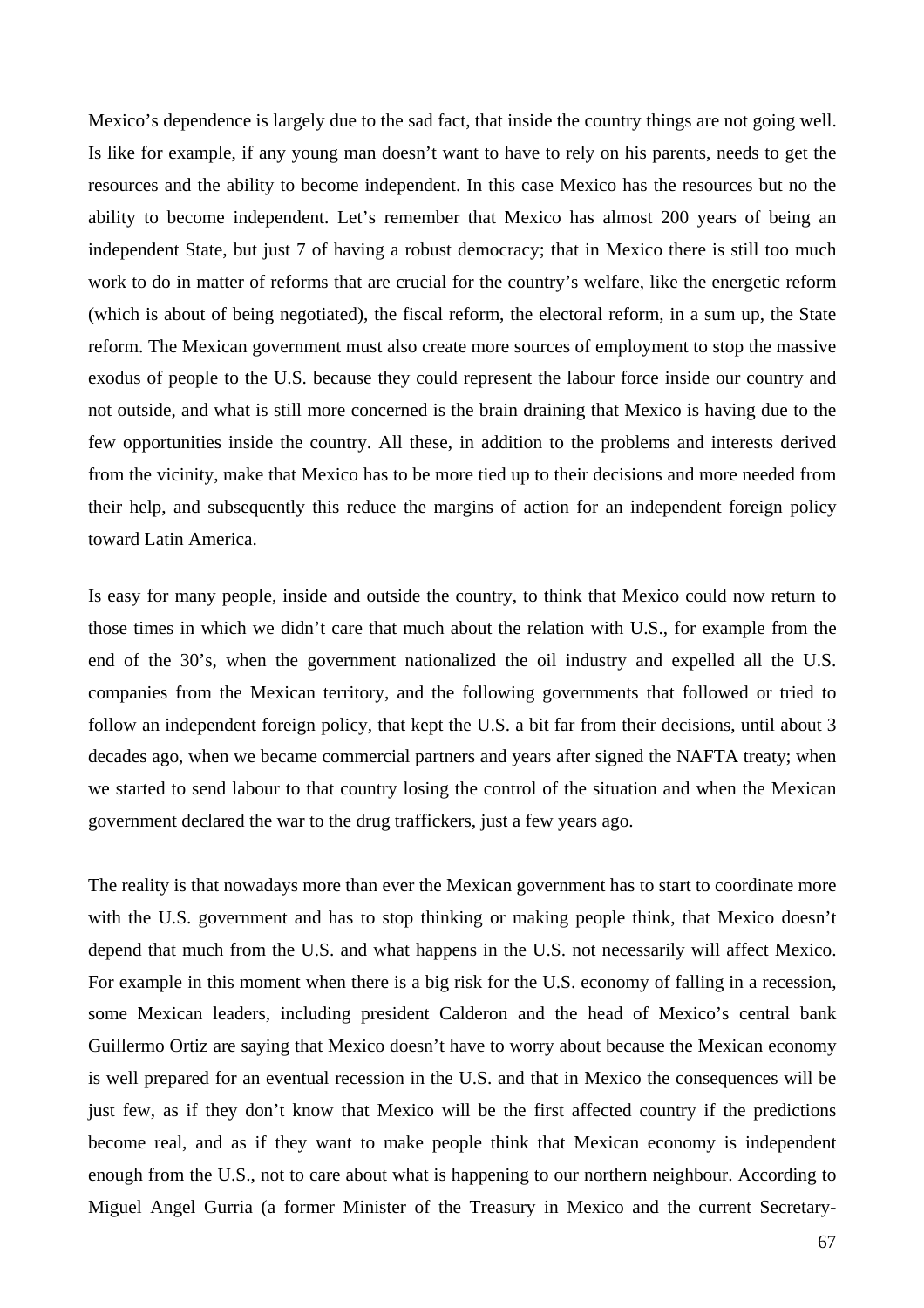General of the OECD), "is unrealistic to affirm that Mexico will not suffer the effects of an eventual U.S. recession. Mexico sends the 90% of its exports to the U.S. (basically manufactures), and we can see how right now they are decreasing, so of course there will be a great impact", he said in a press conference from the World Economic Forum, in Davos, Switzerland.<sup>[96](#page-67-0)</sup> The Mexican people also have to start to realize that unfortunately Mexico cannot follow a foreign policy detached from the U.S. and must stop to demand a much more active Latin American foreign policy, because the margins of action for having it are narrow, as I just said. So it is very idealistic to think that Mexico will suddenly detach from the U.S. and will start to take its own decisions in matter of foreign policy, and will start to give the same importance to the relations with Latin America. The Mexican people has to accept this inevitable partnership and we also have to learn how to coexist with the U.S. and try to get the best from the relation and the geographical position, because at the end we are geographically part of North America even if many people don't know about it. The relation with the U.S. represents the most important component of the Mexican international relations. Our neighbourliness with this powerful country has arisen historically a relation of opportunities and challenges; the challenges have focused on maintaining the sovereignty and territorial integrity, in a relation of asymmetry of the economic and military power, and the opportunities in taking advantage from the fact of being neighbour of one the biggest market in the World.

We have to remember that there is an open war between the Mexican government and the organized crime inside the territory that is costing a great sum of money and lives, and it will be impossible for the government to win this war without the U.S. support, and that there is still the issue of the migration to be solved by the U.S. and the Mexican government together. We also have to remember that there is a free trade agreement already signed that allows both countries to exchange freely raw material, goods, services, etc. and this (NAFTA), have provided advantages like employment gains, higher incomes, and have improved international competitiveness through production sharing, technology transfer, etc for both countries, even though there are some productive sectors that have been affected by the treaty (especially the small producers of been, milk, corn and sugar cane).<sup>[97](#page-67-1)</sup> That there is an agreement signed in June 2000, with the U.S. government that is basically a sort of moratorium too, for the co-exploitation of oil in the oil field called "the donut hole", on the Gulf of Mexico that belongs to both nations according to the law of the sea delineations, so the Mexican government must hurry up to negotiate with the Congress, an

<span id="page-67-0"></span><sup>96</sup> source: Macroeconomia magazine. http://macroeconomia.com.mx/articulos.

<span id="page-67-1"></span> $97$  Is evident that, with the total liberalization of the commercial barriers in Gennuary 2008, many countrymen have been affected because is obvious that they cannot compete (with their impoverished lands with a significant structural backwardness, without efficient public policies, and without a significant Federal government incentivation), against the U.S. pruducers. (http://news.bbc.co.uk/hi/spanish/business/newsid\_6989000/6989099.stm)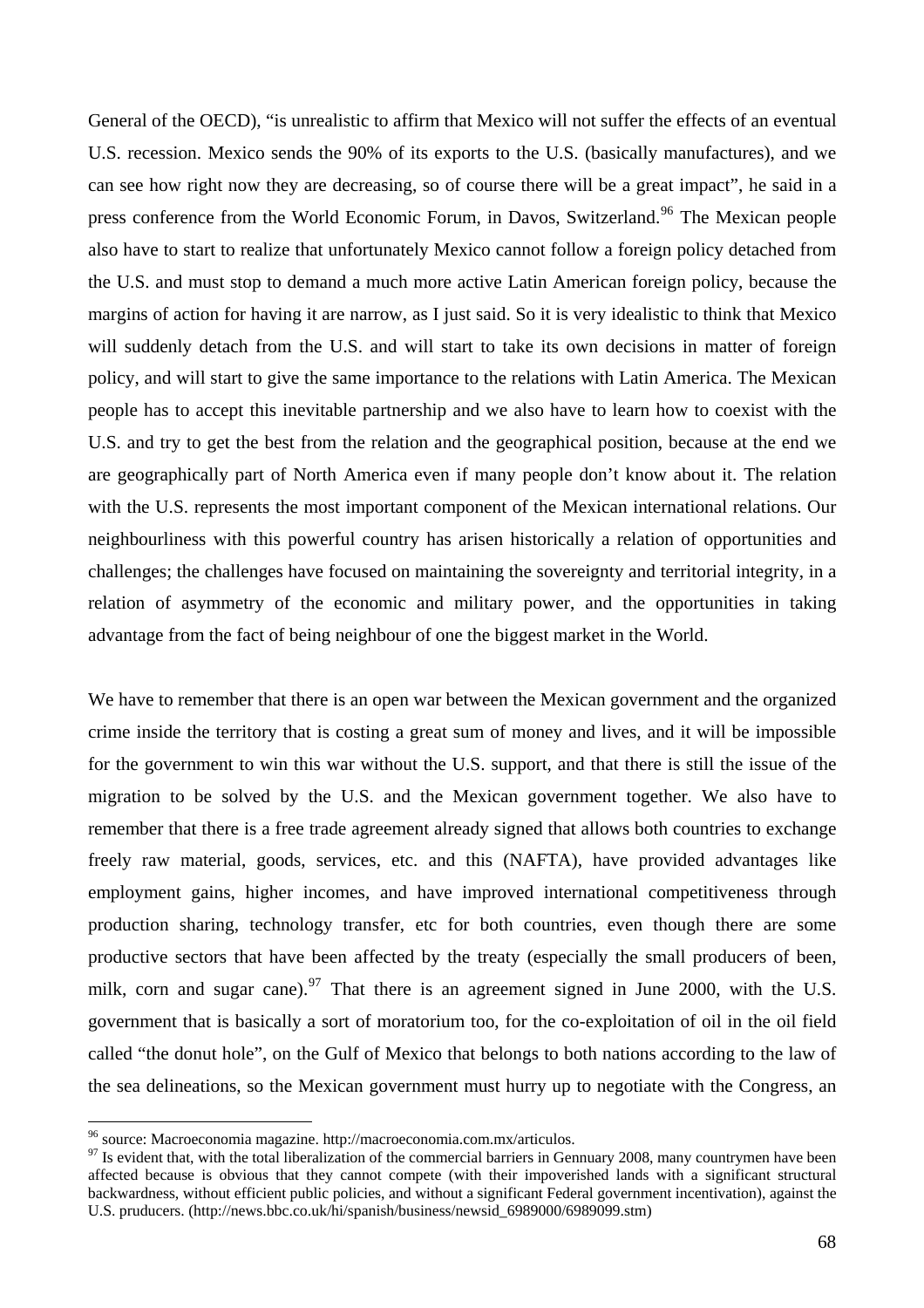energetic reform that modified the Constitution, to allow private and foreign companies to exploit the energetic resources inside the country, otherwise the U.S. will start to exploit the oil in 2011 (according to the established in the Treaty), from its side, taking what also belongs to Mexico because of the characteristics of that oil field.<sup>[98](#page-68-0)</sup>

In these two last issues, Mexico has the urgency of finding a rapid and efficient solution for not suffering the consequences (already almost inevitable), of the mistakes made inside and outside the country, and in both cases, the Mexican government cannot blame any one else about these. Regarding to the NAFTA Treaty, is Mexico's fault if the exchange is unequal and unfavourable for some productive sectors, because the Mexican government had the opportunity to check carefully what it was going to be signed, and had enough time to help these productive sectors to become strong enough, to compete against the U.S. biggest producers. And it depends completely on the Mexican government to do something to benefit us completely from the Treaty. Regarding to the so called "donut hole" field, we cannot wait until the 2011 arrives and then start to worry about what we have to do with the Mexican oil, as is happening right now with the tax deduction, established since much more than 10 years ago by the NAFTA. This is a warning for the Mexican government to realize that is useless to make international efforts that could bring development and wellfare to our country, if the weak internal bases don't permit a total benefit, and to create agreements with the political, the social and the productive forces in order to find the best solutions for these two critical issues.

So I would say that independently we agree or disagree with the privatization of PEMEX, we don't have other alternatives than the energetic reform, that would allow private companies to explore and exploit together with the public company the petroleum resources. Is important that the Mexican people don't misunderstand the intentions of the current administration of finding a solution to the oil issue. President Felipe Calderon's preoccupation for negotiating with the Congress an energetic reform is not new, but is something that he had proposed since he was Minister of energy, during Vicente Fox's administration.

We have to know that this is a topic that stir up strong debates and confrontation between the different political and social groups, and that unfortunately many political and social forces use the oil issue as a tool to create a division between the society with the stupid affirmation that the people

<span id="page-68-0"></span><sup>98</sup> PALACIOS TREVINO, JORGE. "La defensa del petrólero mexicano al trazarse la frontera submarina con Estados Unidos", Universidad Iberoamericana, México, 2003. Introduccion.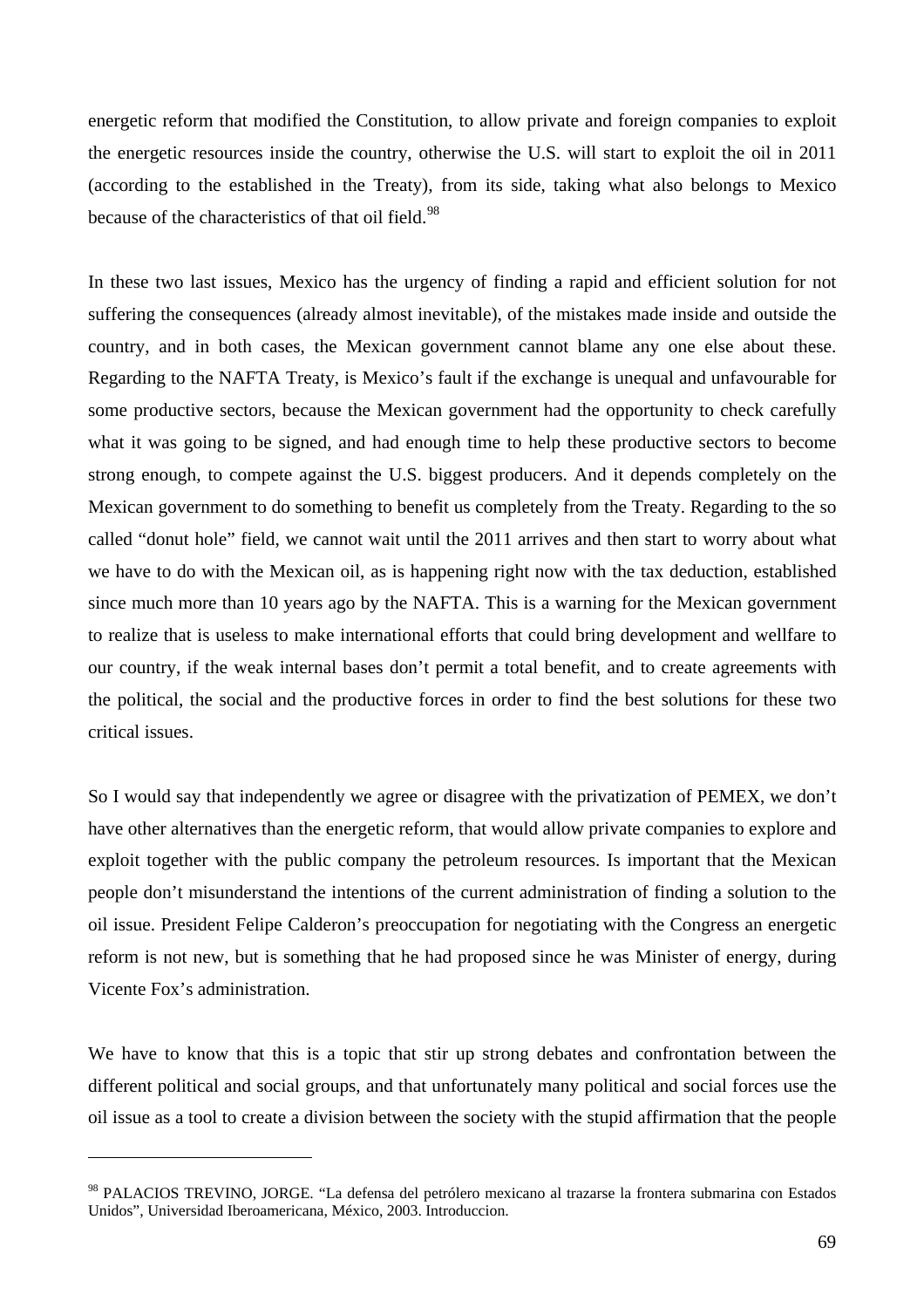who is on favor to the privatization are the bourgeois pro-Americans, and the people who is not are the common people who is under the American yoke. As I said before, this is not matter of pleasure, but this is matter of necessity. This is not matter of ideology, but this is matter of national interest. That most of the people in Mexico would love to have a strong enough public oil company, able to take advantage of the great quantity of the Mexican petroleum resources. Unfortunately this is not the reality, but quite the contrary.

Regarding to the ilegal immigration issue I think that paradoxically, the illegal workers are not a charge for the U.S. but they constitute a positive element for its economy. If they wouldn't have come to the U.S. many marginal lands wouldn't have been cultivated and a great part of the hard labour wouldn't have been done, but especially, many companies wouldn't have the same incomes if they had to employed different labour.

In a frame of an aggressive global competence the role of the Mexican workers is determinant for maintaining the competitiveness of the U.S. production, so this fact cannot be minimize. When negotiating with the U.S. Mexico has to start from the fact that its immigrant workers represent a big contribute to the U.S. economy, as they know very well. Besides of doing works, that in general, nobody wants to do, and spending part of what they earn there, so their contribution to the U.S. economy is doubly positive.

However if that country really wants to discourage the flow of Mexican workers, in despite of the advantages that they bring to them, the best way to get it is by supporting the Mexican economy growth. Construct a wall or refusing categorically of admitting Mexicans there, is an offence not just for Mexico but also for the rest of Latin America and the civilized World. From other side, the U.S. cannot expect that the Mexican government will forbid to its citizens to leave the country because that would violate the Mexican Constitution and is a practice that the U.S. it self has always disapproved when executing by other countries.

From its part, the U.S. has to realize that Mexico needs to follow an independent foreign policy inside and outside the continent, with the confidence that Mexico will never take a decision that will compromise the relation, because Mexico knows very well the importance of this. But also Mexico waits the U.S. to value the relation according to the reality and give Mexico the importance and the treatment that it deserves.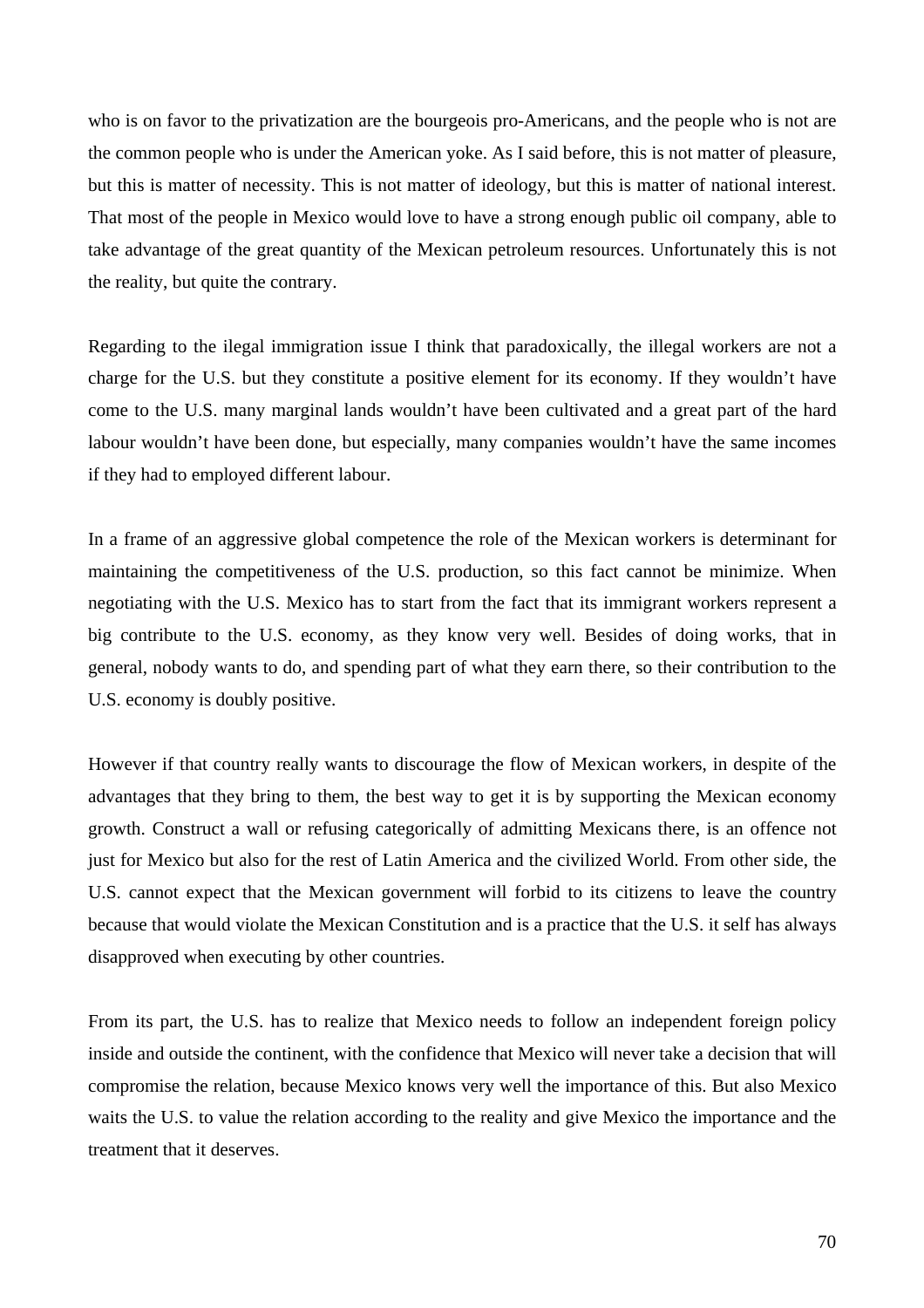Mexico's agenda and itinerary in the U.S. should focus on the following key points:

a) Growing the Mexican economy and exploring ways the U.S. and Mexico can work together, in order to expand trade, create jobs, open the Mexican economy, and improve global competitiveness;

b) Exploring areas for energy development, cooperation, and security;

c) Examining new ideas and partnerships for developing human capital with education, job training, and environmental protection.

e) Continuing and increasing the cooperative effort to fight drug cartels and the drug trade on both sides of the border; and

f) Building secure, legal border links that facilitate documented travel and streamline commerce while discouraging illegal entry and preserving maximum vigilance against terrorists, drug traffickers, and smugglers.

The reasons to understand how important is the relation with the U.S. and how difficult is for Mexico to get distance from that country, in order to increase the relations with Latin America are endless, as the examples of how strong are the interests that force the Mexican government to consolidate the relation with the U.S. and bow down to their economic bloc. In a realistic speech, I dare to say that Mexico has not any other option that taking advantage of the factors that oblige it to stay closer to the U.S. and once and for all, integrate to the North American economic bloc, which is in my opinion the most convenient for the Mexican development. And that for the moment, Mexico has to leave the idealistic idea of an economic integration with Latin America, because nowadays the bases to achieve this don't exist.

However, I think that Mexico must change its attitude with regard to the rest of Latin America to solve its problem of integration, because Latin America is unthinkable without Mexico and Mexico is unthinkable without Latin America. There must be a change of mentality and a sense of connection between Mexicans and other Latin Americans, because there are a lot of people in Latin America that consider Mexico lost, and this unfortunately, is understandable because of the behaviour and the decisions taken by the last governments in matter of foreign policy. In a few words, Mexico must start taking real advantage of its geographical position and serve as a real bridge between the north and the south, and way not, as a point of agreement between north and south.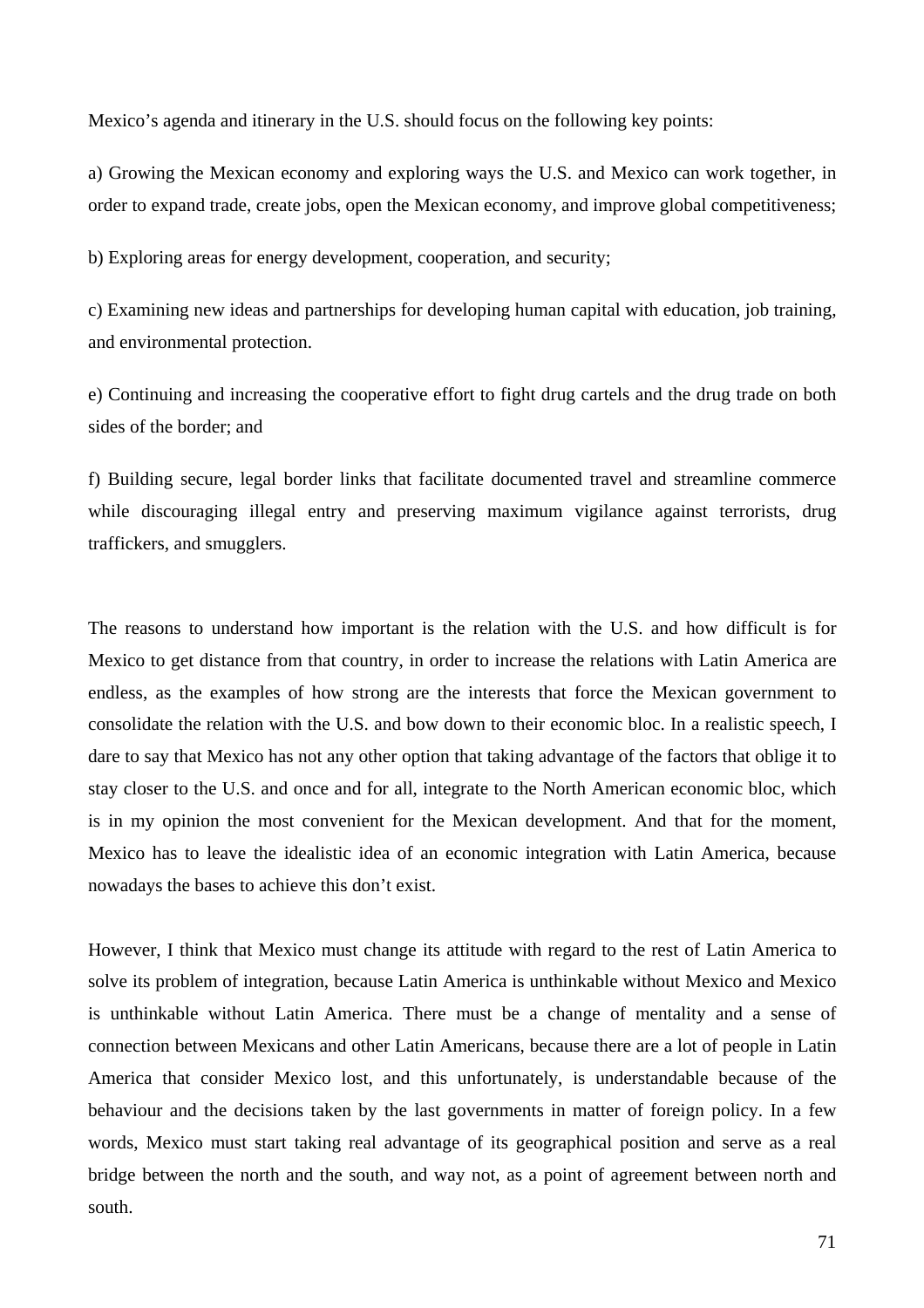Is important to realize that even inside the rest of the Latin American region, the sense of union and fraternity that had characterized most of the Latin American countries is falling down because of the divergence of ideas in the way of governing, for example. That the arising of radical governments is creating a big confrontation between Latin American nations that hadn't had problems between each other, at least in modern history. So the idea of a real integration of the Latin American nations in a supranational scheme is far from becoming true, due to the lack of convergence and the lack of leadership of the majority of the presidents from the region and the nationalist and anti-capitalist glorification of a significant part of its political class. Most of the "Latin American nations live in a permanent lie: the politicians win the elections with populist proposes and govern with programs of adjustment. And the press, the intellectuals and the academics are still using a nationalist and anti-capitalist speech, which is in a complete contradiction with the international reality, and the worst thing is that in the most of the cases they don't even believe in what they say, but they repeat what they know that is going to bring them more popularity". <sup>[99](#page-71-0)</sup>

From its part, the Mexican government should take into account the following important points of the diplomatic agenda to come back to those times when Mexico used to have good relations with the Latin American nations and was considered a vital nation for the region. Is not that the relations between Mexico and the rest of Latin America in this moment are bad (at least not with all), but the thing is that the relations could improve, get a new value and, what is even more important, serve as a counterweight, in order to gain a little bit more independence from the U.S. and diversify, at least a little bit more, our relations inside the continent:

a) Rectify completely the situation with Venezuela and understand well the intentions of Brazil, without creating rivalry because with these two countries Mexico now has the possibility more than ever to achieve its old dream of an alliance between PEMEX, PETROBRAS and PDVSA (the three public oil companies from each country), that would represent an extraordinary co-development. Or at least with Brazil, because it seems that unfortunately with Venezuela the relations are becoming to get worst again, but this time not because of the inefficiency of the Mexican diplomacy, but because of the Venezuelan President Hugo Chavez willing, to continue nationalizing the private sector, that this time is threatening the Mexican companies too. So the Mexican government must work actively to prevent any excuse that could provoke an eventual exit of the Mexican companies

<span id="page-71-0"></span><sup>&</sup>lt;sup>99</sup> OPPENHEIMER, ANDRES. "Cuentos Chinos: El engano de Washington, la mentira populista y la esperanza de America Latina". Plaza Janes. 2005. Pp. 41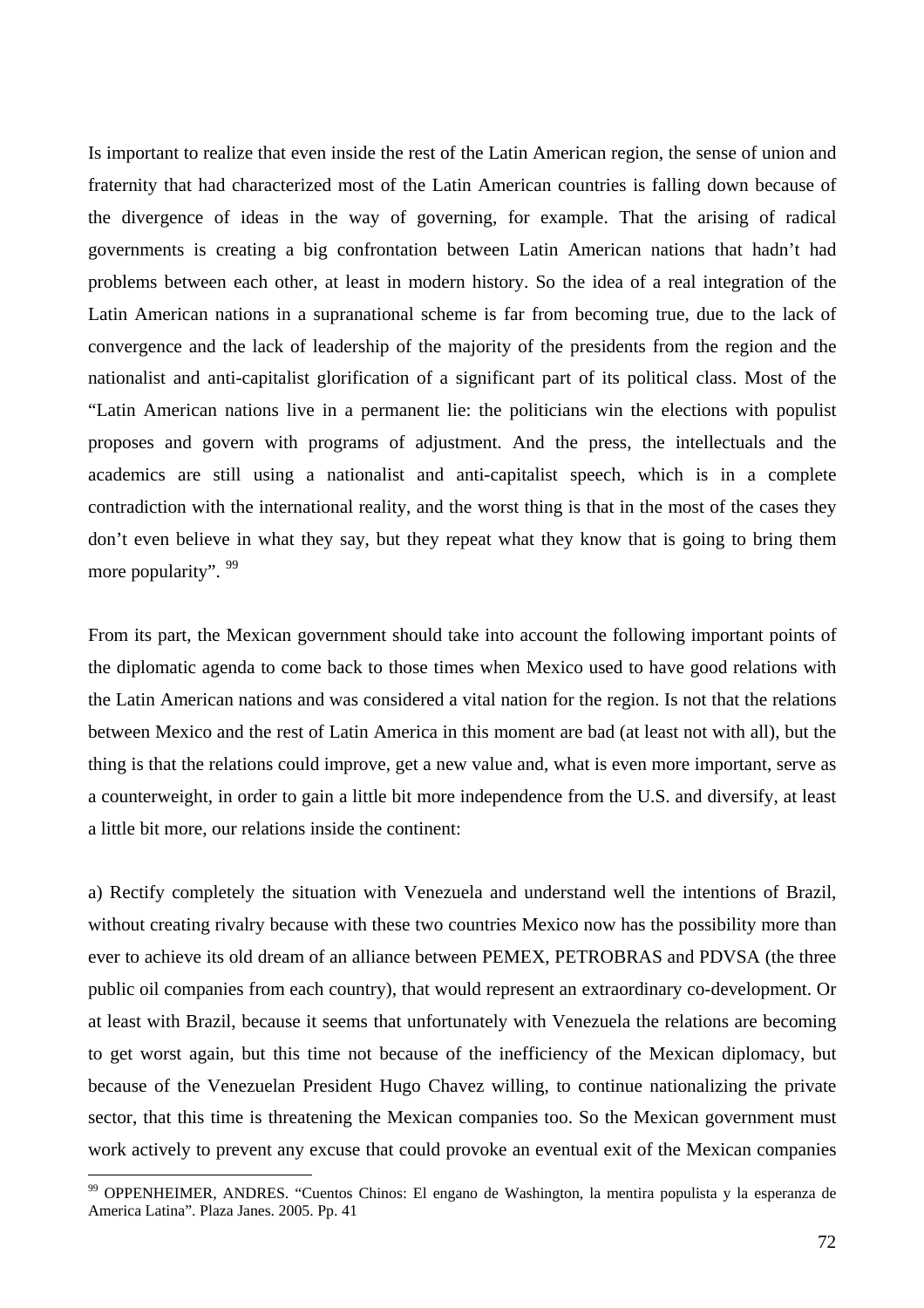from Venezuela, plus consolidate the agreements of cooperation and supplying in Central America and the Caribbean to maintain our partners from that region and prevent any rupture with them. Returning to Brazil, lets remember that this country is advancing always more through the way it drew up: becoming a world power. This project would move him further away, in some way, from the Latin American scene despite the MERCOSUR or other treaties signed inside the region, and so Mexico should take advantage of this to increase its weight on the region. Then, Brazil has together with Mexico (apart from the petroleum resources), the greatest quantity of natural resources inside the continent to export, but with the difference that Brazil (contrary to Mexico), has could diversify its exportations and has followed an aggressive exporter strategy, which have been one of the central aspects on the control of its foreign debt. Plus a foreign policy, maybe among the most developed in the region with one of the most sophisticated foreign services in the world, for which Mexico should known that instead a rival, Brazil could be a good option inside the continent to work with together, and from which is possible to learn at least a little bit.

b) Increase its interest in an articulation with Central America and the Caribbean because the majority of the countries from that region are very important partners of our country, and consumers of oil from Mexico, but also from Venezuela, so is important to insure an optimal relation with each country of that region in order to avoid that in front of an eventual rupture with Venezuela, those nations would stop buying us oil for idealistic reasons, remaining Venezuela as the only provider. The Mexican government must also work very hard together with each Central American government in order to combat the expansion of the criminal gangs, especially from El Salvador (Las Maras), that in the last years are serving as hired killers to the organized crime from our country. Then in the long term, Mexico must take advantage to the fact that the nations from Central America see Mexico as a good way of rapprochement toward the U.S., and try to become a leader for that region, and make a reality that the U.S. must think twice in the relation with Mexico, before acting in that region.

c) Claim its right to have good relations with Cuba and with any other nation regardless of its political system, in order to respect the Self-determination and the non-Intervention principles of International Law. In front of the eventual changes inside the island, I think it will be difficult for Mexico to play a role of a mediator as it would like to because of different reasons: 1) the relations between Mexico and Cuba got frozen during the last administration because of the ineptitude of the Mexican president and his minister of foreign affairs to manage the relations with Castro's regime, and despite today the relations got normalized and the diplomatic bases are strong, Mexico lost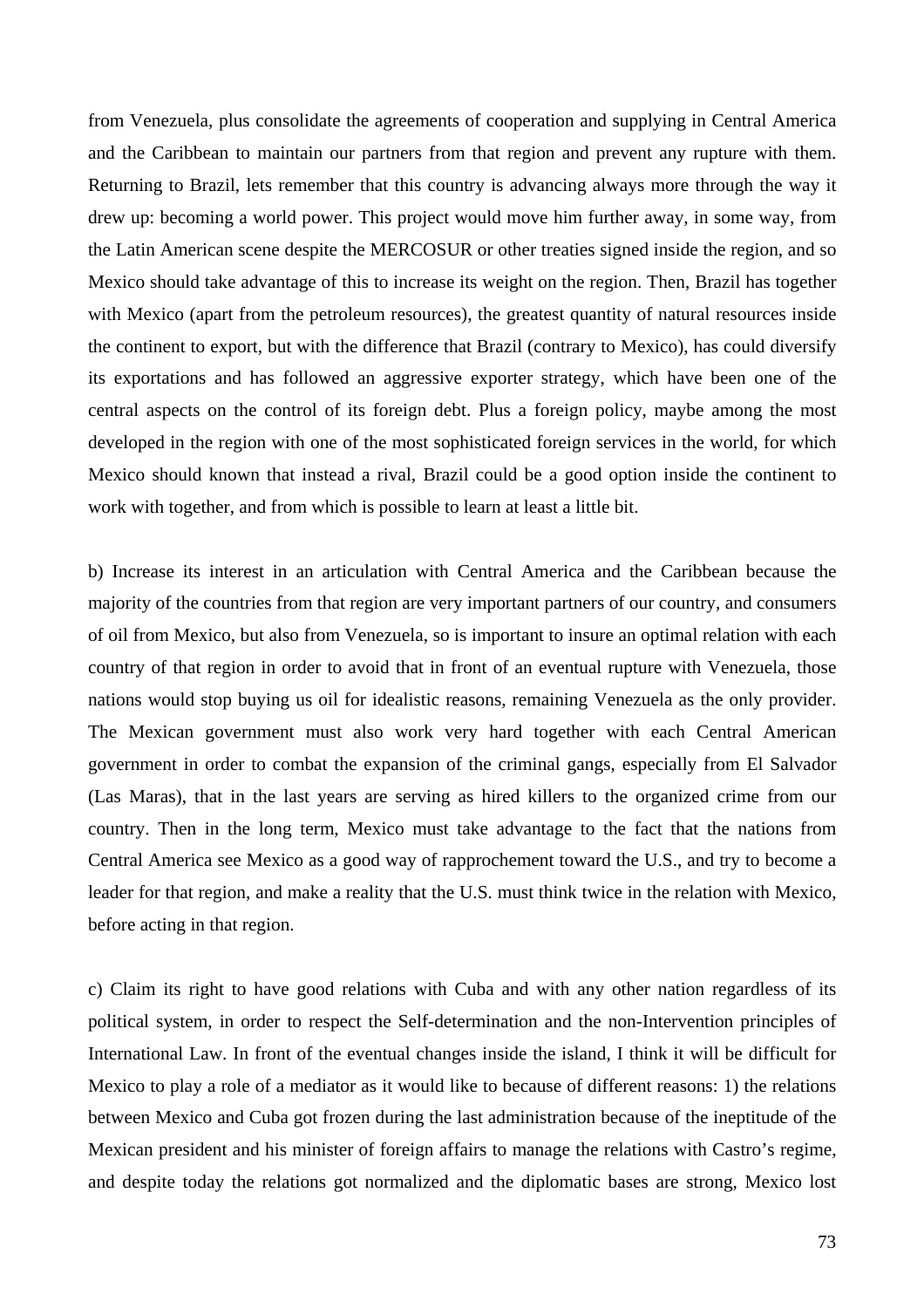some credibility with the island; 2) Mexico's actual President is from the right-wing party, what make it less possible, despite he is a moderate leader; 3) Mexico is closer to the U.S. than any other country in the continent. So instead of thinking in something that is very improbable, Mexico must be prepare because when Cuba will open to the world, it will become a natural contender for Mexico in foreign investment and trade. Finally when the moment arrives, Mexico must support the Cuban government when it claims for Guantanamo.

d) Continue increasing the relations with Chile, which is the wealthiest Latin American country. Even Chile has not been a strategic country for Mexico in matter of foreign policy (except during Allende's era), because of the distance between these tow nations and the poor diplomatic relations they have had due to the fact that they don't really need each other. But nowadays Chile is the best example of democracy and economic welfare, so the Mexican government must profit the recognition from the American community of being one of the wealthiest American States, with a strong political stability together with the Andean nation, and enforce the Agreement of Strategic Association that came into force in 2006, which is the only one of a kind between two Latin American democracies in a hemispherical level, and which scope is the institutionalization under a unique juridical instrument from the political dialog, the commercial and economical relations, and the cooperation, and which impact will be not just for these tow nations but for some other nations from the region, throughout different projects with social impact.

e) Mexican foreign policy is the product of a historic experience, deeply marked by the foreign threatens. During its first 100 hundred years of independent life Mexico couldn't lay the foundations of its Nation-State without feeling the danger of a foreign interference, especially from the U.S. That's the reason why our foreign policy is sustained by basic principles of international coexistence that can be only understand through the logic of our historical experience, and so the Mexican government must continue protecting its sovereignty through these principles and why not, being a promoter of these inside the continent.

Finally there are some questions that the Mexican government must continuously ask itself, like: what the most important changes occurred in the national and international context are, and how these changes modify the Mexican foreign relations? How the terms of the relation with North America –bloc were we belong to- are? How the terms of the relations with Latin America -region where we belong to- are? How much possible has been for the Mexican government to diversify the